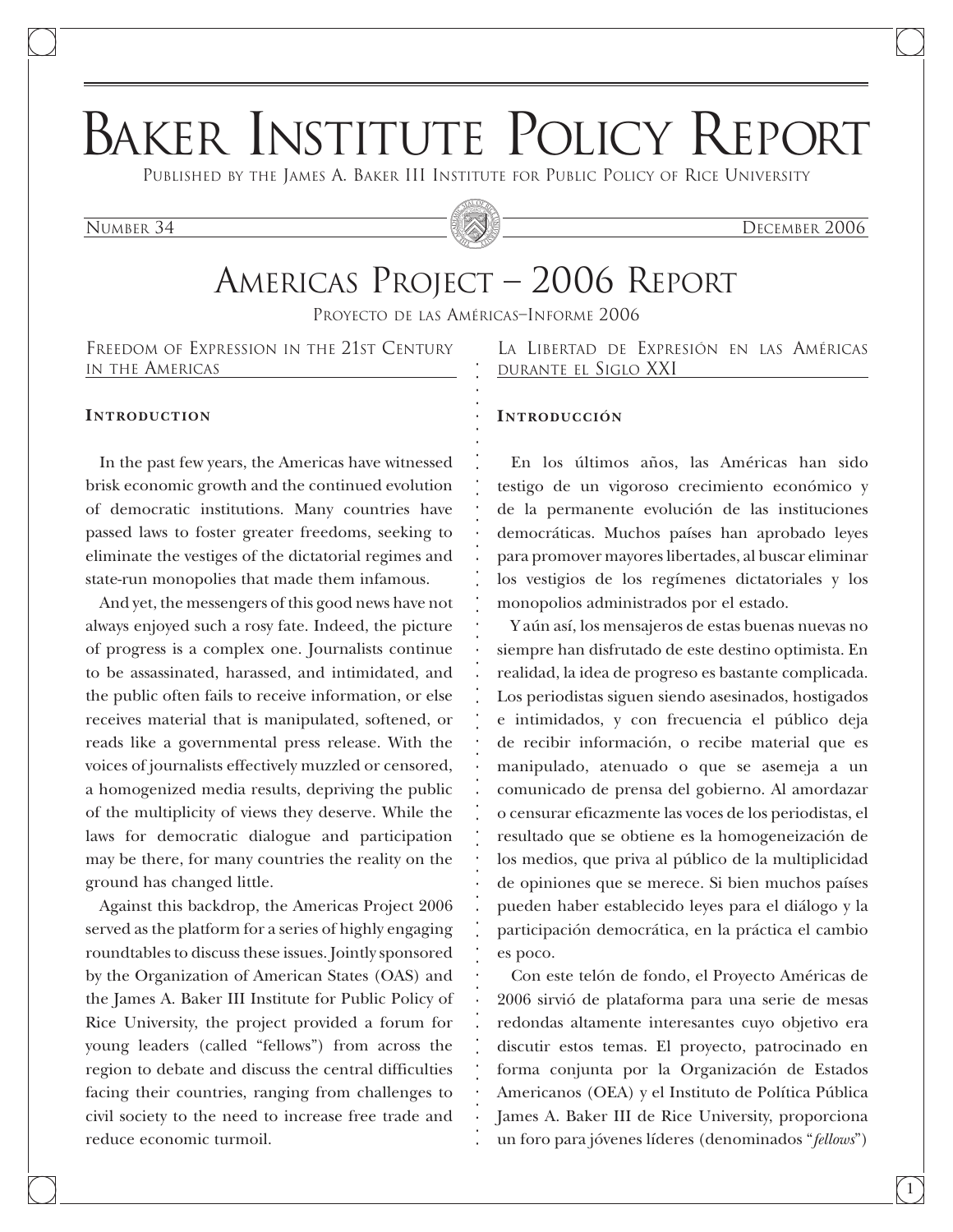This year's group of fellows included experienced journalists and lawyers who work in media agencies, government, and nongovernmental organizations (NGOs) dealing with freedom of expression. They gathered at the OAS in Washington, D.C., to discuss "Freedom of Expression in the 21st Century in the Americas." The fellows set out to understand one another's perspectives and to learn from the experiences of their respective countries.

The issue they discussed in the first roundtable concerned the legal and regulatory frameworks related to freedom of expression. The second roundtable focused on media ownership, financing, and accountability. In the last roundtable, the fellows debated the state of transparency and access to information in the hemisphere.

Although the fellows did not always see eye-toeye on every problem or every solution for the region—indeed, their countries have very different experiences and realities—they reached common ground on many issues and forged a valuable network of leaders. It is hoped that the fellows' findings and suggestions, as expressed in this report, help member states of the OAS to better understand the challenges that their constituents face in the area of freedom of expression and serve to promote a broad and open discussion among members regarding the steps that can be taken to strengthen freedom of expression in the region.

#### LEGAL AND **REGULATORY FRAMEWORKS**

#### *Slander and Defamation Laws*

Laws continue to criminalize journalists for a variety of reasons in the Americas. In some countries in the hemisphere, contempt remains on the books as a criminal offense. This is the case in Costa Rica, where journalists serve up to 100 days in prison when condemned for libel, slander, or defamation. Consequently, numerous journalists in Costa Rica have been intimidated during their careers.

In Uruguay, the offense of spreading disinformation that can harm someone is punishable by up to three years in prison, and offenses against someone's honor, rectitude, or decorum can result in a prison

de toda la región, para debatir y discutir los desafíos centrales que enfrentan sus países, que van desde el fortalecimiento de la sociedad civil hasta el aumento del libre comercio y la reducción de las dificultades económicas.

El grupo de *fellows* de este año estuvo integrado por periodistas, abogados especializados en el tema y profesionales que trabajan en agencias de medios o en organizaciones gubernamentales o no gubernamentales encargadas de la libertad de expresión. Se reunieron en la OEA en Washington, D.C., para discutir "La Libertad de Expresión en las Américas durante el Siglo XXI." Los *fellows* se dispusieron a entender las perspectivas del otro y a aprender de las experiencias de los países de cada uno.

El tema que debatieron en la primera mesa redonda se relacionó con los marcos legal y regulatorio relativos a la libertad de expresión. La segunda mesa redonda se centró en la propiedad, el financiamiento y la responsabilidad de los medios. En la última mesa redonda los *fellows* discutieron el estado de la transparencia y el acceso a la información en el hemisferio.

Si bien los *fellows* no siempre vieron de la misma manera cada problema o cada solución para la región –de hecho, sus países tienen experiencias y realidades muy diferentes– llegaron a un acuerdo en muchos puntos y conformaron una valiosa red de líderes. Se espera que las conclusiones y sugerencias de los *fellows*, tal como se expresa en este informe, ayuden a los estados miembros de la OEA a entender mejor los retos que enfrentan sus votantes en el área de la libertad de expresión y sirvan para promover una discusión amplia y abierta entre los miembros con respecto a cuáles son otros pasos posibles de adoptar para fortalecer la libertad de expresión en la región.

#### **Marcos Legal y Regulatorio**

#### *Leyes sobre Injuria y Difamación*

Las leyes continúan penalizando a los periodistas por diferentes motivos en las Américas. En algunos países de la región, el vilipendio sigue figurando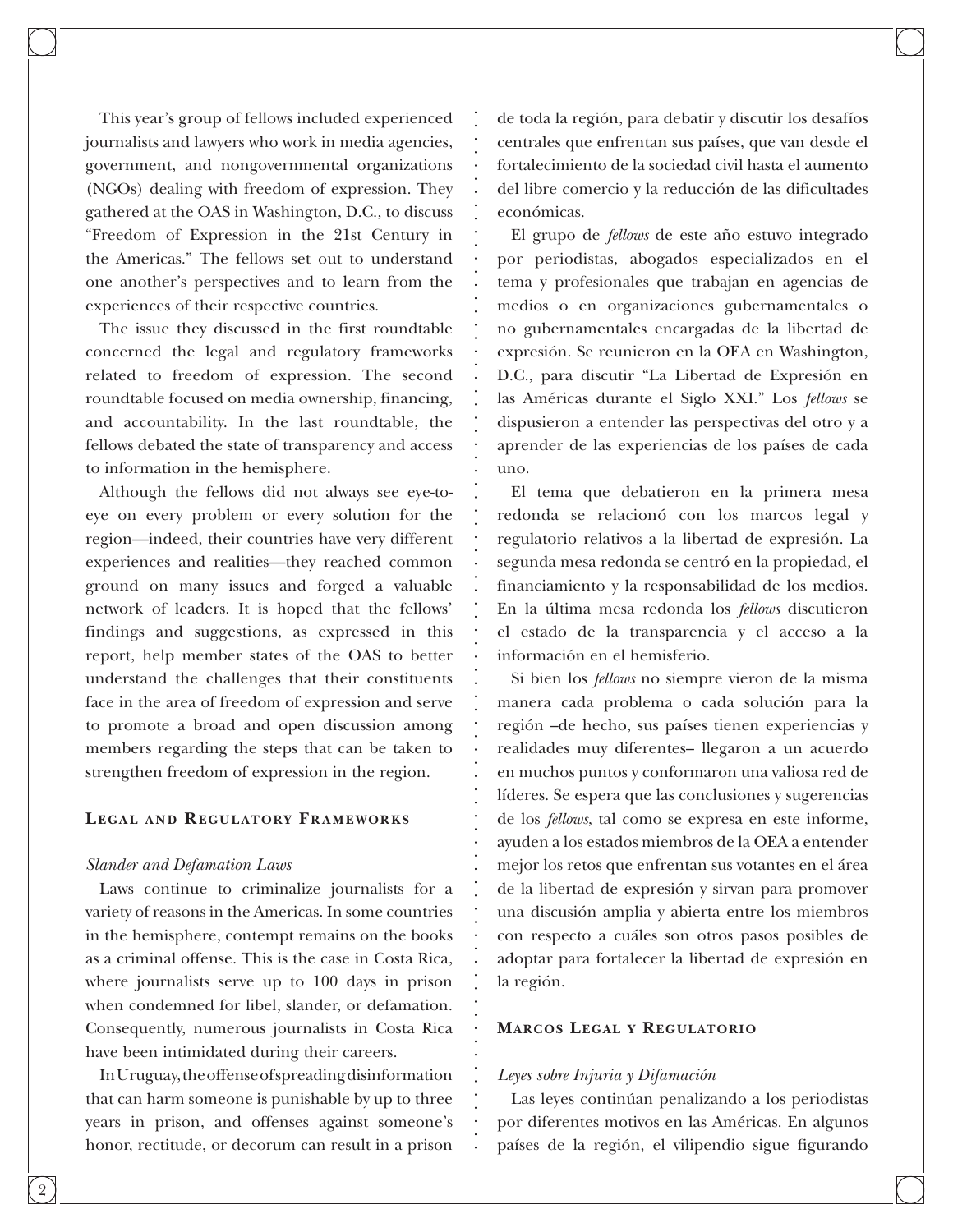sentence of up to 18 months. Argentina's criminal code penalizes those guilty of defamation with between one and three years in prison.

There even has been at least one case in which the government has tightened criminal punishment for defamation. According to Venezuela's criminal code, offenses against the president, other officials, state institutions, and officials' third parties and relatives are subject to punishment. Anyone who, by any means, disseminates false information that causes panic or keeps the community in a state of unease can be imprisoned for two to five years. Since 2005, there have been some 25 journalists accused of defamation for the mere act of criticizing public officials.

Criminal defamation laws vary in their severity, but often succeed in forcing journalists to temper their critiques. In the Bahamas, defamation is still considered a criminal offense. In the 1980s, then Prime Minister Lynden Pindling brought a criminal libel suit against a journalist who, consequently, spent time in jail. This set a dangerous precedent, giving a convenient tool of intimidation to politicians who threaten to sue a journalist or media house based on a published or broadcast report about a public official. When threatened, most media houses in the Bahamas resign themselves to reaching a costly settlement with the official or else get slapped with heavy court fines. The upshot is that journalists tend to stay away from important investigative stories that concern corrupt or unethical officials.

In Saint Lucia, a criminal law prohibits people from publishing material that causes injury to officials. Unsurprisingly, it has been attacked as a limit on freedom of expression. To date, however, no one has been tried for this "criminal offense," and top officials, including the president, continue to file civil lawsuits against journalists and media houses.

In the opinion of the fellows, a positive move in this arena has occurred in Mexico, which has begun to decriminalize offenses against honor. On April 28, 2006, Mexico removed "slander" and "moral harm" from its penal code, and a civil code is now used to protect officials' reputations. The law prohibits any

en los libros como un delito penal. Este es el caso de Costa Rica, donde los periodistas cumplen hasta 100 días en prisión cuando son condenados por calumnia, injuria o difamación. Como consecuencia, numerosos periodistas de Costa Rica han sido intimidados a lo largo de sus carreras.

En Uruguay, el delito de difundir información falsa que pueda perjudicar a terceros es penado con hasta tres años de prisión y las ofensas contra el honor, la rectitud o el decoro de alguien pueden resultar en una sentencia de hasta 18 meses de prisión. El código penal de Argentina castiga a los culpables de difamación con uno a tres años de prisión.

Incluso ha habido al menos un caso en el cual el gobierno hizo más estricta la pena por difamación. Como parte del código penal de Venezuela, las ofensas contra el presidente, otros funcionarios, instituciones estatales y familiares y terceros vinculados a los funcionarios están sujetos a penalización. Cualquier persona que por cualquier medio difunda información falsa que provoque pánico o produzca un estado de inquietud en la comunidad puede recibir de dos a cinco años de prisión. Desde 2005, 25 periodistas han sido acusados de difamación por el solo acto de criticar a los funcionarios públicos.

Si bien las leyes penales de difamación varían en su grado de severidad, con frecuencia tienen éxito dado que fuerzan a los periodistas a atenuar sus críticas. En las Bahamas la difamación es aún considerada un delito penal. En la década de los 80, el entonces Primer Ministro Lynden Pindling inició una acción penal por calumnias contra un periodista, quien por consiguiente estuvo preso por un tiempo. Esto sentó un peligroso precedente, proporcionando a los políticos una práctica herramienta de intimidación; el poder amenazar con demandar a un periodista o a una compañía de medios en base a un informe publicado o emitido en relación a un funcionario público. La mayoría de las compañías de medios de las Bahamas, cuando reciben amenazas, se resignan a llegar a un costoso acuerdo con el funcionario, o de lo contrario recibirán fuertes multas judiciales. Como resultado, los periodistas tratan de permanecer alejados de las historias de investigación importantes relacionadas con funcionarios corruptos o poco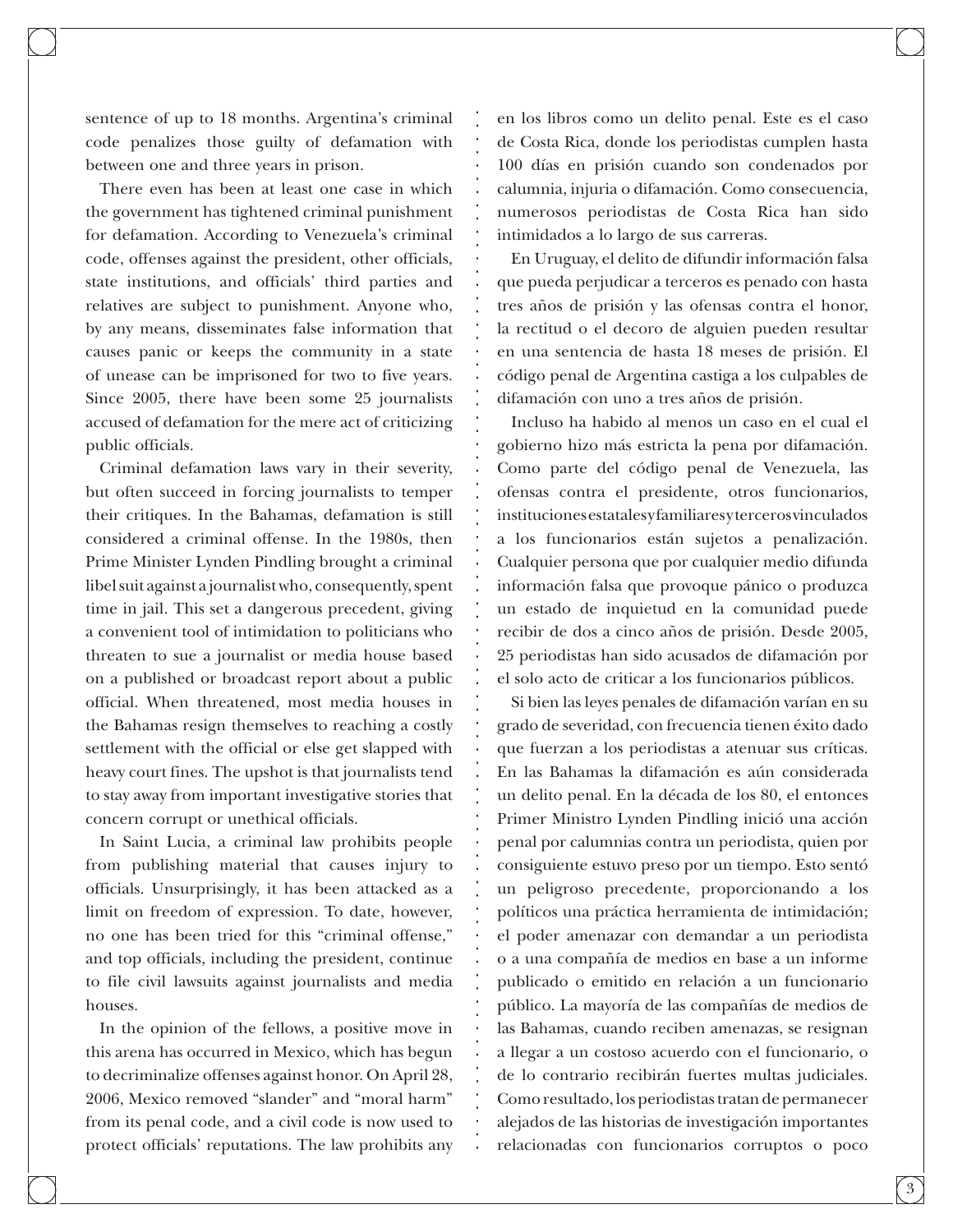economic sanction and incarceration for affronts on honor and hastens the aggrieved party's trial from one or two years to just four months. Progressive steps have been made elsewhere in the region, including in Peru, which removed the offense of contempt from its penal code in May 2003.

Yet, in spite of the occasional bright light, problems and cases of regression still exist. The fellows condemned the fact that, in some countries, such as Colombia, democratic institutions generally have solidified in recent years, yet legislators have revived efforts to move libel and slander cases from civil to criminal court.

Such moves run contrary to what has become accepted as democratic practice. The fellows, consistent with many other groups, generally decried the existence of criminal defamation laws that discourage journalists from exercising their vocation.

The Inter-American Commission on Human Rights has reprimanded governmental efforts to criminalize freedom of expression. "The Commission considers that the State's obligation to protect other people's rights is complied with by establishing a statutory protection against intentional attacks on a person's honor and reputation through civil actions and by enacting laws guaranteeing the right to rectification or reply. Thus, the State guarantees the protection of the private life of all persons without abusing its power of coercion to suppress the individual freedom to form one's own opinion and to express it."

Costa Rica proved the importance of the media's responsibility in championing freedom of expression and not falling prey to the fears of slandering an official when journalists wondered whether to investigate allegations of corruption (including money laundering) that involved two former presidents. On finding that the allegations were true, they were faced with the question: is it more important to denunciate the excesses of the state or to respect heads of state? The journalists decided on the former, which ended up strengthening democracy and showing that no one in Costa Rica is above the law.

éticos.

En Santa Lucía, una ley penal prohíbe a las personas publicar material que ocasione agravios a los funcionarios. No resulta sorprendente que esta ley haya sido atacada por limitar la libertad de expresión. Hasta el momento, no se juzgó a nadie por este "delito penal" y los principales funcionarios, incluido el presidente, presentan demandas civiles contra los periodistas y las compañías de medios.

Según la opinión de los *fellows*, en México se ha dado un movimiento positivo en esta dirección al haber comenzado a despenalizar los delitos contra el honor. El 28 de abril de 2006, México excluyó las figuras de "injuria" y "daño moral" del código penal, y ahora se utiliza un código civil para proteger la reputación de los funcionarios. La ley prohíbe cualquier sanción económica y la encarcelación por afrentas al honor, y acelera el juicio de la parte agraviada que duraba de uno a dos años a sólo cuatro meses. Hubo grandes avances en toda la región, incluso en Perú donde en mayo de 2003 se excluyó del código penal el delito de vilipendio.

Sin embargo, a pesar de la luminosidad que se percibe, aún existen problemas y casos de retroceso. Los f*ellows* condenaron el hecho de que en algunos países, como Colombia, donde las instituciones democráticas por lo general se hicieron más sólidas en los últimos años, los legisladores reavivaron los esfuerzos de llevar los casos de calumnia e injuria de la justicia civil a la justicia penal. Tales acciones marchan en sentido contrario a aquello que se llegó a aceptar como una práctica democrática. Los *fellows*, consecuentes con muchos otros grupos, por lo general condenaron la existencia de leyes penales de difamación que desalientan a los periodistas a ejercer su profesión.

La Comisión Interamericana de Derechos Humanos reprendió las campañas gubernamentales tendientes a penalizar la libertad de expresión. "La Comisión considera que la obligación del Estado de proteger los derechos de las demás personas se cumple estableciendo una protección legal frente a ataques intencionales al honor y la reputación de una persona a través de acciones civiles y promulgando leyes que garanticen el derecho a rectificación o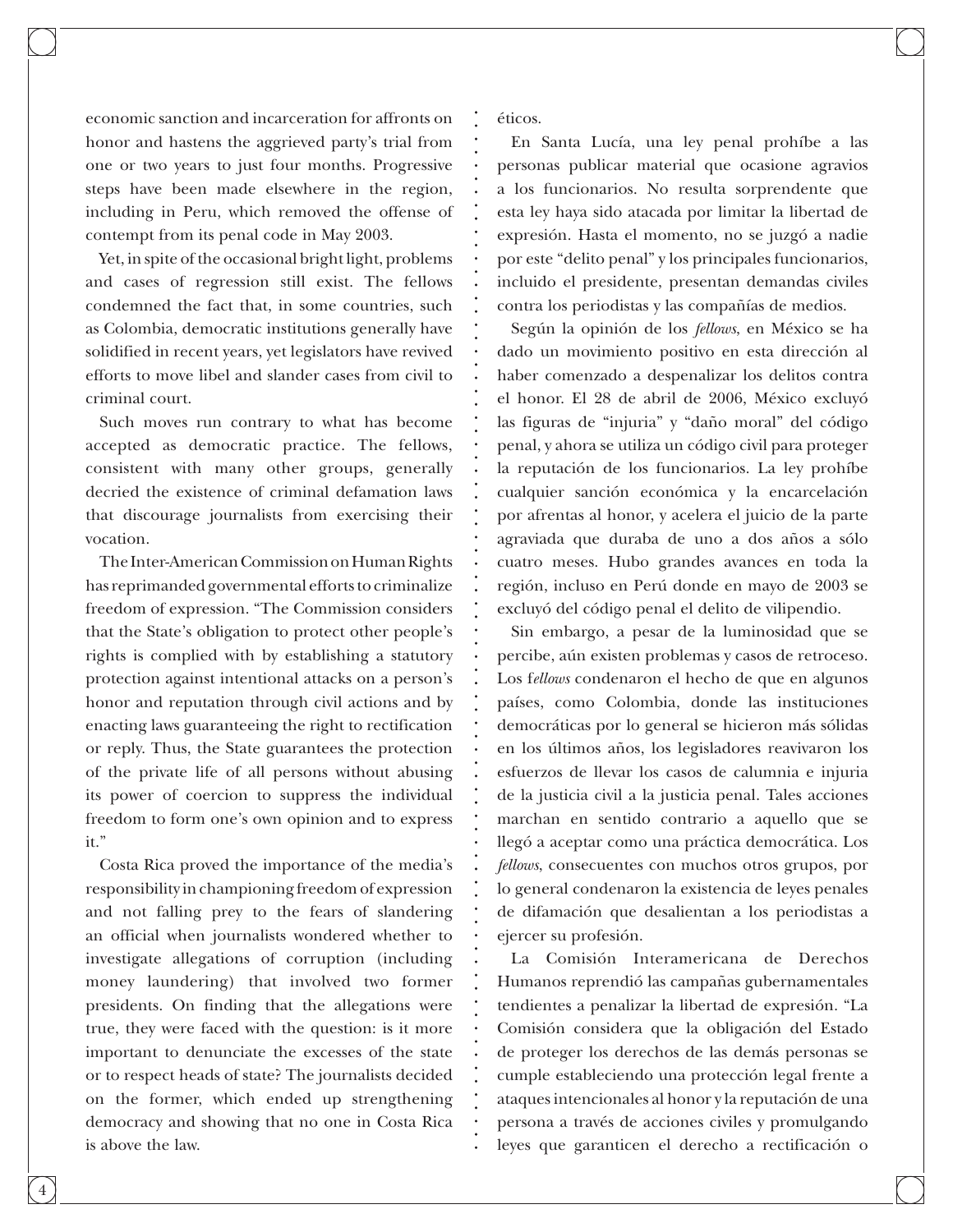#### *Truthful Information*

Other laws created by member states of the OAS are highly circumspect, according to the fellows. In Venezuela, former president Rafael Caldera spearheaded an effort in 1999 to make truthful information an obligation by law. The Venezuelan Constitution was written to guarantee the right of people to receive information that is truthful. Building on that law, current president Hugo Chavez pushed forth a content law known as the Law of Social Responsibility in Radio and Television.

The law, enacted in 2004, is not without its strengths, but it continues to require journalists to provide truthful information. This has compelled many media firms, especially those in television, to reduce their critiques of the government and to cut back on opinion-oriented programs for fear of receiving hefty fines or having their licenses revoked.

Legislation that requires truthful information wades in very murky waters, the fellows illustrated. Indeed, does such a thing even exist? And if it does, should there be laws that castigate those journalists who fail to provide it?

The general consensus of the fellows is that there is no way to determine what truth is. Truthfulness is subjective—that is, the truthfulness of information can never be understood in an absolute sense. Facts or events can be reported differently by different people, so the concept of truthful information leads to a discussion on impartiality. Furthermore, what is truthful for one person is not necessarily what is truthful for another. Finding a truly objective perspective that could pinpoint a universal truth may be impossible.

An important precedent on the matter was established by Article 21 of the Spanish Constitution of 1978. This stated that there is the right to truthful information, and the Constitutional Court, in discussions about that law between 1978 and 1984, ruled that what is truthful is not the same as what signifies the truth. Any attempt to try to equate the two is a challenge to the right of freedom of expression—and it ensures silence—so states should follow the lead of the Spanish Constitution. Some

respuesta. El Estado garantiza así la protección de la vida privada de todas las personas, sin abusar de su poder de coerción como es el caso en que se suprime la libertad individual, que es la que permite formarse una opinión propia y al mismo tiempo expresarla."

Costa Rica demostró la importancia de la responsabilidad de los medios al defender la libertad de expresión y no caer presa del temor de "calumniar" a un funcionario. Los periodistas dudaban en investigar acusaciones de corrupción (incluso lavado de dinero) que involucraban a dos ex presidentes. Al concluir que las acusaciones eran verdaderas se enfrentaron a la pregunta: ¿Es más importante denunciar los excesos del estado o "respetar" a quienes dirigen el estado? Los periodistas se decidieron por lo primero, hecho que terminó fortaleciendo la democracia y demostrando que nadie en Costa Rica está por encima de la ley.

#### *Veracidad de la Información*

Otras leyes creadas por los estados miembros de la OEA son muy circunspectas, según los *fellows*. En Venezuela, el ex Presidente Rafael Caldera encabezó una campaña en 1999 con el objetivo de hacer que la veracidad de la información sea una obligación por ley. La Constitución Venezolana fue redactada para garantizar el derecho de la gente a recibir información verídica. El actual Presidente Hugo Chávez, apoyándose en esa ley, pasó una ley de contenidos conocida como la Ley de Responsabilidad Social en Radio y Televisión.

La ley, promulgada en 2004, si bien tiene sus fortalezas, continúa exigiendo que los periodistas proporcionen información veraz. Esto forzó a muchas empresas de medios, especialmente a aquellas de televisión, a disminuir las críticas hacia el gobierno y a hacer un recorte de los programas que se basan en la opinión por temor a recibir fuertes multas o a que se les revoquen las licencias.

Las leyes que exigen la veracidad de la información se mueven en aguas muy turbias, ilustraron los *fellows*. En verdad, ¿existe lo que se llama "información veraz"? Y, en caso afirmativo, ¿debería haber leyes que castiguen a aquellos periodistas que dejen de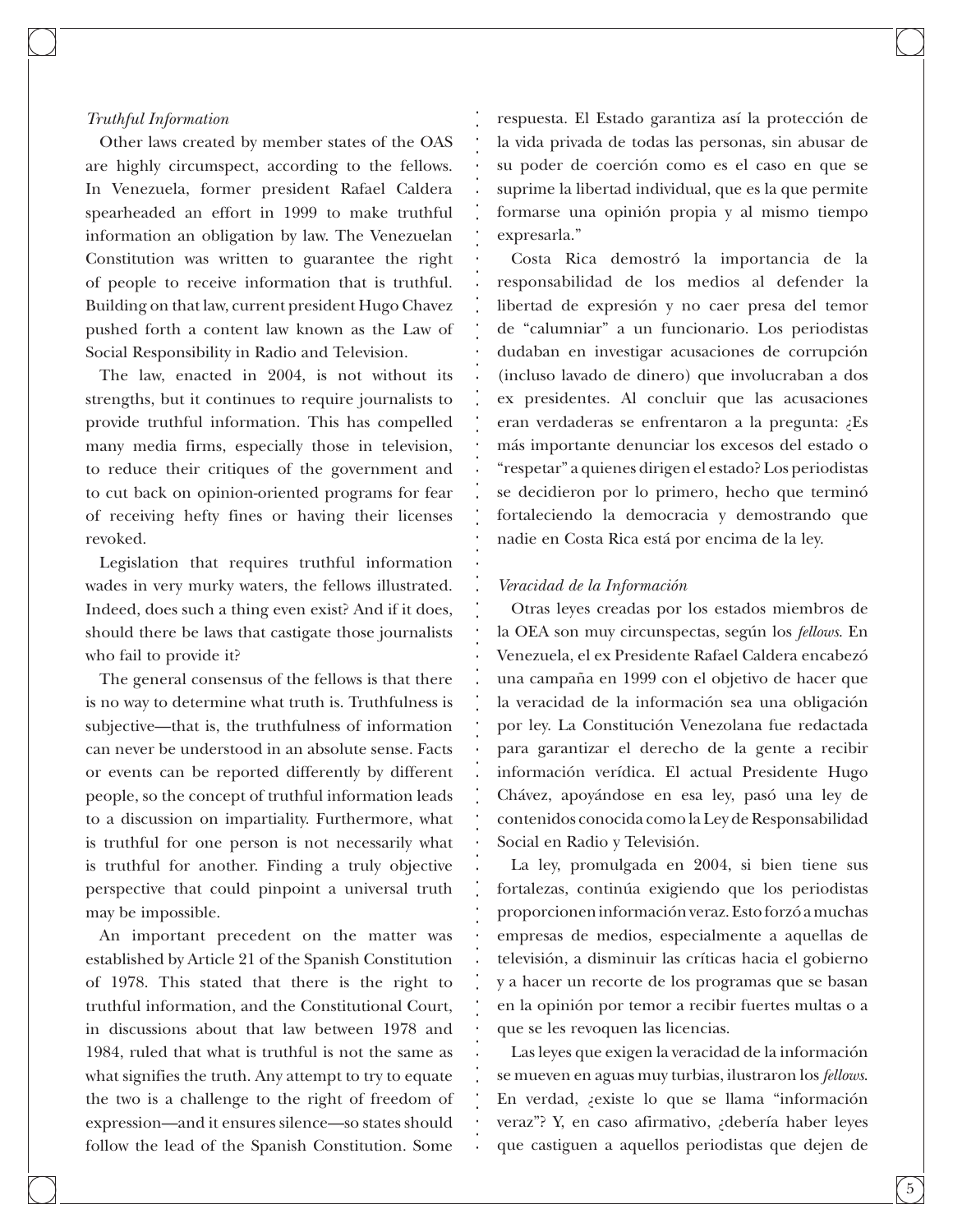like Mexico, Colombia, and Peru, already have.

Even when media players publish information that is patently false, the government should not censure them unless the journalists were spreading lies with malicious intent, as will be discussed later. This principle is founded in the freedom of expression, which is a fundamental right that must protect journalists even when their material may be erroneous or arise from error. Compelling journalists to provide what someone might view as truthful information is an invitation for selfcensorship. Not only would journalists be censored by having to moderate the material they write, but they also could be faced with the proposition of having to exhaustively prove every morsel of information they put forth—all in an era in which information travels and events evolve at lightning speed.

The Inter-American Court has recognized that having to provide truthful information would constitute an excessive limitation on freedom of expression. Additionally, one should interpret Article 13 of the American Convention on Human Rights to say that freedom of expression refers to a wide variety of information, even that which is mistaken.

Outside of Venezuela, other politicians have sought to require truthful information from journalists. For instance, in Peru's recent presidential election, a candidate followed the example of President Chavez in seeking to force journalists to provide truthful information.

Sometimes, journalists are punished for simply reproducing information that they believed to be true. For instance, journalist Mauricio Herrera Ulloa was criminally convicted of four offenses of libel when his newspaper, *La Nación*, reproduced what had been published in the European press about a Costa Rican public official accredited by the Costa Rican foreign service to the International Atomic Energy Agency in Austria.

It also is important to note that, in many countries, like Colombia, where there are laws providing protections to journalists regarding truthful information, the laws are not responsibly applied. proporcionarla?

El consenso general de los *fellows* es que no hay modo de determinar qué es verdad. La veracidad es subjetiva. En otras palabras, la "veracidad" de la información nunca puede ser entendida en un sentido absoluto. Los hechos o los sucesos pueden ser informados de modo diferente por gente diferente, por lo cual el concepto de información veraz conduce a un debate sobre imparcialidad. Encontrar una perspectiva realmente objetiva –la cual establezca con precisión una "verdad" universal– es imposible.

Aquello que es veraz para una persona no es aquello que es veraz para la otra. Se ha asentado un importante precedente en la materia. El artículo 21 de la Constitución Española de 1978 estableció el derecho a la "veracidad de la información," y el Tribunal Constitucional, en debates acerca de esa ley entre 1978 y 1984, dictaminó que aquello que es "veraz" no es lo mismo que aquello que expresa la "verdad." Todo intento por igualar a los dos es un desafío al derecho de libertad de expresión –y garantiza el silencio– por eso los estados deberían seguir el camino que señala la Constitución Española. Algunos como México, Colombia y Perú, ya lo han hecho.

Incluso cuando los actores de los medios publican información que es sin lugar a dudas falsa, el gobierno no debería censurarlos (a menos que los periodistas divulguen mentiras con intención maliciosa, según se discutirá más adelante). Este principio se fundamenta en la libertad de expresión, que es un derecho fundamental que debe proteger a los periodistas incluso cuando su material pueda ser erróneo o fruto del error. Obligar a los periodistas a que proporcionen lo que algunos podrían considerar como "veraz" es una invitación a la autocensura. No sólo los periodistas estarían siendo censurados al tener que moderar el material que escriben, sino que también se podrían tener que enfrentar con el pedido de tener que comprobar exhaustivamente cada pieza de información que publiquen –todo en una era en la cual la información viaja y los sucesos evolucionan a la velocidad de la luz.

El Tribunal Interamericano reconoció que tener que proporcionar "información veraz" constituiría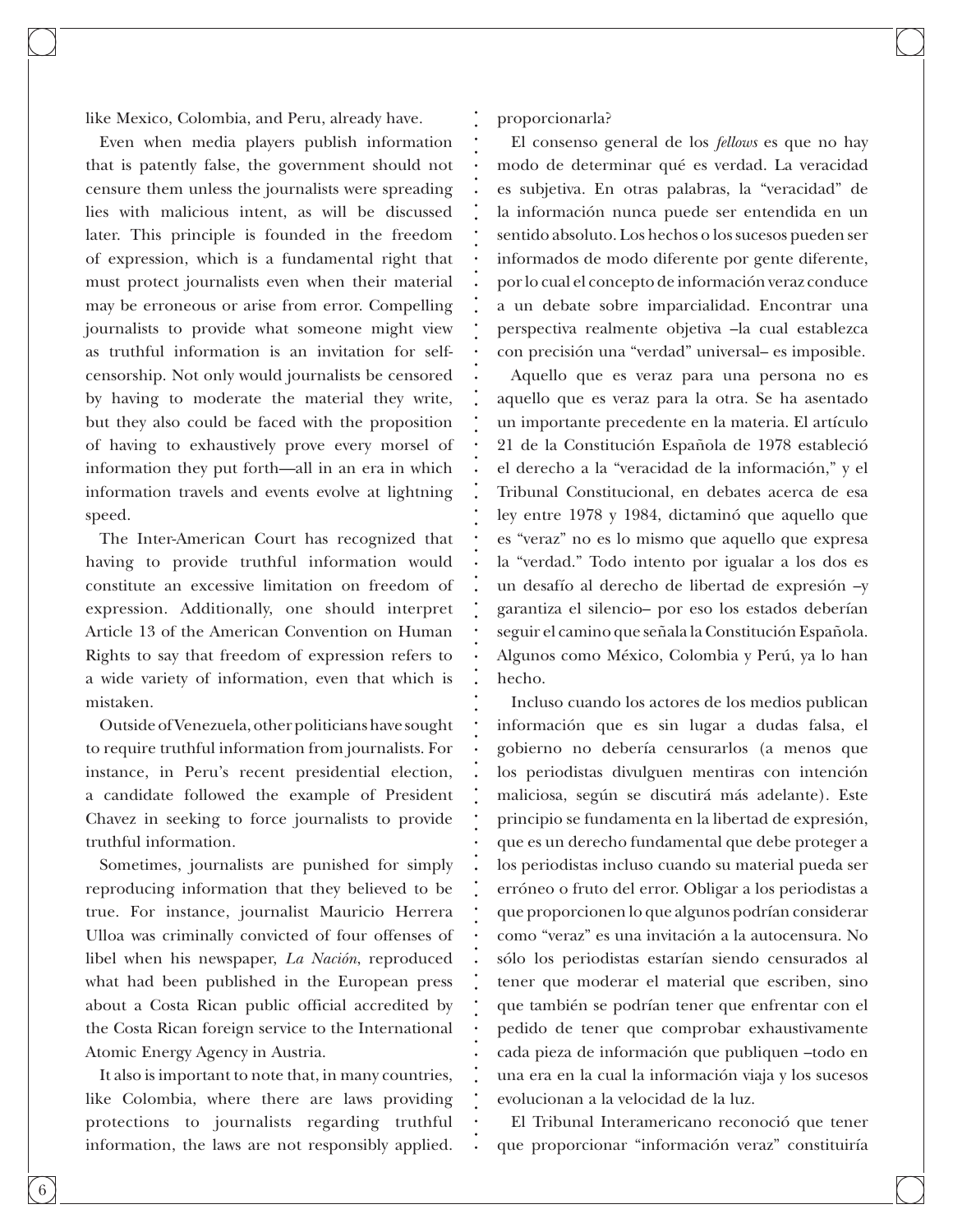While the laws can be rich with protections, public prosecutors often lack awareness of the laws or simply aren't interested in applying them, while politicians are sure to know the laws in order to justify their actions. With many of the hemisphere's democratic institutions still embryonic, there is frequent tension in society over the laws, as well as a tendency to revert to less-open days.

#### *Journalistic and Governmental Rights*

None of these arguments serve to deny that journalists should work diligently and honestly to provide the most objective and factually correct information as possible to readers, viewers, and listeners. Such information forms the basis of public trust, and in its absence, the public lacks knowledge and the ability to form a sound opinion. Indeed, providing trustworthy information is the aim of journalism; it gives the media credibility and underpins a strong relationship between the media and the public.

Just as it is the duty of journalists to minimize error and bias, so too must governments provide information to the public that is free of spin. Even more so than journalists, government officials must ensure they provide information that is as truthful as possible because there is very little redress for citizens seeking to challenge states that give fallacious or misleading information to the public.

The fellows back efforts by international courts, such as the European Court of Human Rights and the Inter-American Court on Human Rights, that give public officials lesser protections against criticism than private actors are afforded. The imperatives of a democratic society demand that public officers are exposed to a higher level of criticism. By taking on the role of public servant, governmental officials are agreeing to be held accountable to the people whom they serve.

In that sense, by being able to liberally criticize the government in public and investigate its potential abuses, the media serves as one of the few true checks on its power, holding officials accountable to their constituents. Were the opposite true, freedom of expression would be criminalized, with officials

una restricción excesiva a la libertad de expresión. Asimismo, resulta una interpretación del Artículo 13 de la Convención Americana sobre Derechos Humanos decir que la libertad de expresión se refiere a una amplia variedad de información, incluso aquella que está equivocada.

Fuera de Venezuela otros políticos también han procurado exigir información veraz de los periodistas. Por ejemplo, en la reciente elección presidencial de Perú, un candidato siguió el ejemplo del Presidente Chávez al buscar forzar a los periodistas a que proporcionen información veraz.

Hay veces en que se castiga a los periodistas incluso por reproducir información que ellos creen que es verdad. Por ejemplo, el periodista costarricense Mauricio Herrera Ulloa fue declarado culpable de cuatro delitos penales por calumnia, cuando su periódico, *La Nación*, reprodujo lo que se había publicado en la prensa europea acerca de un funcionario público costarricense destinado por el servicio diplomático costarricense a la Agencia Internacional de Energía Atómica en Austria.

Es también importante observar que en muchos países, como Colombia, donde hay leyes que otorgan protecciones a los periodistas en lo relativo a la "información veraz," las leyes no se aplican de manera responsable. Si bien las leyes pueden ser generosas con las protecciones, los fiscales a menudo desconocen las leyes o simplemente no están interesados en aplicarlas (mientras que los políticos se aseguran de conocerlas para justificar sus acciones). Con muchas de las instituciones democráticas de las Américas aún en estado embrionario, existe una tensión frecuente en la sociedad acerca de las leyes o una tendencia a volver a días de menor apertura.

#### *Derechos del Periodismo y del Gobierno*

Ninguno de estos argumentos han de servir para negar la importancia de que los periodistas trabajen con diligencia y honestidad de modo de proporcionar a los lectores, espectadores y oyentes información lo más objetiva y correcta posible en cuando a los hechos. Tal información constituye el fundamento de la confianza pública y, en su ausencia,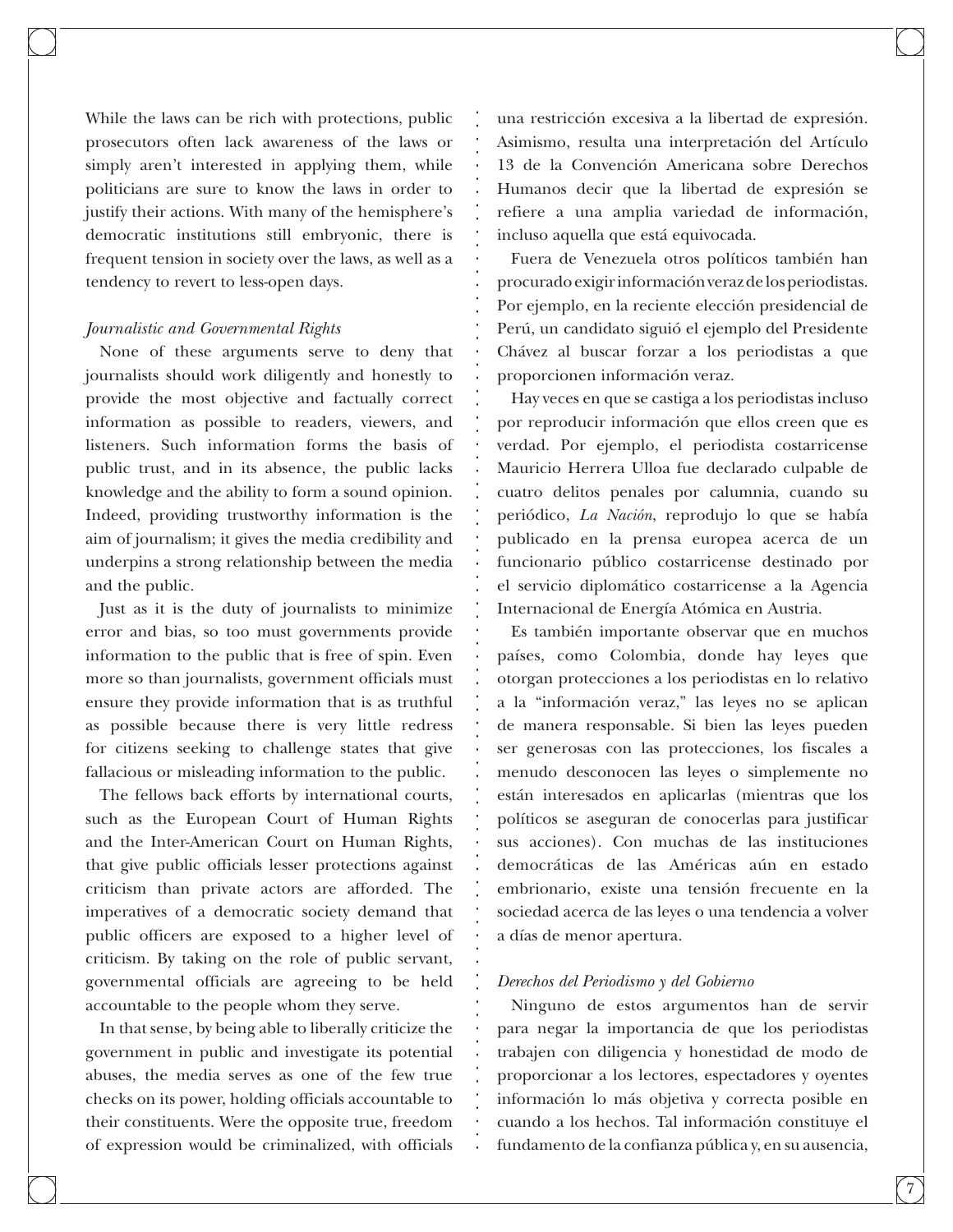claiming they have been offended when in fact they have only been questioned for not having accounted for their acts.

One way to ensure that the government is held to this high standard and does not succumb to the temptation to sidestep legitimate criticism by crying libel or slander is for the burden of proof to lie with the accused, not with the accuser. International human rights laws support the test of "real malice," and civil sanctions should be applied to those journalists whose information damages someone's honor. But such limitations are not extended to restricting journalists from expressing their opinion. The journalist or media firm should be charged with malicious intent only if the information it published was false and it knew that the material was false. And while journalists can be punished for malicious intent, it is not for the journalist to prove that he or she was not acting maliciously. Rather, this is the responsibility of the aggrieved party or the public prosecutor. Unfortunately, in many countries, the burden of proof still falls on the journalist.

The fellows also spoke of the right for citizens to be free to express hatred publicly. It was agreed that while one should not sanction someone for a merely hateful thought, persons that encourage violence—or make statements that can be expected to lead to immediate violent acts or grave harm should be sanctioned. There was not consensus on the nature of the penalty, as the fellows differed in opinion as to whether civil or criminal penalties should be filed. But it was agreed that hate speech does not contribute to national development and public discourse. Instead, it not only can lead to physical attacks on a group in society, but it also can stigmatize the people assailed and prevent their effective participation in society, thereby thwarting democratic dialogue. Thus, freedoms for journalists and other media sources can be restricted in cases where they butt heads with another fundamental right. In cases where people express strong opinions in ways that are discriminatory, it can violate another person's right. Learning from the lessons of the Holocaust and the genocide in Rwanda, the fellows encouraged an open debate in the hemisphere as to

el público carece del conocimiento y de la capacidad para formar una opinión responsable. De hecho, proporcionar información fidedigna constituye el objetivo del periodismo; otorga credibilidad a los medios y apuntala una sólida relación entre los medios y el público.

De la misma manera que el deber de los periodistas es procurar que el error y la parcialidad sean mínimos, los gobiernos deben también proveer información al público libre de interpretaciones. Incluso más que los periodistas, los funcionarios del gobierno deben asegurarse de proporcionar información lo más veraz posible debido a que es muy difícil reparar el daño ocasionado a los ciudadanos que buscan desafiar a los estados que dan información falaz o engañosa al público.

Los *fellows* apoyan campañas de tribunales internacionales tales como el Tribunal Europeo de Derechos Humanos y el Tribunal Interamericano de Derechos Humanos que otorgan a los funcionarios públicos menos protecciones contra la crítica de las que se permiten a los actores privados. Los imperativos de una sociedad democrática exigen que los funcionarios públicos estén expuestos a un nivel de crítica más alto. Al asumir el rol de servidores públicos, los funcionarios del gobierno acuerdan que son responsables ante la gente a la que sirven.

En ese sentido, los medios, al ser capaz de criticar libremente al gobierno en público e investigar sus potenciales abusos, actúan como uno de los pocos controles verdaderos a su poder, haciendo que los funcionarios asuman responsabilidad ante sus votantes. En caso contrario, la libertad de expresión sería penalizada, y los funcionarios reclamarían que han sido ofendidos cuando en realidad sólo han sido cuestionados por no haber dado cuenta de sus actos.

Los *fellows* opinan que un modo de asegurar que el gobierno cumpla con este alto nivel y no caiga en la tentación de eludir la crítica legítima (poniendo el rótulo de "calumnia" o "injuria") consiste en que la carga de la prueba sea responsabilidad del acusador, no del acusado. Las leyes internacionales de derechos humanos respaldan la prueba de "malicia real" y se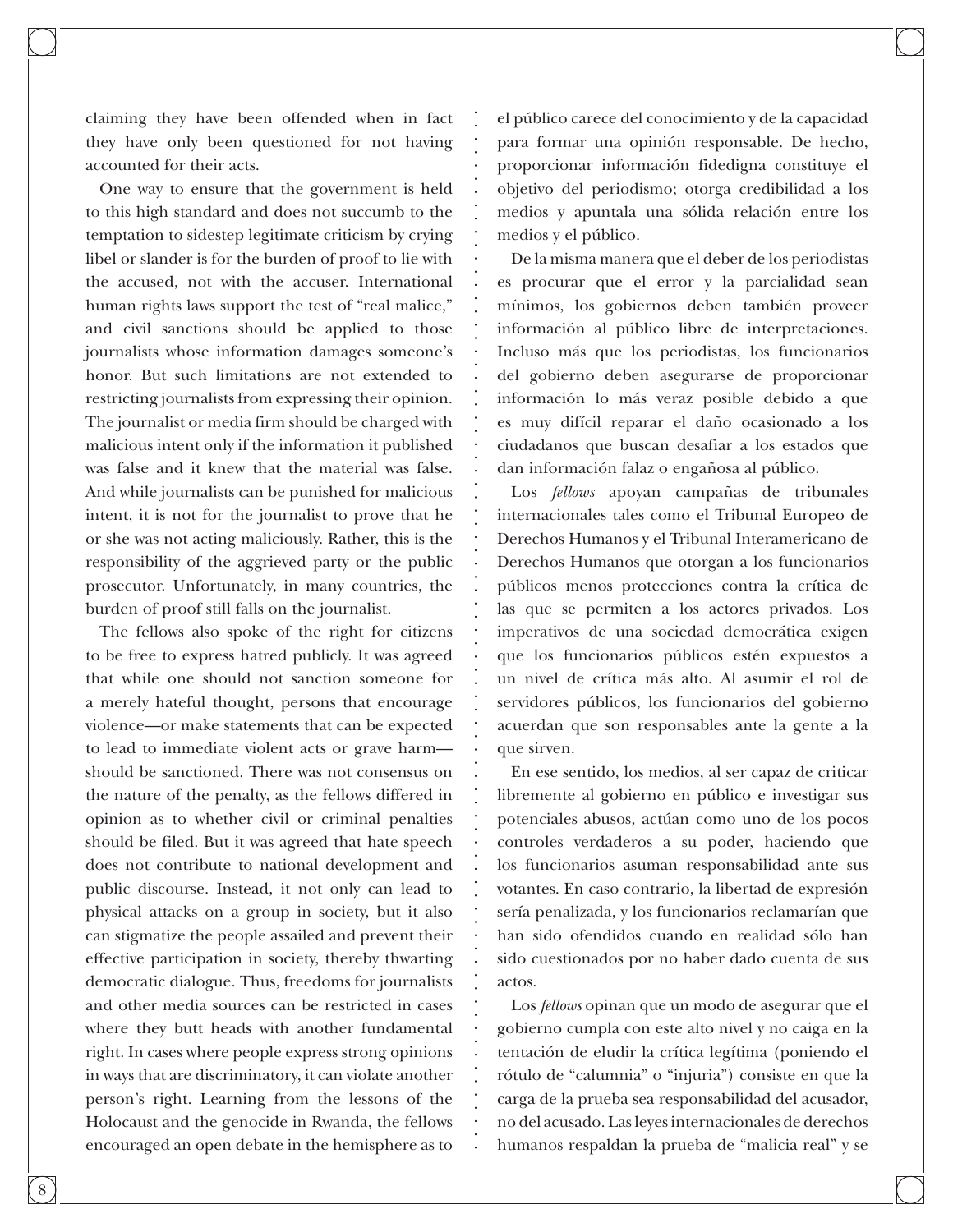how expressions of hate can be sanctioned.

The fellows also condemned prior censorship. The American Convention and the Inter-American Court have indicated that prior censorship is an extreme violation of the right to freedom of expression because "governmental power is used for the express purpose of impeding the free circulation of information, ideas, opinions, or news."

#### *Journalistic Ethics and Self-Regulation*

While journalists must be allowed to exercise their craft with minimal or even no restrictions, the fellows agreed that journalists must exhibit exemplary ethics and know when to show restraint. Journalists should be aware of the line between criticism that is degrading and that which is not, as well as the bounds of privacy. And they must exercise their freedom of thought responsibly and verify information through reasonable means. In addition, they must delineate clearly when they are writing fact and when they are writing opinion.

Poor journalistic practices were highlighted throughout the region. For instance, when there was a prison revolt in São Paolo recently, some media firms overplayed the security concerns in the streets, giving Brazilian citizens a distorted sense of actual dangers. Also in Brazil, as a nationwide referendum was underway on banning the sales of guns and bullets to civilians, a large magazine ran a report explaining to people why they had to have guns, without including a counterpoint as to why others believe they shouldn't have them. The piece ran as a fact piece rather than as an opinion piece.

The importance of journalistic responsibility has particular connotations in the Caribbean states and other small countries. Such nations depend on tourism and foreign investment, so local journalists—who wield major influence over their countries and whose reports often quickly reach the global stage—must consider how their reports will affect their countries.

For instance, in Barbados, tourism is vital, so when offenses are committed against tourists, the news isn't splashed all over the headlines. In a tacit agreement with their government, journalists there

deben aplicar sanciones civiles a aquellos periodistas cuya información dañe el honor de alguna persona. Pero tales limitaciones no se extienden hasta el punto de restringir a los periodistas a que expresen su opinión. El periodista, o la compañía de medios, sólo debería ser acusado de intento malicioso en caso de que la información que publicó fuese falsa y tuviese además conocimiento de ello. Y si bien los periodistas pueden ser imputados por intento malicioso, no corresponde al periodista probar que no estaba actuando de modo malicioso. Más bien, es la responsabilidad de la parte agraviada o del fiscal. Desafortunadamente, en muchos países la carga de la prueba aún recae sobre el periodista.

Los *fellows* también hablan del derecho de los ciudadanos de tener libertad para expresar odio públicamente. Se llegó al acuerdo de que nadie debe ser sancionado por manifestar un mero pensamiento odioso, mientras que las personas que fomentan la violencia –o hacen declaraciones que pueda esperarse que lleven a actos de violencia inmediatos o daños graves– deben ser sancionadas. No hubo consenso sobre la naturaleza de la pena, ya que difieren respecto de si corresponde aplicar el código civil o el penal. Pero se acordó que una opinión cargada de odio no contribuye al desarrollo nacional ni al discurso público. En cambio, no sólo puede llevar a ataques físicos a un grupo de la sociedad, sino que también puede estigmatizar a la gente asediada e impedir su efectiva participación en la sociedad, coartando de ese modo el diálogo democrático. Por lo tanto, se pueden restringir las libertades de los periodistas y de otras agencias de medios en aquellos casos donde se inmiscuyan con otro derecho fundamental. La gente, cuando expresa opiniones con palabras muy duras en modos que son discriminatorios, puede violar el derecho de otra persona. Los *fellows*, al extraer enseñanzas de las lecciones del Holocausto y del genocidio en Rwanda, alientan un debate abierto en el hemisferio sobre la manera en que se pueden sancionar las expresiones de odio.

Los *fellows* también condenaron la censura previa. La Convención Americana y el Tribunal Interamericano señalaron que la censura previa es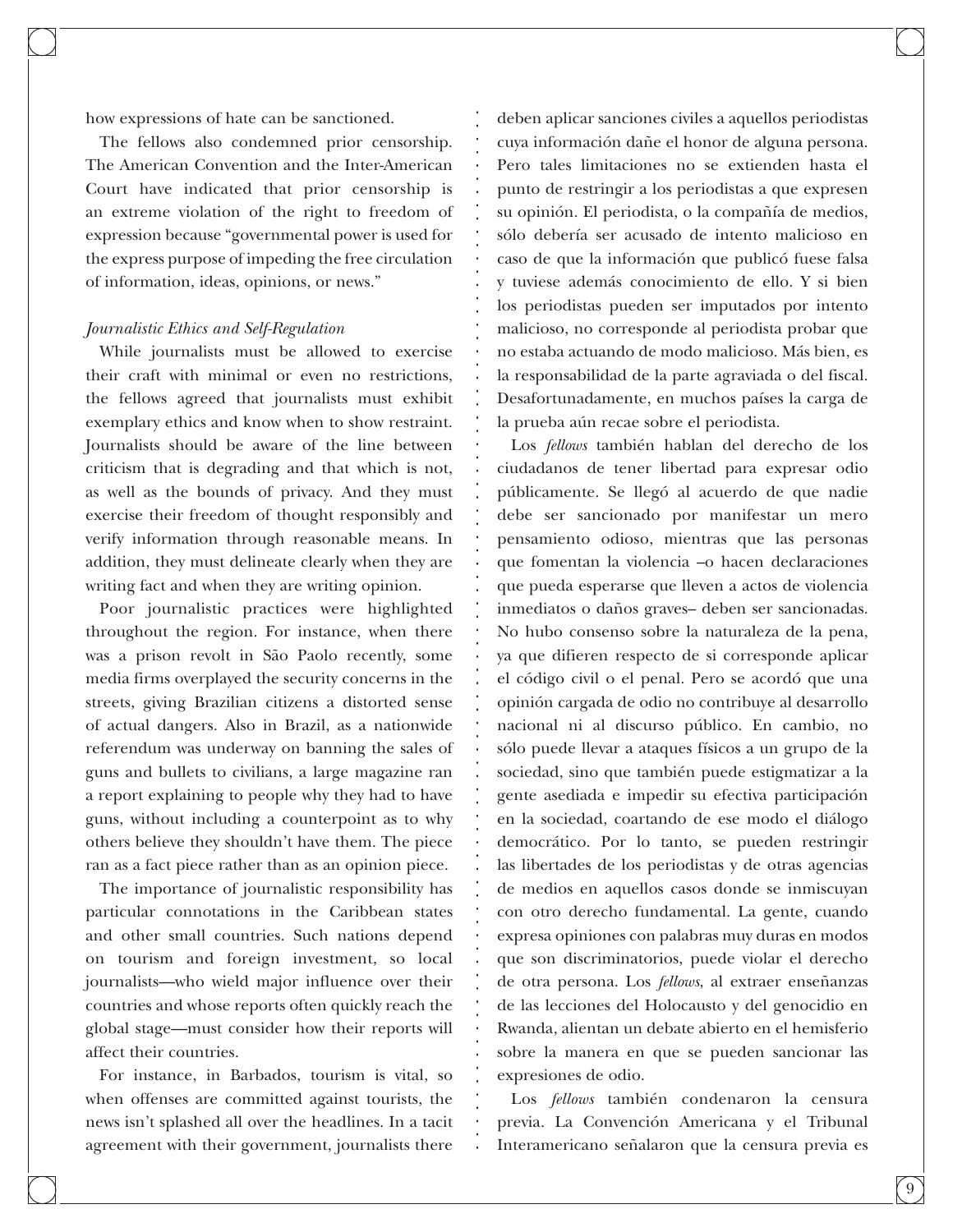exercise restraint so as not to harm the country's economy and reputation. Similarly, in the Cayman Islands, when hurricanes hit, seldom are there reports on the level of damage sustained for fear that the news could ravage the tourism industry. Fellows from the Caribbean nations, at least, were steadfast in their belief that sometimes it is more important for journalists to put the interests of the country before freedom of expression. That is, when speaking of journalistic responsibility, it is not just a question of the public's right to know but also the public's right to survive.

Fellows from this subregion offered other suggestions. For instance, good practices for journalists can include ensuring that news reports are screened by department heads before being sent for final edits and by having department heads focus on ethics. Additionally, when writing an article highly critical of someone or a particular entity, the journalist can forewarn the person of the story's content, allowing the subject the opportunity to defend his or her interests. Creating balance and fairness is the key.

One fellow likened the work of journalists to that of doctors: they sometimes deal with very sensitive issues and are capable of damaging someone or adversely affecting their health. Just as doctors can be guilty of malpractice, journalists need to be reproved in some way for abusing their trade. The question is how.

The fellows agreed that self-oversight was the best way to ensure that journalists are ethical and do not exploit freedom of expression. The precise composition of such a regulatory body was in dispute, but the fellows' ideas often overlapped. For instance, many urged that a committee be composed of members solely from the press. Others suggested that other actors participate so that the media wouldn't be too permissive of its members' abuses.

These other participants could include NGOs, universities, consumer leagues, and civil organizations. One fellow suggested that advertisers participate in regulating the media. There also were a few who urged that government officials be part

una violación extrema del derecho a la libertad de expresión debido a que "el poder gubernamental es utilizado con expreso propósito de impedir la libre circulación de información, ideas, opiniones o noticias."

#### *Ética y Autorregulación del Periodismo*

Si bien a los periodistas se les debe permitir ejercer su oficio con un mínimo o incluso sin restricciones, los *fellows* están de acuerdo en que deben exhibir una ética ejemplar y saber cuándo actuar con cautela. Los periodistas deberían estar al tanto de la línea divisoria entre la crítica que es degradante y la que no lo es, además de distinguir en qué punto comienza la privacidad. Y deben ejercer su libertad de pensamiento de manera responsable y verificar la información a través de medios razonables. También deben diferenciar claramente cuándo están escribiendo acerca de hechos y cuándo están simplemente manifestando una opinión.

Se señalaron prácticas periodísticas deficientes en toda la región. Por ejemplo, cuando recientemente hubo una revuelta de presos en San Pablo, algunas compañías de medios exageraron las preocupaciones por la seguridad en las calles, dando a los ciudadanos brasileños una sensación distorsionada de los verdaderos peligros. También en Brasil, cuando estaba teniendo lugar un referéndum a escala nacional para prohibir la venta de armas y municiones a los civiles, una importante revista publicó un informe en el que se le explicaba a la gente por qué era necesario portar armas, sin incluir otro punto de vista opuesto que explicara por qué otras personas creían que no era necesario. El artículo se publicó como un artículo de hechos, cuando en realidad era un artículo de opinión.

La importancia de la responsabilidad periodística tiene connotaciones particulares en los estados del Caribe y otros pequeños países. Dichas naciones dependen del turismo y la inversión extranjera, de modo que los periodistas locales –cuyas noticias con frecuencia llegan rápidamente a la escena mundial– se ven en la necesidad de analizar de qué manera sus reportajes afectarán al país. Tales periodistas ejercen una influencia muy importante sobre sus países.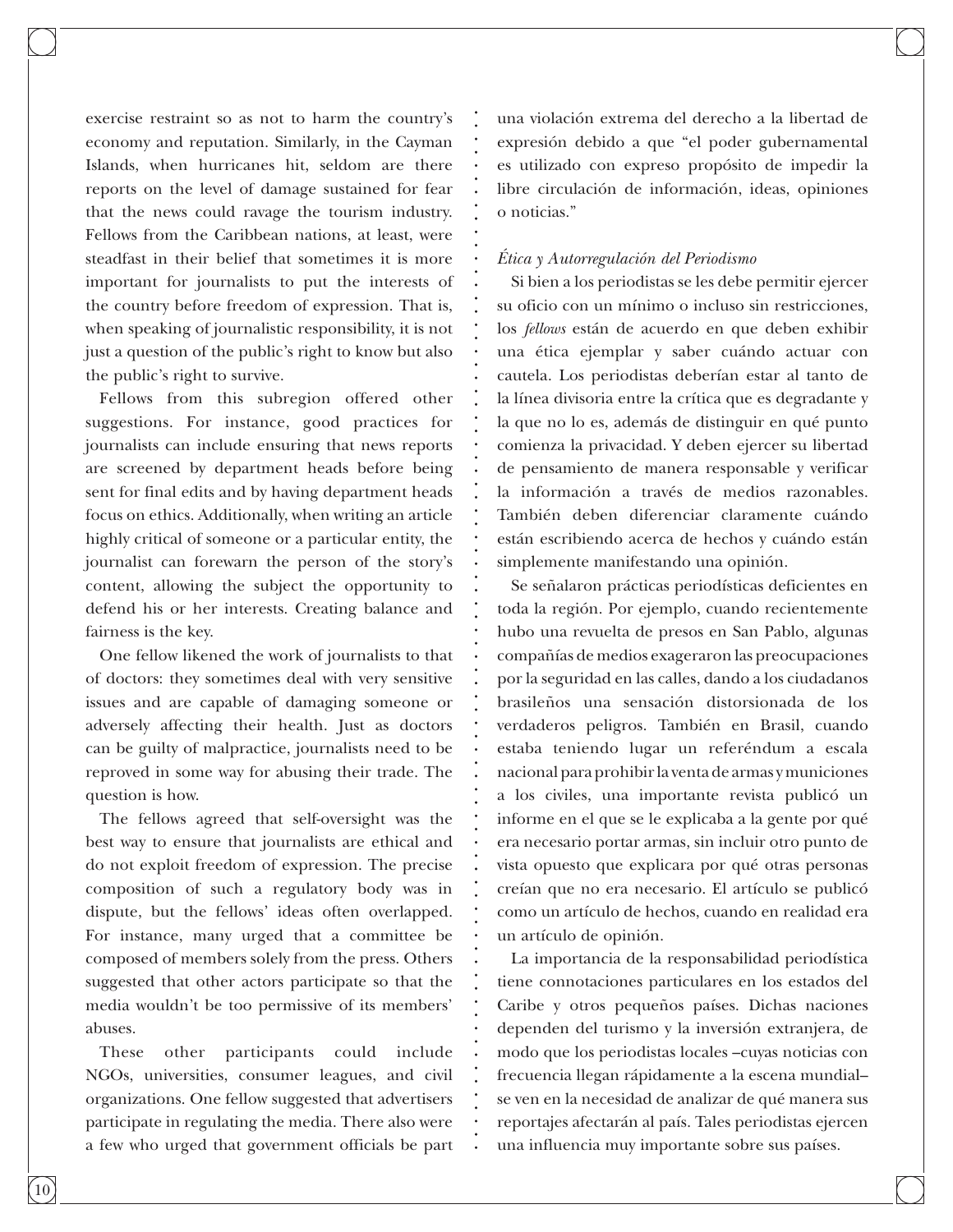of the process—for instance, a state agency could be charged with monitoring compliance and apply sanctions for violations of professional liability and ethics.

Oversight also could come in the form of journalistic ethics courts. Additionally, although not all countries in the hemisphere have an ombudsman and this official's role varies widely in those countries that do have one, in certain cases, an ombudsman can focus on issues pertaining to press freedoms and regulations.

The oversight committee also could establish a code of ethics and standards for journalists. Just like lawyers and doctors, the media would then be held to such a code. An unwritten code of ethics already exists for journalists: this obligates them to an impartial and nonbiased communication. A written code for media self-regulation could mirror those of national and international human rights principles. The Inter-American Court agreed on the need to establish a regime that guarantees the professional responsibility and ethics of journalists and that penalizes any violation of ethics.

This self-regulation is far different from selfcensorship. The latter is a form of muzzling the press, whereas the former seeks only to ensure journalistic responsibility. Responsible journalism can—and in fact should—include strong critiques of public officials.

Some fellows agreed that the most effective way of limiting journalistic abuses is to tune offenders out. That is, change the channel or radio station or stop buying the sensationalists' newspaper. In this way, the public can punish media sources for their careless errors or sheer negligence. Shutting down channels and throwing people in jail isn't the solution. An abundance of information—some of which may be either ludicrous or false—serves to stimulate debate and engender different opinions, underpinning a vibrant democracy.

#### *Journalistic Quality and What Constitutes a Journalist*

Inexperienced journalists also can pose a problem for their peers, the government, and the public. For instance, in the Organization of Eastern Caribbean

Por ejemplo en Barbados el turismo es vital, y cuando se cometen delitos contra los turistas las noticias no aparecen en los titulares. Los periodistas, mediante un acuerdo tácito con sus gobiernos, actúan allí con cautela de modo de no dañar la economía y la reputación del país. De modo similar en las Islas Caimán, donde azotan los huracanes, rara vez se publican reportajes sobre el nivel de daño producido, por temor a que las noticias arrasen con la industria del turismo. Los *fellows* de las naciones del Caribe, cuando menos, resultaron inquebrantables en su creencia de que a veces es más importante para los periodistas anteponer los intereses del país a la libertad de expresión. En otras palabras, cuando se habla de la responsabilidad periodística, no sólo se trata de una cuestión del derecho del público al conocimiento, sino que también se trata del derecho del público a sobrevivir.

Los *fellows* de esta subregión ofrecieron otra teoría. Por ejemplo, entre las buenas prácticas de los periodistas se pueden incluir la garantía de que los informes de noticias sean examinados por directores de departamento antes de que se envíen a la edición final y que los directores de departamento se enfoquen en la ética. Asimismo, el periodista, al escribir un artículo muy crítico de alguna persona o de alguna entidad en particular, puede advertir a la persona del contenido de la historia y darle la oportunidad de defender sus intereses. La clave está en crear equilibrio y lograr imparcialidad.

Un *fellow* comparó el trabajo de los periodistas con el de los médicos: algunas veces tratan cuestiones muy delicadas y son capaces de dañar a alguna persona (o hacer que enfermen). Al igual que los médicos pueden ser culpables de mala práctica, los periodistas necesitan ser reprendidos de algún modo por abusar de su profesión. La cuestión es cómo.

Los *fellows* acordaron que la propia supervisión era la mejor manera de garantizar que los periodistas sean éticos y no se aprovechen de los beneficios de la libertad de expresión. La composición precisa de un cuerpo regulatorio con esas características estaba en discusión, pero las ideas de los *fellows* coincidían con frecuencia. Por ejemplo, muchos instaban a que se formara una comisión solamente con miembros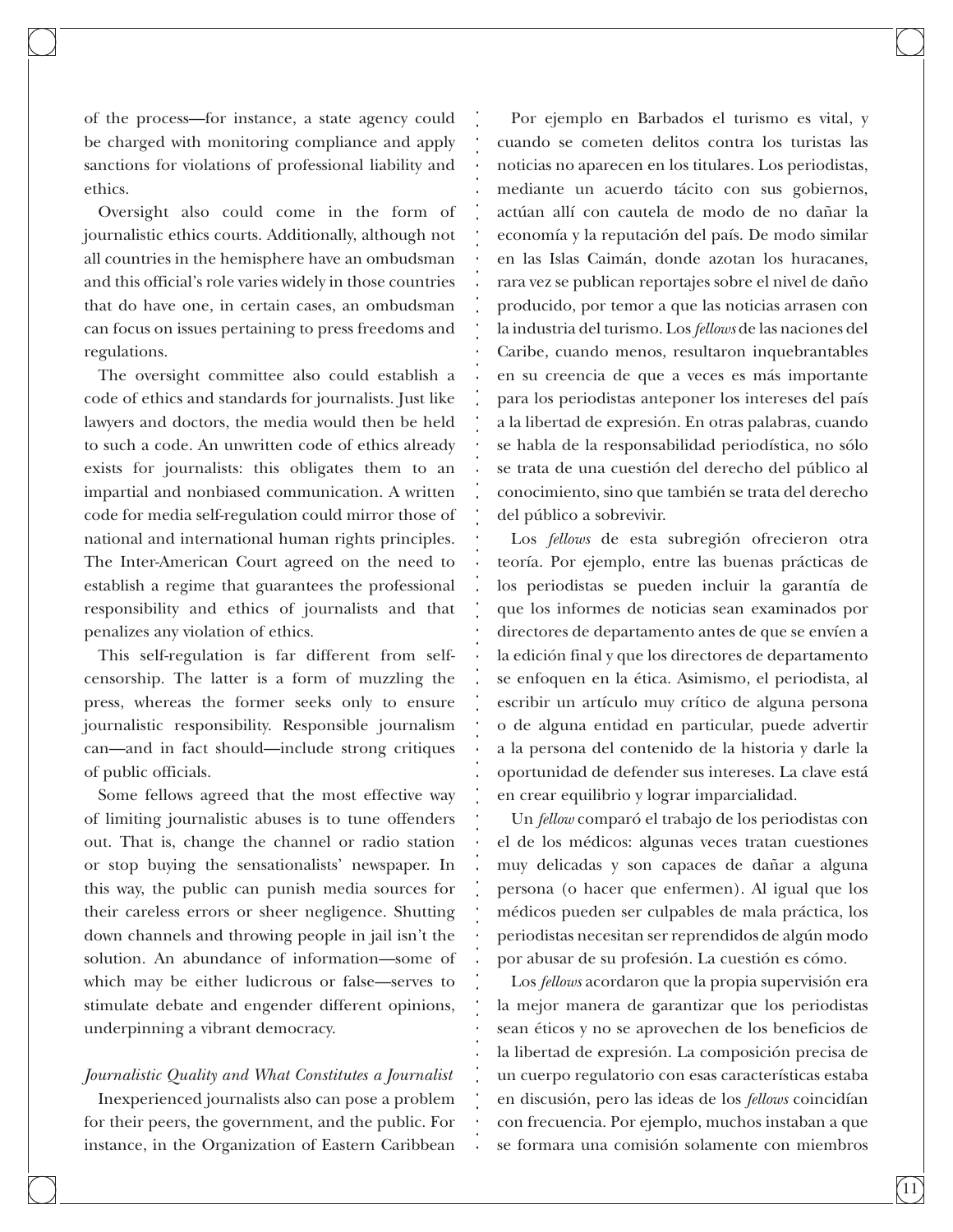States, which groups the nine smaller territories of the Eastern Caribbean, there is a dearth of qualified journalists, and many youths come right out of high school to begin covering the news.

One example can be found in Saint Lucia, where a young and inexperienced journalist covered the story of a murder of a homosexual. The journalist showed no discretion, discussing everything from the person's friends in the gay community to his family, which exposed all of them to potential danger. This sparked a discussion in Saint Lucia as to how to prevent this type of situation from recurring by drafting standards that journalists could agree on.

With this backdrop, several fellows pressed for greater efforts to ensure the quality of journalism by mandating journalistic training. They argued that journalists should be licensed and underlined the importance of delivering high-quality information to the public. Saint Lucia, for one, has explored the benefits of the government funding potential journalists by providing more scholarships.

Yet, other fellows, particularly those from South America, balked at this issue. They were concerned about the weakness of civil society and how efforts to ensure high-quality content could strike at freedom of expression. What constitutes a more sophisticated form of journalism and who would be the judge of the criteria? they asked. Nor were fellows in accord with the establishment of journalistic standards. They questioned whether diverse countries can agree on common standards for journalists, how journalists can best ply their trade, and what they are allowed to express publicly and ensure, at the same time, that freedom of expression is fully protected.

Other issues deserve greater exploration by the international community, such as the impact of bloggers on freedom of expression. The issue of blogging is particularly salient in the United States, which has, in many ways, been the epicenter for the growth of the Internet and prickly Internetrelated political matters. Typically, journalists have credentials and work for established media firms and learn common practices and skills. All of this is thrown on its face with the advent of bloggers.

de la prensa. Otros sugerían que participaran otros actores de modo que los medios no fuesen demasiando permisivos frente a los abusos de sus miembros.

Estos participantes adicionales podrían incluir ONGs, universidades, ligas de consumidores y organizaciones civiles. Un *fellow* sugirió que los anunciantes participen en la regulación de los medios. Hubo también algunos que exhortaron a que los funcionarios del gobierno tomasen parte en el proceso –por ejemplo, una agencia estatal se podría encargar del control del cumplimiento y aplicar sanciones por violaciones a la responsabilidad y ética profesionales.

La supervisión podría también darse en la forma de tribunales de ética periodística. Asimismo, si bien no todos los países de la region tienen un ombudsman y el rol de este funcionario varía ampliamente en aquellos países que sí lo tienen, en ciertos casos el ombudsman se puede centralizar en cuestiones relativas a las libertades y regulaciones de la prensa.

La comisión de supervisión podría también establecer un código de ética y lineamientos para los periodistas. Al igual que los abogados y los médicos, los medios acatarían dicho código. Ya existe un código no escrito de ética para los periodistas: este los obliga a una comunicación imparcial y no sesgada. Un código escrito para la autorregulación de los medios podría reflejar los principios de derechos humanos nacionales e internacionales. El Tribunal Interamericano estuvo de acuerdo en la necesidad de establecer un régimen que garantice la responsabilidad y ética profesional de los periodistas y que penalice cualquier violación de la ética.

Esta autorregulación es muy diferente a la autocensura. La última es una forma de amordazar a la prensa, en tanto que la primera procura solamente garantizar la responsabilidad periodística. El periodismo responsable puede –y de hecho debería– incluir fuertes críticas a los funcionarios públicos.

Algunos *fellows* estuvieron de acuerdo en que el modo más efectivo de limitar los abusos periodísticos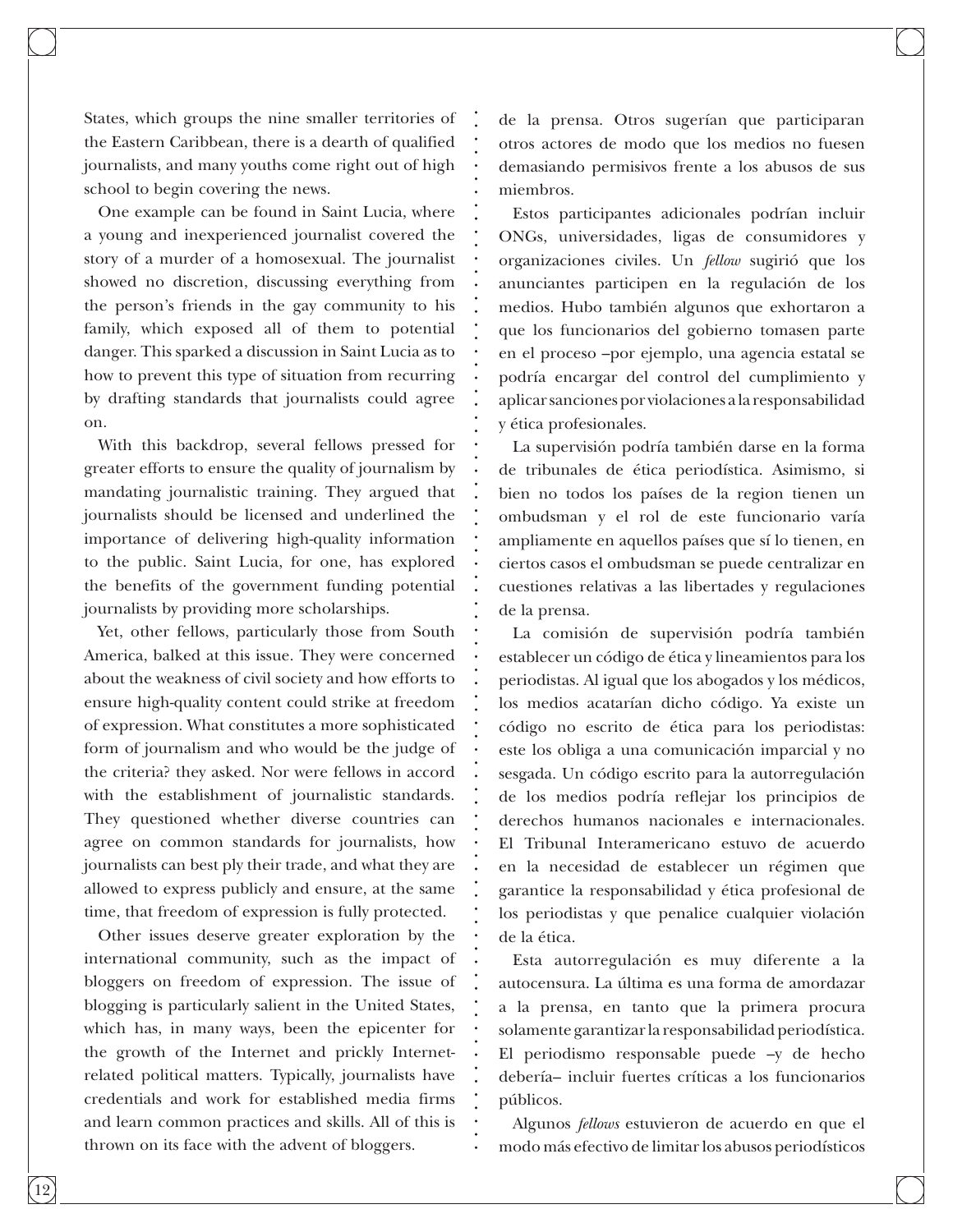Sometimes armed with little more than a mouse and an urge to be heard, bloggers nonetheless disseminate—and often break—news in the United States and worldwide. Blogging has caught on like wildfire, causing traditional journalists to begin their own blogs, while blogs enlist both journalists and nonjournalists alike. Consequently, what constitutes a journalist has become nebulous. This can create problems for journalists, who are challenged not only by the speed of bloggers but by the fact that a blogger's error can tarnish journalists with far greater experience and credentials.

The public and other journalists often put great faith in the information provided by a blogger, which, indisputably, can at times be excellent. For instance, a blogger in the United States posted news earlier this year saying that President George W. Bush's top advisor Karl Rove was going to be indicted for his role in the Valerie Plame affair, which pertained to allegedly fudged intelligence used by the U.S. government to justify the invasion of Iraq. After the blogger posted the information, other bloggers responded in kind, mainstream news organizations picked up the story, and hours later, Rove's lawyer was fending off questions by reporters, saying that it was merely misinformation.

#### **Media Ownership, Financing, and Accountability**

#### *Governmental Pressure and Ties*

Problems with the dissemination of information often lie in the structure of the media firm's ownership and in the number of major players in the market. For instance, government-owned publications are apt to slant their editorial line in favor of the government.

A more subtle way for governments to ensure that the media falls into line with their perspective is for them to condition their advertising dollars on compliance. Whether the media firm is governmentowned or highly dependent on government advertising dollars, the result is frequently the same: journalists write favorable articles about the government, often totally devoid of criticism. With

consiste en no prestarle atención a los que ofenden. En otras palabras, cambiar de canal o de estación de radio, o dejar de comprar los periódicos sensacionalistas. De este modo, el público puede castigar a las agencias de medios por sus errores de descuido o su manifiesta negligencia. El cierre de los canales y la encarcelación de la gente no es la solución. La abundancia de información –parte de la cual puede ser tanto absurda como falsa– sirve para estimular el debate y generar opiniones diferentes, que son el sostén de una democracia vibrante.

#### *Calidad Periodística y Cómo se Forma a un Periodista*

Los periodistas sin experiencia también pueden representar un problema para sus colegas, el gobierno y el público. Por ejemplo, en la Organización de Estados Caribeños del Este, que agrupa a los nueve territorios más pequeños del Caribe del Este, hay una escasez de periodistas calificados y muchos jóvenes salen directamente de la escuela secundaria para empezar a cubrir las noticias.

Se puede encontrar un ejemplo en Santa Lucía, donde un joven periodista no experimentado cubrió la historia del asesinato de un homosexual. El periodista no tuvo reparos en mostrar todo, desde los amigos del individuo en la comunidad gay hasta la familia, lo cual expuso a todos ellos a un peligro potencial. Esto desencadenó un debate en Santa Lucía acerca de cómo impedir que esto vuelva a suceder, lo que llevó a pensar en la redacción de códigos con los cuales los periodistas pudieran estar de acuerdo.

Con este telón de fondo, varios *fellows* presionaron para que se realicen mayores esfuerzos que garanticen la calidad del periodismo exigiendo capacitación para el periodista. Argumentaron que los periodistas deben tener una licencia, y destacaron la importancia de entregar al público información de alta calidad. Santa Lucía, por lo pronto, ha explorado los beneficios del financiamiento gubernamental de potenciales periodistas al proporcionar más becas.

Asimismo, otros fellows, en particular aquellos de América del Sur, eludieron esta cuestión. Les preocupaba la debilidad de la sociedad civil y cómo los esfuerzos por garantizar contenidos de alta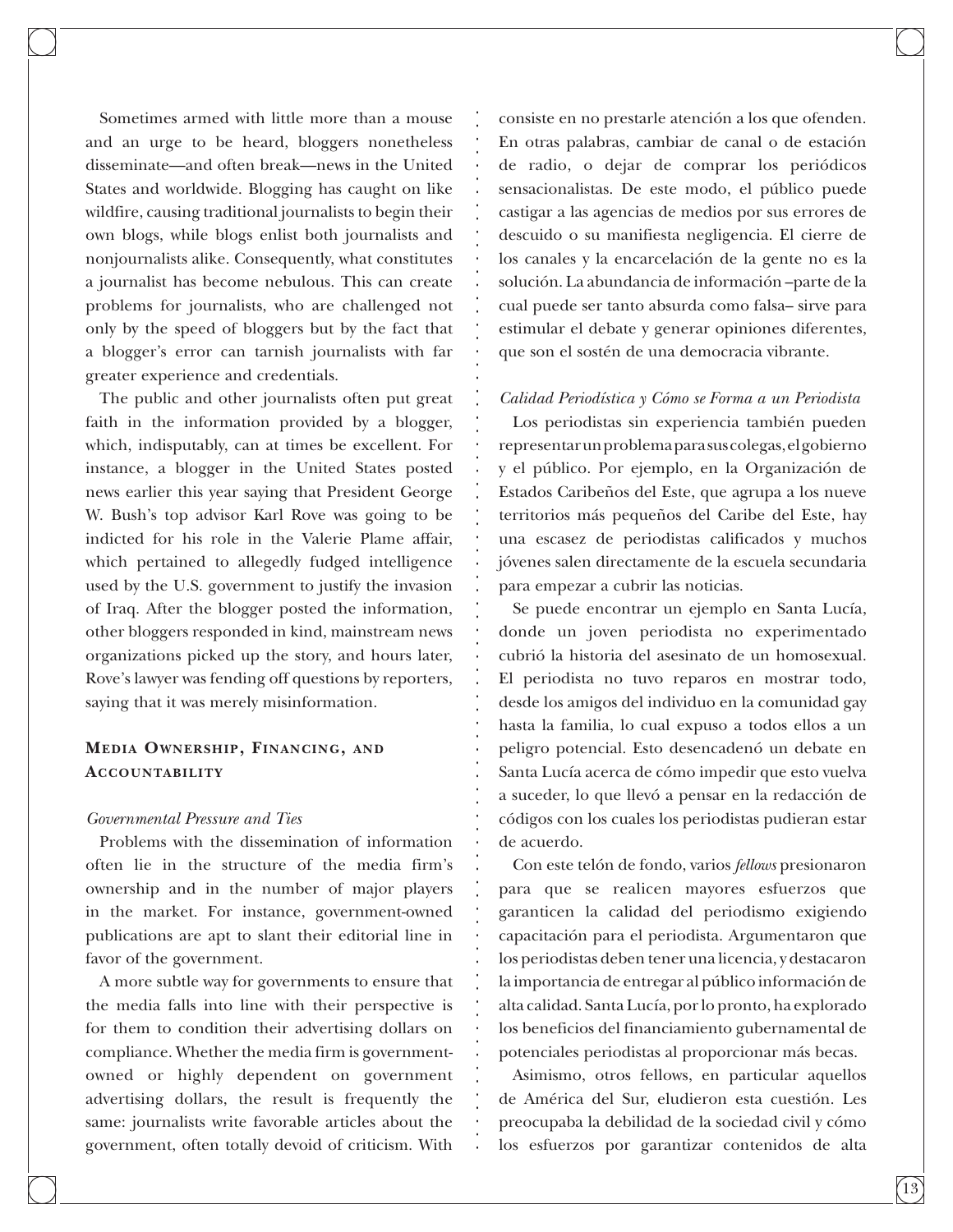the media firmly in their camp, governments can use them as a propaganda arm.

The fruits of this propaganda quickly become evident. Becoming little more than governmental pawns, journalists—well aware of the views of their employers—censor themselves so as not to be chastised by an employer that is beholden to governmental dollars. Another way in which the media will censor itself is by not reporting news that is noteworthy because it could be harsh on a government official. Consequently, the public receives a slew of misinformation, or else, merely one side of a complex issue.

Sometimes media owners become fearful that governments will pull vital dollars should they not adhere to the governmental line. Also, media owners who are closely tied to political parties worry they will be scorned—and financially shunned—by the party if their views don't mirror the party's.

Government financing can be crucial for media firms. In just one indication of the dependence on governmental dollars by the hemisphere's media, from 1997 to 2000, under President Alberto Fujimori, the Peruvian government became the first-largest investor in publicity in the country, up from seventh-largest.

While a pro-government bias is typically the result of government-related media, it is not inevitable. For example, England's venerable broadcaster, the British Broadcasting Corporation (BBC) is government-funded and yet often is iconoclastic in tone. However, the BBC is operated by independent directors. Caribbean states aimed to mimic this structure, but instead, their governments have tended to handpick those who run the nominally private media firms, thereby spawning little more than governmental mouthpieces.

In the Bahamas, media firms must renew their licenses each year, in effect assuring that media owners toe the line to stay in circulation. Suriname has a plethora of radio and TV stations, as well as newspapers, and yet they remain stubbornly indebted to political parties. There, the government has typically given media licenses to cronies. When governments dole out licenses in countries like

calidad podrían atacar la libertad de expresión. ¿Qué hace más "sofisticada" a una forma de periodismo y quién está en condiciones de juzgarla?, se preguntaron los fellows.

Los fellows tampoco estuvieron de acuerdo en el establecimiento de estándares periodísticos. ¿Pueden diferentes países adoptar estándares comunes respecto de cómo se forma a un periodista? ¿Cómo pueden desempeñar mejor su oficio y qué tienen permitido expresar públicamente, al mismo tiempo de quedar totalmente protegida la libertad de expresión?

Otras cuestiones merecen una investigación mayor por parte de la comunidad internacional, como por ejemplo el impacto de los *bloggers* en la libertad de expresión. La cuestión del *blogging* es particularmente notable en EE.UU., país que ha sido en muchos aspectos el epicentro del crecimiento de la Internet y las espinosas cuestiones políticas relacionadas con Internet. Normalmente, los periodistas tienen credenciales y trabajan para las empresas de medios existentes y aprenden las prácticas y destrezas comunes. Todo esto se echa por la borda con el advenimiento de los *bloggers*.

Algunas veces, armados no mucho más que con un *mouse* y ganas de ser escuchado, difunden noticias en EE.UU. y en todo el mundo, y frecuentemente irrumpen con las últimas noticias. El *blogging* se extendió como reguero de pólvora, haciendo que los periodistas "tradicionales" comenzasen a tener sus propios *blogs*, de modo que los *blogs* engloban tanto a los periodistas como a los no periodistas. En consecuencia, el cómo se forma a un "periodista" se volvió nebuloso. Esto puede ocasionar problemas a los periodistas que son desafiados por la velocidad de los *bloggers*, pero más aún por el hecho de que un error del *blogger* puede empañar a aquellos periodistas con mayor experiencia y credenciales.

El público y otros periodistas frecuentemente ponen mucha fe en la información que proporciona un *blogger* (la cual, sin lugar a dudas, puede a veces ser excelente). Por ejemplo, un *blogger* en EE.UU. dio a comienzos de este año la noticia de que Karl Rove, principal asesor del President Bush, iba a ser formalmente acusado por su participación en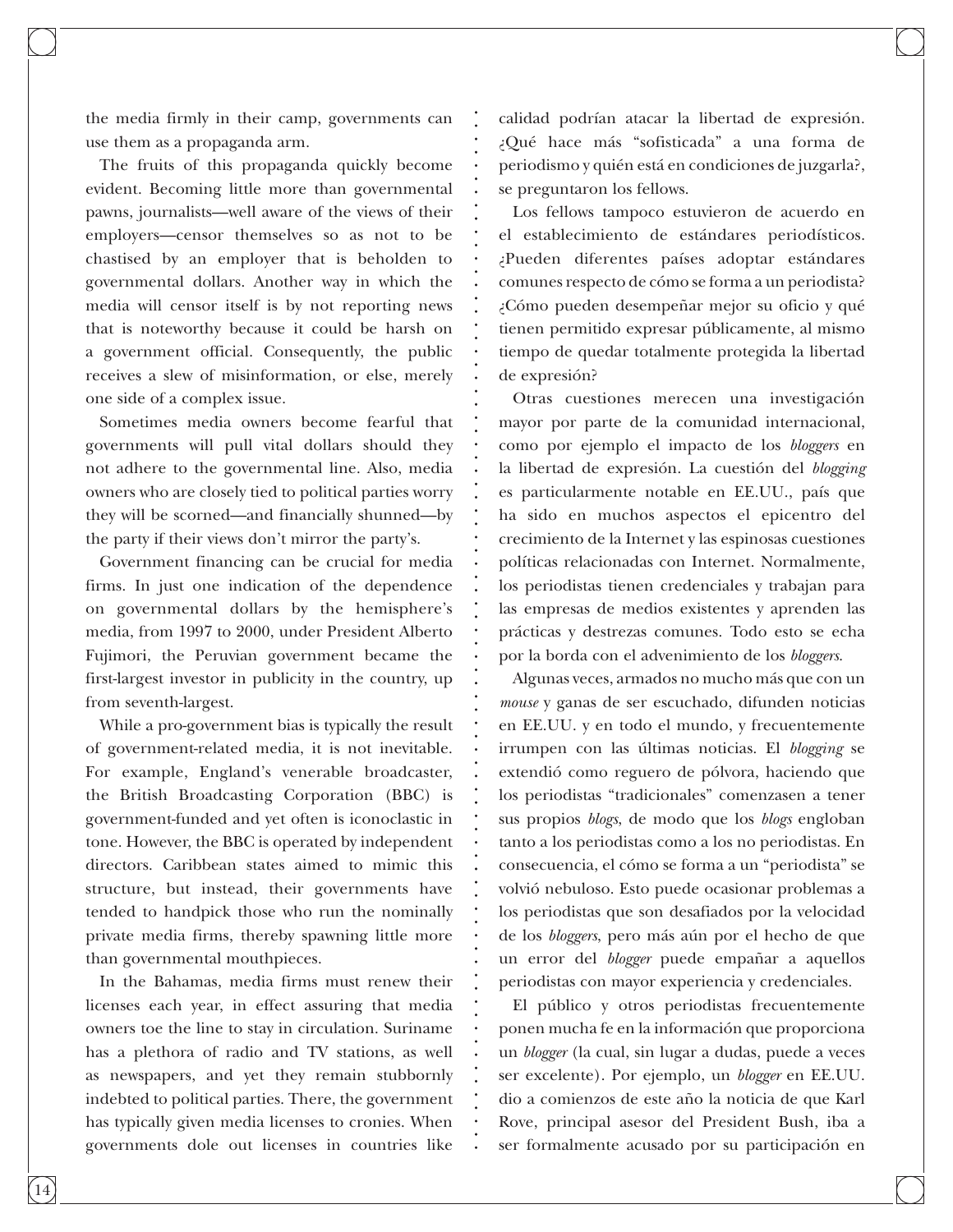the Bahamas and Saint Lucia, they require the media firm to dedicate a percentage of airtime sometimes more than 50 percent—to government programming.

Governments also can penalize media by requiring them to carry some unpaid publicity, including press releases, the texts of legislation, or legislative body meetings and information that carries government support.

In Colombia, allocation of official publicity is probably the most serious problem regarding indirect or "soft" censorship. This can be witnessed by the precarious labor conditions facing journalists, weak private enterprises in provinces, private advertisements concentrated in few hands, and the absence of strong civil organizations in the regions.

#### *Corporate Favoritism*

The media players in the hemisphere aren't just hostage to politicians. Rather, they often show an unseemly affinity to businesses that advertise with them. Companies tie their ad dollars to the publicity they get, in effect dictating information the media publishes.

Various experiences from around the region bear out these findings. Mexico's press has felt the ripples of Telmex's dominance. Now one of the largest private advertisers in Mexico—rivaling all of the advertising dollars of the entire federal government—the Carlos Slim-led firm permeates so much of the corporate world that no one ever reads anything negative about Mr. Slim and his group of companies.

In Costa Rica, the media has battled to maintain an independent line free of commercial pressure, aware of the close correlation between the amount of publicity a company expects to get and how much advertising it provides.

In the Bahamas, advertisers also abuse their clout, knowing that only a small group of companies fund the bulk of media sources in the country. Sometimes, a conglomerate threatens to pull all of its advertising if a journalist plans to write a hardhitting story about just one of its many companies.

This advertising doesn't merely pressure the

el asunto de Valerie Plame (el cual concernía a una supuesta información fabricada que usó el gobierno de EE.UU. para justificar la invasión de Irak). Después de que el *blogger* dio la información, otros *bloggers* respondieron de la misma manera, las organizaciones convencionales de noticias tomaron la historia y unas horas más tarde el abogado de Rove estaba eludiendo preguntas de los reporteros y diciendo que todo era simplemente información errónea.

### **Propiedad, Financiamiento y Responsabilidad de los Medios**

#### *Presiones y Vinculaciones Gubernamentales*

Los problemas con la difusión de la información frecuentemente radican en la estructura de la propiedad de las empresas de medios y en la cantidad de periodistas que son actores principales del mercado. Por ejemplo, las publicaciones de propiedad del gobierno son propensas a presentar tendenciosamente la línea editorial en favor del gobierno.

Una manera más sutil de que los gobiernos garanticen que los medios se alineen con su perspectiva consiste en condicionar el dinero de la publicidad a la sumisión de éstos. Si la empresa de medios es de propiedad gubernamental o altamente dependiente del dinero del gobierno para publicidad, el resultado con frecuencia es el mismo: los periodistas escriben artículos favorables acerca del gobierno, con frecuencia totalmente desprovistos de crítica. Los gobiernos, con los medios firmemente de su lado, pueden usarlos como un brazo de propaganda.

Los frutos de esta propaganda se hacen rápidamente evidentes. Los periodistas, al convertirse en poco más que peones del gobierno, –bien enterados de los puntos de vista de sus empleadores– se censuran a sí mismos de modo de no ser reprendidos por su empleador que está en deuda con el dinero del gobierno. Otro modo por el cual los medios ejercen la autocensura consiste en no informar noticias que son de interés debido a que podrían perjudicar a un funcionario gubernamental. En consecuencia, el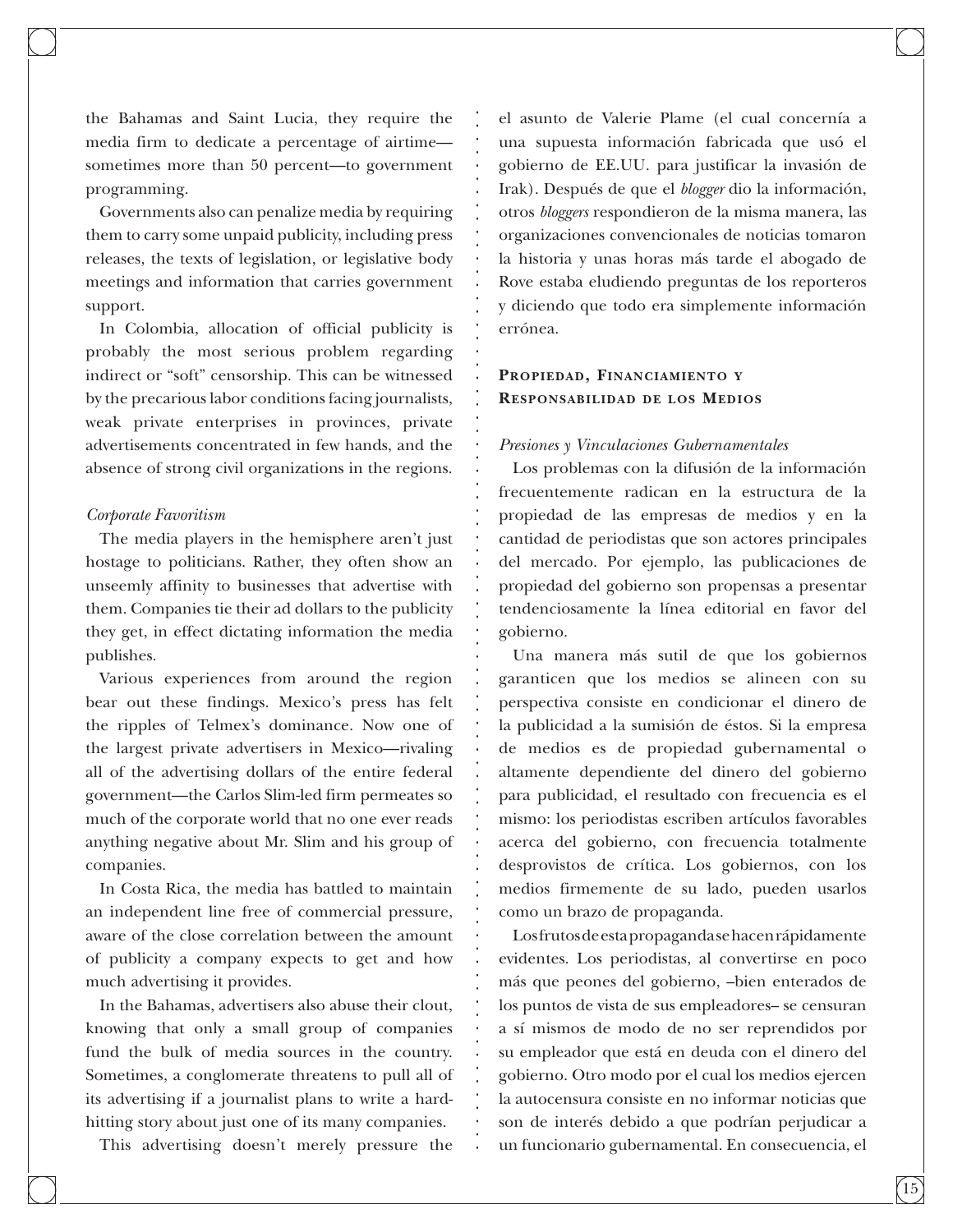editorial line. Firms that highly concentrate advertising dollars with the big media firms enable the recipients to use the top technology and pay their journalists best, further relegating less affluent media companies to second-tier status. Consequently, the few strong media firms with business or political ties can crowd out smaller media.

Both political and business advertising dollars have an effect on the plurality of media. Given the importance of the government's dollars for advertising, small media can be so financially dependent that they perish when governments manipulate their dollars by refusing to fund them.

In Colombia, there are four major media firms that, in effect, hoard the available advertising, harshly impacting smaller companies, especially those outside major cities. This has stripped smaller groups, including the indigenous, of a voice.

Countries have shut out additional voices in other ways. For instance, Peru restricts foreign companies from owning local firms, depriving local media firms of fresh funds and the country of new—and possibly more independent—editorial slants.

#### *Media Concentration*

The concentration of media among just a few major sources has proven detrimental to freedom of expression in various countries. While Chile has a variety of players in both the television and radio spheres, the two major groups of El Mercurio and Copesa have a stranglehold on the newspaper business, controlling all but a few regional and national papers. These firms prospered during the dictatorship of Augusto Pinochet due to their chummy relationship with the government, according to Human Rights Watch and other groups. Even today, they maintain their grip on print media and stifle freedom of expression by controlling thought with their respective ideological agendas.

While Chile's print media is duopolized, in Venezuela, three-fourths of the audience is controlled by four large television consortiums, and nine of the 10 top-selling papers are aligned with one of the four. Business mogul Gustavo Cisneros controls not just the country's main chain público recibe un montón de información errónea o solamente algún aspecto parcial de una cuestión compleja.

Algunas veces los propietarios de los medios se vuelven temerosos de que los gobiernos retiren dinero que les es vital en caso de que no adhieran a la línea del gobierno. Además, los propietarios de los medios que están directamente vinculados a los partidos políticos temen ser menospreciados –y rechazados financieramente– por el partido si sus puntos de vista no reflejan los de éste.

El financiamiento gubernamental puede ser crucial para las empresas de medios. El gobierno Peruano entre 1997 y 2000 bajo el mandato del Presidente Alberto Fujimori, llegó a ser el primero entre los mayores inversionistas en publicidad del país, por encima de los siete más grandes, y esto constituye sólo un indicio de la dependencia del dinero gubernamental por parte de los medios del hemisferio.

Si bien un sesgo pro gubernamental es por lo general el resultado de empresas de medios vinculadas con el gobierno, no es sin embargo un resultado inevitable. Por ejemplo, la venerable cadena de Inglaterra, la British Broadcasting Corporation (BBC) es financiada por el gobierno y aún es con frecuencia iconoclasta en el tono de su discurso. No obstante, la BBC es operada por directores independientes. Los estados caribeños tenían por objetivo imitar esta estructura, pero en cambio sus gobiernos tendieron a seleccionar cuidadosamente a aquellos que dirigen las empresas "privadas" de medios, y de esta manera produjeron poco más que portavoces del gobierno.

En las Bahamas, las empresas de medios deben renovar sus licencias anualmente, lo cual asegura que los propietarios de los medios estén alineados con el gobierno para permanecer en circulación. Surinam tiene una gran cantidad de estaciones de radio y TV, además de periódicos, y sin embargo permanecen porfiadamente en deuda con los partidos políticos. El gobierno por lo general otorga licencias de medios a los "amigos". Cuando los gobiernos reparten licencias en países como las Bahamas y Santa Lucía, les requieren a las empresas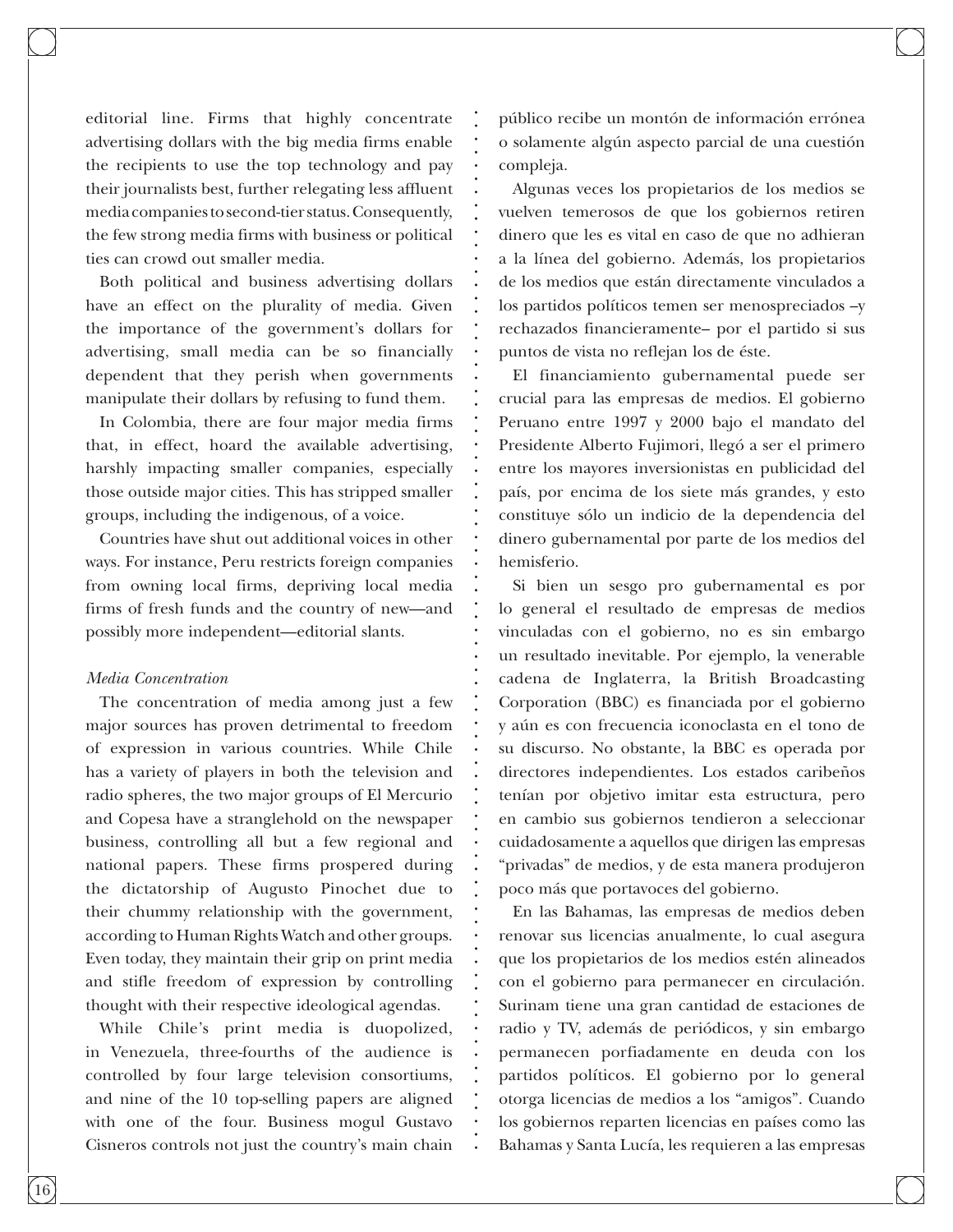of television stations but also the most important radio chains and advertising companies.

Monopolistic practices prevent the free circulation of information that comes from plurality—from multiple broadcasters of information. Media concentration can have nefarious effects on a free and healthy press and on the quality of the material that normal citizens can access.

Media concentration does not simply minimize the representation of marginalized groups like the indigenous and the poor because the interest of main broadcasters often is constricted. Rather, media concentration also fosters instability and weakness among smaller media sources that are crowded out of the market and have to resort to more desperate means to get coverage. When titanic media companies evolve, with their cutting-edge technologies and deep crews, smaller firms may find they lack the resources to reach their audience effectively. In some cases, they have no option but to be acquired to survive, which may be perfectly fine in certain sectors, but is less permissible when it infringes on the free flow of ideas.

In Colombia, minority interests have responded to the marginalization of smaller groups by disseminating their messages via community radio stations. And in an effective drive by the government to play a positive role, Venezuela has invested in channels that reach the whole country, enabling sectors and people in the far stretches of the country and people with less means to access information.

The case of Brazil illustrates the excessive political pull that some media companies have. There, the heavyweight is Globo, which has consistently wielded its might to help turn the political climate to its advantage. Presidents have felt indebted to cater to it, and perhaps unsurprisingly, when Roberto Marinho, the 98-year-old chief of the TV Globo empire, passed away in 2003, President Luiz Inacio Lula da Silva declared three official days of mourning.

#### *Dearth of Laws*

Even as these problems fester, many countries continue to fail to provide antitrust laws pertaining de medios que dediquen un porcentaje del tiempo de emisión (a veces más del 50%) a la programación gubernamental.

Los gobiernos pueden también penalizar a los medios al requerirles tener alguna publicidad "no retribuida", como por ejemplo comunicados de prensa, textos de leyes o reuniones del cuerpo legislativo e información que contenga apoyo para el gobierno.

En Colombia, la asignación de publicidad oficial es probablemente el problema más serio en lo que respecta a la censura indirecta o "blanda". Esto puede ser atestiguado por las condiciones precarias de trabajo que enfrentan los periodistas, las débiles empresas privadas en las provincias, la publicidad privada concentrada en pocas manos y la ausencia de fuertes organizaciones civiles en las regiones.

#### *Favoritismo Corporativo*

Los actores principales de los medios de comunicación de la región no son sólo rehenes de los políticos. Muestran más bien una indecorosa afinidad con las empresas que publicitan con ellos. Las compañías condicionan su dinero de publicidad a la publicidad que obtienen, de hecho, dictando información que los medios publican.

Varias experiencias en la región confirman estas conclusiones. La prensa de México ha sentido los efectos de la posición dominante de Telmex. Ahora, uno de los anunciantes privados más grandes de México –que compite con todo el dinero en publicidad del gobierno federal en su totalidad–, la firma dirigida por Carlos Slim, impregna de tal manera al mundo corporativo que nadie nunca lee algo negativo acerca del Sr. Slim y su grupo de compañías.

En Costa Rica, los medios han luchado por mantener una línea independiente, libre de presiones comerciales, conciente de la estrecha correlación entre la cantidad de publicidad que una compañía espera obtener y la cantidad de publicidad que proporciona.

En las Bahamas, los anunciantes también se abusan de su influencia, y saben que sólo un pequeño grupo de compañías financian a la mayor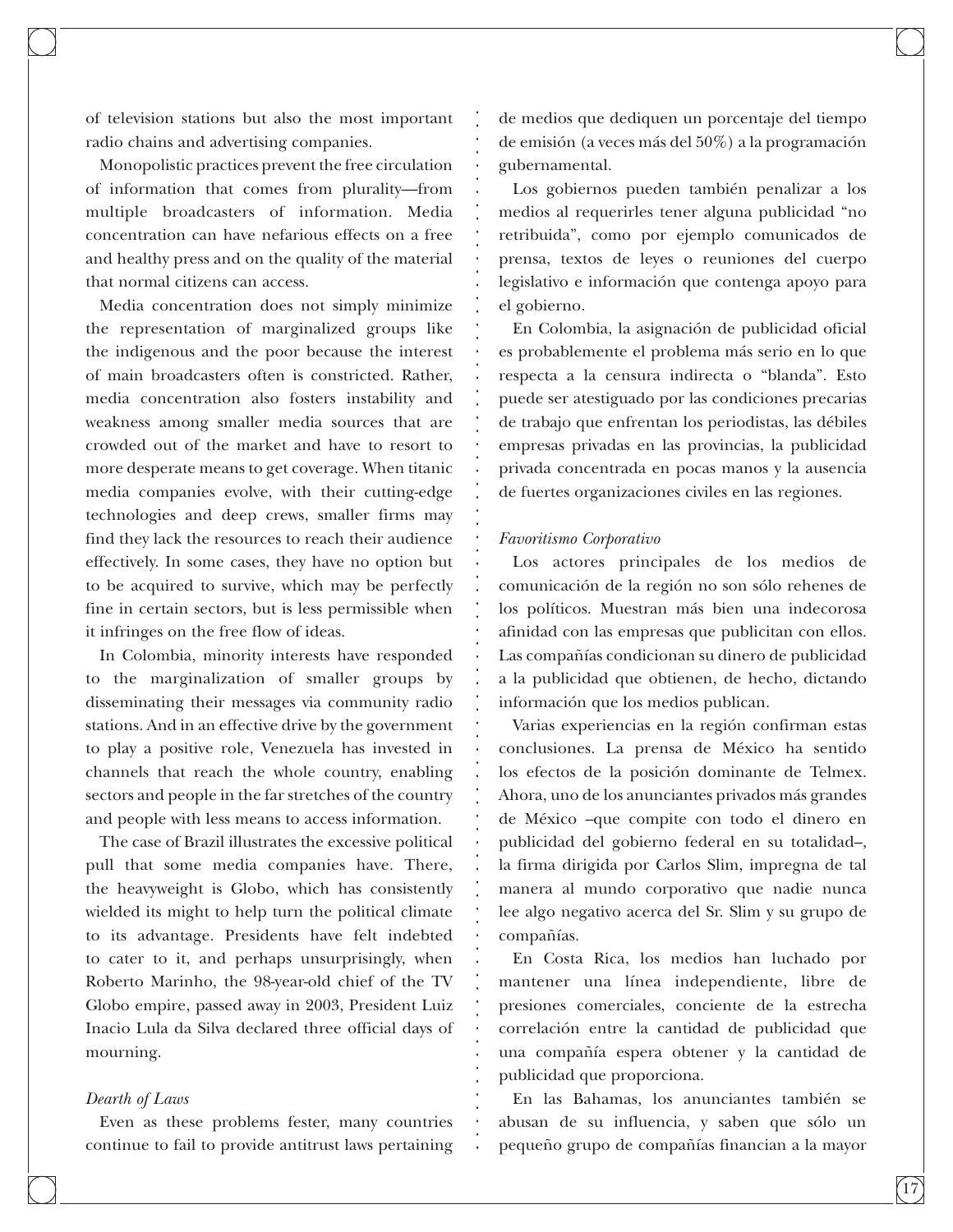to the press. Countries such as the Bahamas, Saint Lucia, and Argentina lack such laws, while Chile has antitrust laws for "essential services," and yet doesn't consider media among such services. Similarly, Colombia has antimonopoly laws, but these make no specific mention of media ownership concentration.

Some countries have codified the importance of media diversity. Peru has antitrust laws related to the monopoly of social communication media and other material related to freedom of expression. Article 61 of Peru's constitution prohibits exclusivity, monopoly, and accumulation, directly or indirectly, by the state or the private sector, of the means of social communication, companies, goods, and services related to freedom of expression. Additionally, Article 1, Preliminary Title to Law No. 28278, the Radio and Television Laws, includes standards relating to broadcasting services and radio frequencies. And in Peru, the access, usage, and rendering of broadcasting services is subject to equal opportunity and nondiscrimination principles.

Uruguay also has taken some positive steps. Although the country has no antitrust regulations on print media, it does have such regulations related to radio and television. Colombia's federal government lacks regulations pertaining to this issue, but some regional efforts have borne fruit. For instance, in the department of Tolima, the mayor and governor condoned the rightful management of official publicity allocation.

Yet the institution of laws and regulations has been few and far between. In fact, far from defending such rights, states on occasion have chipped away at them, increasing mandates and restrictions. For instance, in Venezuela, the government obliges radio and television stations to broadcast government messages for free.

#### *Recommendations and Media Limitations*

The creation of antimonopoly laws can help reduce media concentration. But there also need to be laws and regulations enacted that affect the structure of government-controlled media. A fellow also condemned the nepotism practiced by

parte de las agencias de medios en el país. A veces, un conglomerado de empresas amenaza con levantar toda su publicidad si un periodista planea escribir una historia implacable acerca de tan sólo una de sus muchas compañías.

Esta publicidad no ejerce presión únicamente sobre la línea editorial. Las firmas que concentran principalmente el dinero de publicidad en las grandes empresas de medios permiten que los destinatarios utilicen tecnología de primera y paguen mejor a sus periodistas, relegando además a las compañías de comunicación menos prósperas a un segundo plano. En consecuencia, las pocas firmas mediáticas sólidas con vínculos empresariales o políticos pueden desplazar a los medios más pequeños.

El dinero de publicidad política y empresarial tiene un efecto sobre la pluralidad de los medios de comunicación. Dada la importancia del dinero que el gobierno destina a publicidad, los medios de comunicación más pequeños pueden ser tan dependientes financieramente que desaparezcan cuando los gobiernos, al manipular su dinero, se rehúsen a otorgarles financiamiento.

En Colombia, existen cuatro empresas mediáticas líderes, que de hecho acaparan la publicidad disponible, y generan un fuerte impacto en las compañías más pequeñas, especialmente aquellas que están en las afueras de las principales ciudades. Esto ha despojado a los grupos más pequeños de toda voz, como es el caso de los indígenas.

Los países han hecho que queden afuera más voces por otros medios. Por ejemplo, Perú impide que las compañías extranjeras sean dueñas de empresas locales, lo cual priva a las compañías mediáticas locales de la posibilidad de nuevos fondos, y al país de nuevos –y posiblemente más independientes– enfoques editoriales.

#### *Concentración de los Medios de Comunicación*

La concentración de los medios de comunicación entre tan sólo unas pocas agencias principales ha demostrado ser perjudicial para la libertad de expresión de varios países. Mientras Chile tiene varios actores importantes en las esferas de la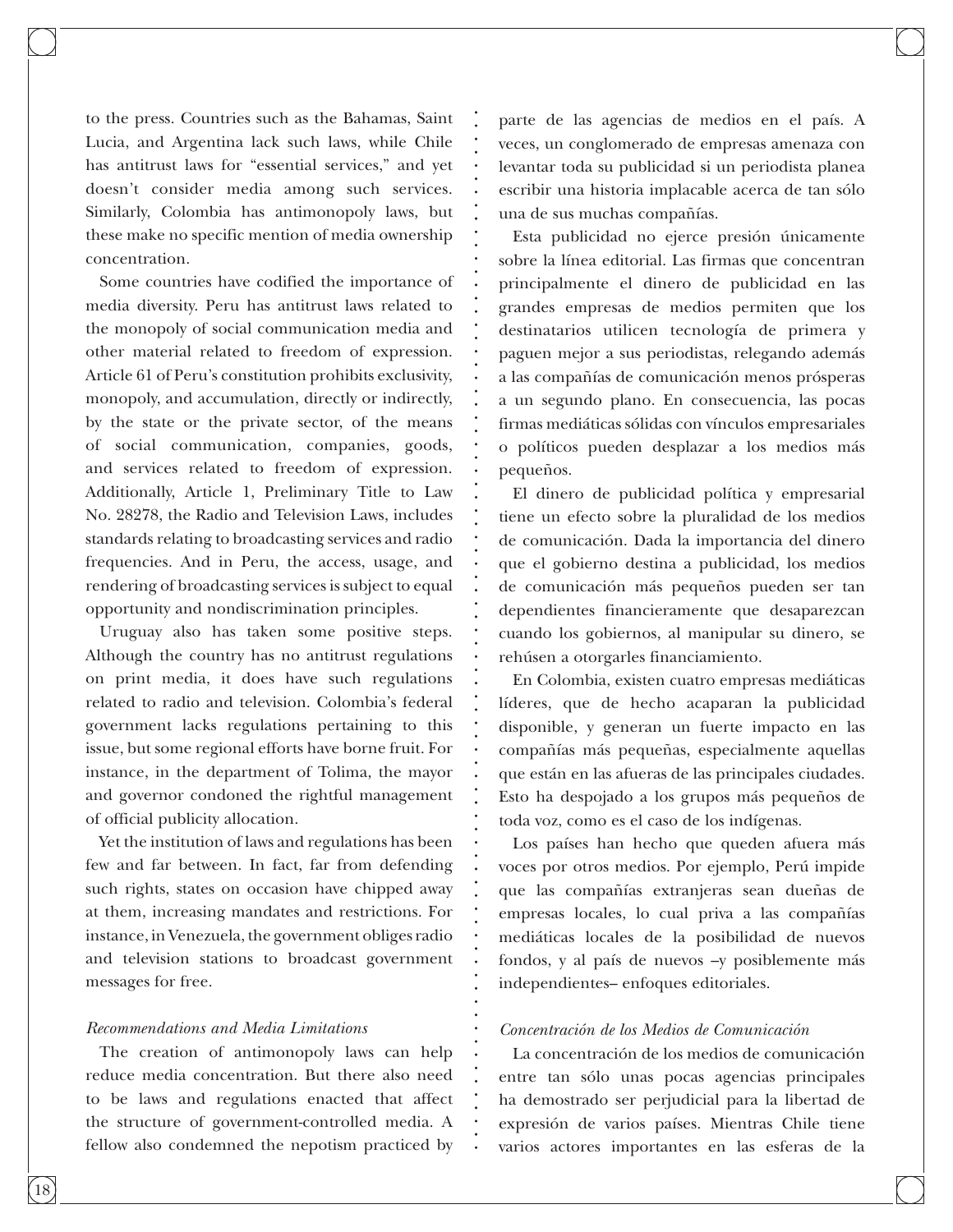the heads of public media companies and urged countries to consider legislation that requires firms to elect board members on the basis of merit, rather than patronage.

Furthermore, the fellows proclaimed that the governments of the hemisphere must not offer official publicity to some media and not to others. Rather, they should allocate publicity to media firms using the principle of equality; the work that the media do is social work.

One fellow said that now is an opportune time for states of the Caribbean to address monopolistic practices in the media, as the Caricom Single Market and Economy is being implemented. Indeed, efforts along these lines already have begun in other sectors. In the telecommunications sector, for instance, in some jurisdictions, legal action succeeded against Cable and Wireless, which had held a monopoly on telephone services for almost a century.

Some fellows, however, cautioned against expecting great gains from rejiggering media structures: media firms are businesses, and their executives' main interest will be to boost the bottom line, regardless of structural changes. One fellow argued that what is most important in improving media structure is to enhance the professionalism of journalists. The theory is that, if journalists are better trained and educated, then their bosses will not be able to manipulate them easily; the skilled journalists will demand higher salaries and will better prevent media owners from doing whatever meets their fancy.

One possibility to ensure greater plurality comes with the expansion of digital television. Occupying narrower bandwidths than analog television, digital television allows for more channels. Additionally, the Internet can expand the number of voices in markets with excessive media concentration. This is partly due to the growth of alternative providers of news information, such as Google and Yahoo. By using search engines and other selection processes, they introduce Web surfers to oodles of perspectives throughout the world by listing thousands of articles, or "hits."

Although the integrity of some bloggers was

televisión y la radio, los dos grupos más importantes El Mercurio y Copesa tienen el monopolio del negocio de periódicos, al controlar todos salvo algunos periódicos regionales y nacionales. Estas firmas prosperaron durante la dictadura de Augusto Pinochet debido a la relación de confianza con el gobierno, según Human Rights Watch y otros grupos. Incluso en la actualidad mantienen el control de la prensa escrita y reprimen la libertad de expresión al controlar el pensamiento con sus respectivas agendas ideológicas.

Mientras que en Chile la prensa escrita constituye un duopolio, en Venezuela, tres cuartas partes de la audiencia están controladas por cuatro consorcios importantes de televisión y nueve de los 10 periódicos de mayor circulación están alineados con uno de los cuatro. El magnate de negocios Gustavo Cisneros controla no sólo la principal cadena de estaciones televisoras del país, sino también las cadenas de radio y compañías de publicidad más importantes.

Las prácticas monopólicas impiden que la libre circulación de información provenga de la pluralidad –de múltiples emisoras de información: la concentración de los medios de comunicación puede tener efectos nefastos sobre una prensa libre y saludable y sobre la calidad del material al que los ciudadanos normales pueden acceder.

La concentración de los medios no sólo minimiza la representación de los grupos marginados como los indígenas y los pobres debido a que el interés de las principales emisoras a menudo se restringe. Más aún, la concentración de los medios también fomenta la inestabilidad y la debilidad entre las agencias de medios más pequeñas que son desplazadas del mercado y tienen que recurrir a recursos de último momento para poder dar cobertura. Cuando las gigantescas compañías mediáticas evolucionan, con sus tecnologías de vanguardia y su distinguido personal, las firmas más pequeñas pueden sentir que no cuentan con los recursos para llegar a la audiencia de manera eficaz. En algunos casos, no tienen otra alternativa que ser compradas para sobrevivir (lo cual puede estar perfectamente bien en determinados sectores, pero es menos admisible cuando se viola el principio de libre circulación de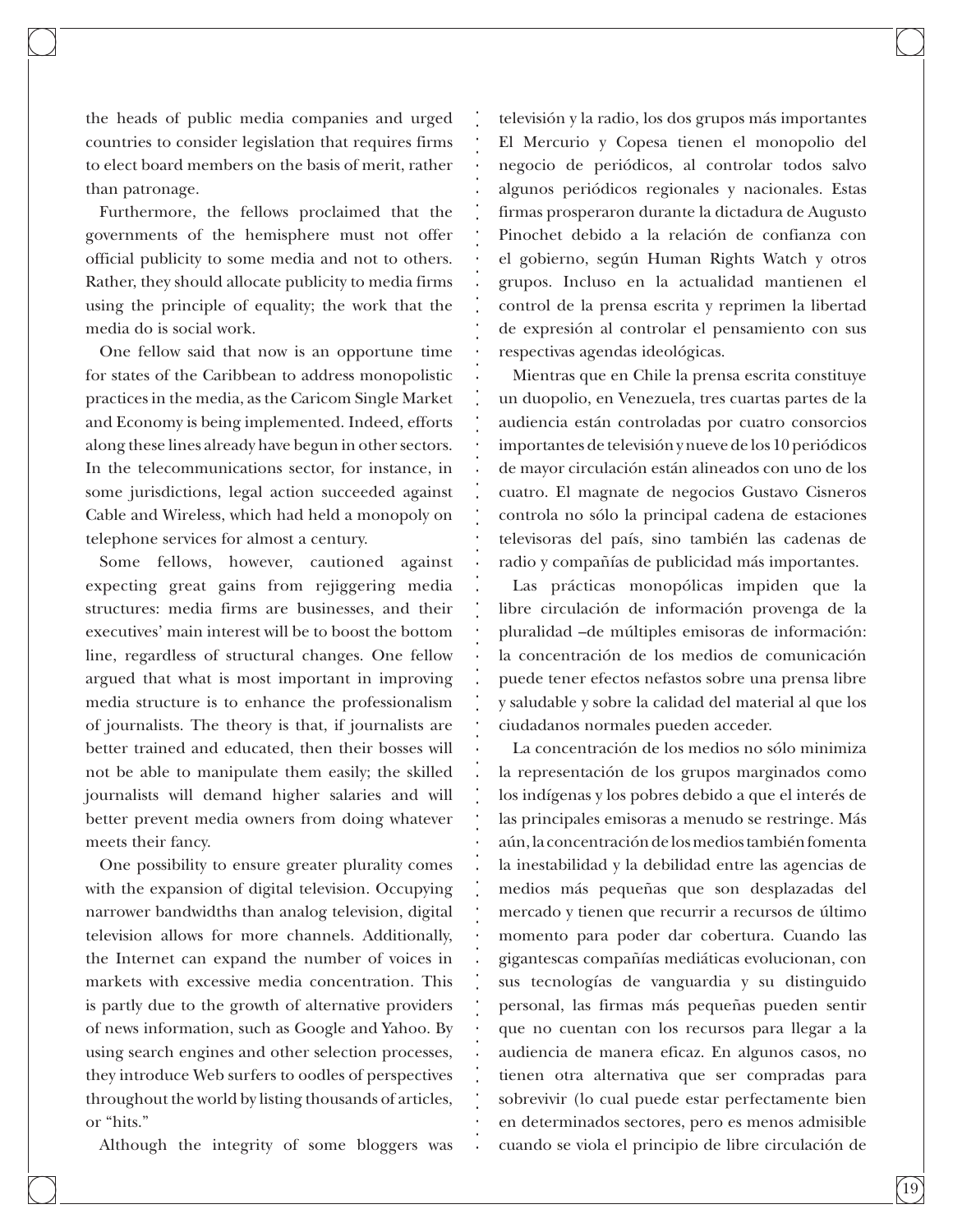questioned in the previous roundtable, at the same time, it must be recognized that their rise in countries like the United States has served an important role in providing a plurality of voices while distributing advertising dollars even more fully. In the United States, bloggers who have proven that many people visit their blog are attracting advertisers to their sites, proving that writers need neither an office nor an employer to rope in ad dollars. At the same time, they ensure that the public can simply log on to the Internet if they feel that the variety of ideas among more traditional mediums and media firms is lacking.

#### **Transparency and Access to Information**

#### *Advances in Laws and Regulations*

Giving citizens access to public information is vital in forging a strong democracy. It is critical in boosting the accountability and transparency of state institutions and their officials, and it leads to better conduct and performance by the state. It also ensures greater civil participation. Noted one fellow: "A state that keeps unrevealed crucial aspects of its work is denying two of democracy's premises: public debate and control."

Given the importance of ensuring greater access to information, states in the hemisphere have worked to make advances in the area. Such efforts go hand-in-hand with a country's reputation as truly democratic.

For instance, beginning in 1983 with its transition from dictatorship to democracy, Argentina undertook efforts to unearth information that had been secret, including that related to the military. Families demanded that they be permitted to find out what atrocities were committed against family members.

In Colombia, Article 74 of the National Constitution grants every person the fundamental right to access public information, though the National Congress can create laws making some restrictions. Article 74 also includes a clause demanding fairly speedy action. The law, which

las ideas).

En Colombia, los intereses de las minorías han respondido a la marginalización de grupos más pequeños difundiendo sus mensajes a través de estaciones de radio de la comunidad. Y en una campaña eficaz del gobierno en pos de desempeñar un papel positivo, Venezuela ha invertido en canales que llegan a todo el país, lo que permite que los sectores y las personas en lugares recónditos del país y la gente con menos recursos tengan acceso a la información.

El caso de Brasil ejemplifica la excesiva influencia política que algunas compañías mediáticas tienen. Allí, el peso pesado es Globo, que ha ejercido constantemente su poderío para sacar provecho del clima político. Los presidentes se han sentido en deuda en lo que respecta a atender sus intereses y quizás no resultó nada sorprendente que el presidente Luiz Inacio Lula da Silva decretase tres días oficiales de duelo con motivo del fallecimiento en 2003 del jefe del imperio de TV Globo, Roberto Marinho a sus 98 años.

#### *Escasez de Leyes*

Incluso cuando estos problemas se tornaron más graves, muchos países continuaron sin tener leyes antimonopolio en lo que respecta a la prensa. Países como las Bahamas, Santa Lucía y Argentina no poseen dichas leyes y Chile, si bien tiene leyes antimonopolio para "servicios esenciales", aún no incluye a los medios entre tales servicios. De manera similar, Colombia tiene leyes antimonopolio pero éstas no hacen mención específica a la concentración de propiedad de los medios de comunicación.

Algunos países han codificado la importancia de la diversidad de los medios. Perú tiene leyes antimonopolio relacionadas con el monopolio de los medios de comunicación social y otros materiales relacionados con la libertad de expresión. El artículo 61 de la Constitución de Perú prohíbe que el estado o el sector privado ejerzan, directa o indirectamente, la exclusividad, el monopolio y la acumulación de los medios de comunicación social, las compañías, los bienes y los servicios relacionados con la libertad de expresión. Asimismo, el Artículo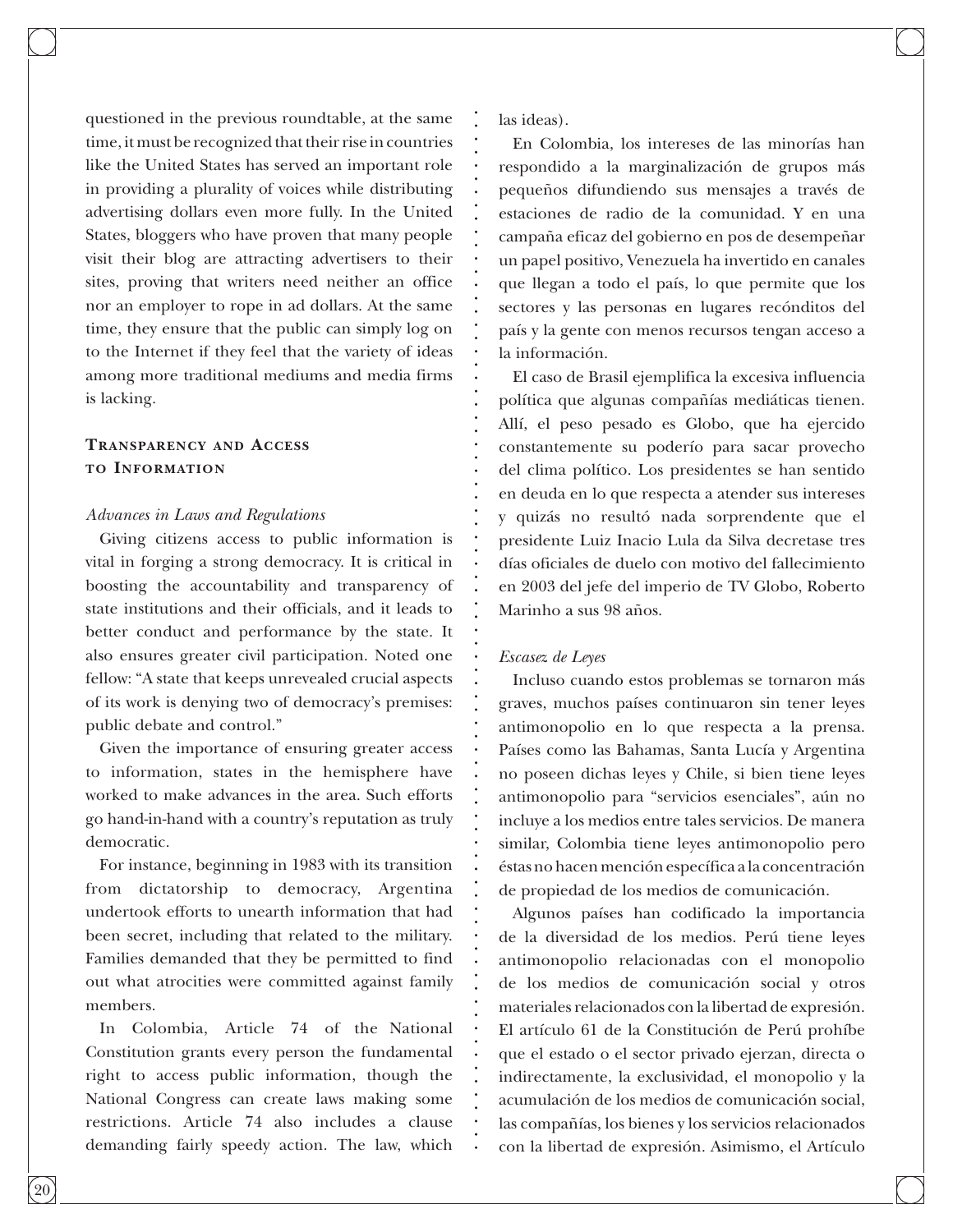allows any citizen to file a requirement for information access, requires authorities to comply within 10 days of the request.

Mexico has a federal law and 28 state laws on access to information. An alliance among civil society, universities, and the media helped promote a law that the Mexican government found difficult to resist. It holds, among other things, that, in principle, all information is public, people need not prove why they want to obtain the information in question, and anyone can solicit information from the Mexican government even if they are anonymous or are not a Mexican citizen.

Some states have relatively new laws on the subject. Peru's Law of Transparency and Access to Public Information was adopted in August 2002 and instituted in January 2003. A new rule in Chile provides that the acts and resolutions of state organs be public. And as recently as May of this year, Costa Rica's president signed an executive decree creating a digital platform to interweave the information from the different governmental agencies. This obliges public officials to publish acts done and steps taken.

Other countries have relatively vague laws. For instance, laws in Saint Lucia give a person the "freedom to receive ideas and information without interference."

#### *Voluminous Excuses*

In fact, countries including Saint Lucia, the Bahamas, and Argentina have failed to establish federal laws that explicitly provide citizens with the right to public information, so governments merely provide information to the public at their discretion.

Many governments also ignore their laws, or else the regulations that are necessary to implement the laws are not in place. And even though a state implements access to information laws, it might simply refine its methods of secrecy, so that, rather than becoming truly open, it continues to hide information. Some governments take refuge in being able to habitually invoke the traditional reasons for withholding information—that is, on

1, Título Preliminar de la Ley Nro. 28278, Ley de Radio y Televisión, incluye normas relacionadas con los servicios de emisión y radiofrecuencias. Y el acceso, la utilización y el suministro de servicios de emisión están sujetos en Perú a los principios de igualdad de oportunidades y no discriminación.

Uruguay también ha tomado algunas medidas positivas. Si bien el país no tiene reglamentaciones antimonopolio para la prensa escrita, sí posee tales normas para la radio y la televisión. El gobierno federal de Colombia no posee reglamentaciones relativas a esta cuestión, pero algunos esfuerzos regionales han dado frutos. Por ejemplo, en el departamento de Tolima, el alcalde y el gobernador aprobaron la administración justa de la asignación de publicidad oficial.

Sin embargo, la institución de leyes y reglamentaciones no ha abundado. De hecho, los estados, lejos de defender tales derechos, en ocasiones los fueron socavando, con el aumento de mandatos y restricciones. Por ejemplo, en Venezuela, el gobierno obliga a las estaciones de radio y televisión a transmitir mensajes del gobierno en forma gratuita.

### *Recomendaciones y Limitaciones de los Medios de Comunicación*

La creación de leyes antimonopolio puede ayudar a reducir la concentración de los medios de comunicación. Pero es necesario además que la sanción de leyes y reglamentaciones afecte la estructura de los medios de comunicación controlados por el gobierno. Un *fellow* condenó además el nepotismo ejercido por los jefes de las compañías de los medios públicos e instó a los países a contemplar leyes que exijan a las firmas elegir a los directores por su mérito y no por su influencia.

Asimismo, los *fellows* proclamaron que los gobiernos de la región no deben ofrecer publicidad oficial a algunos medios de comunicación y excluir a otros. Más bien, deben asignar la publicidad entre las compañías de medios que aplican el principio de igualdad; el trabajo que los medios hacen es trabajo social.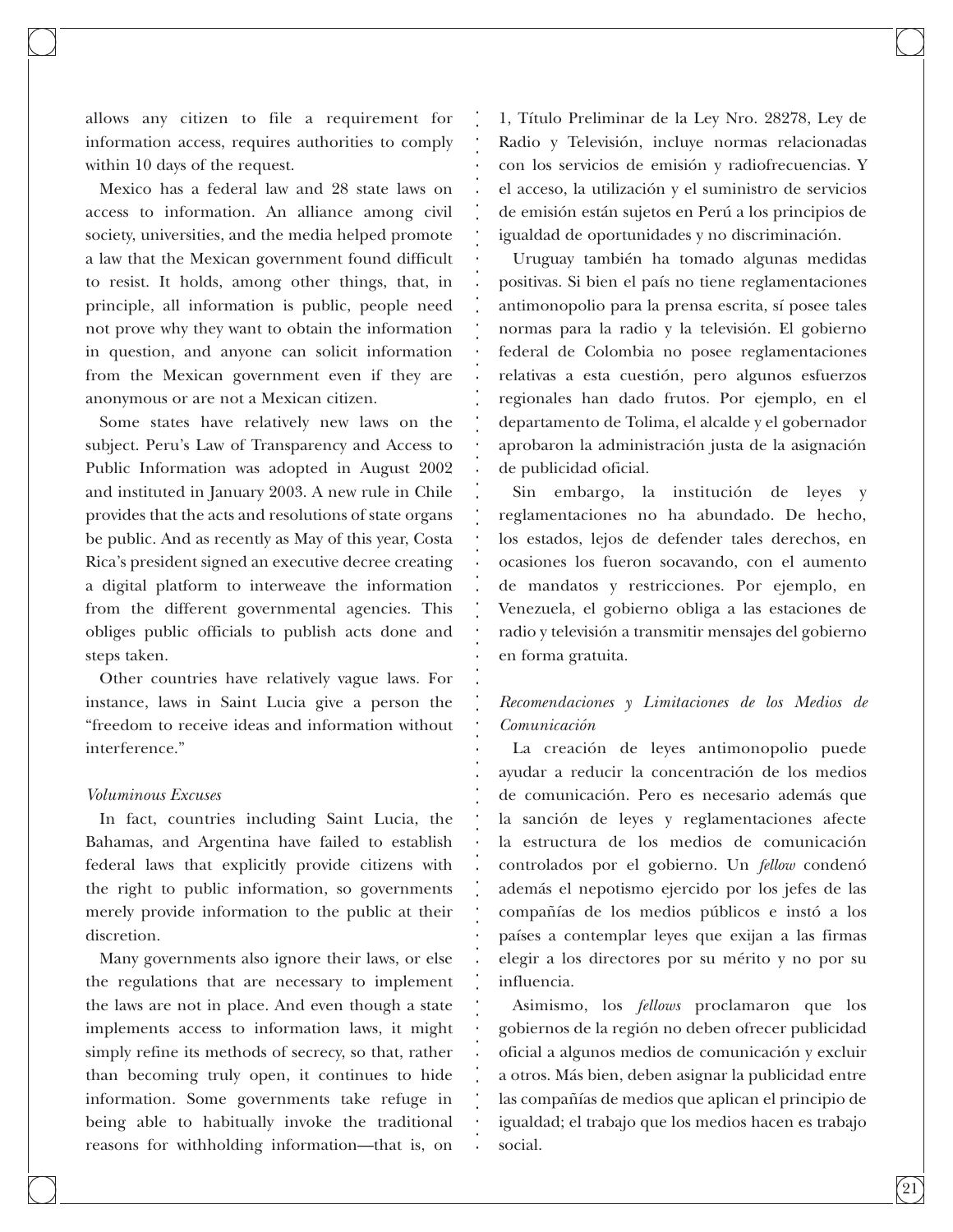national security or military secrecy grounds.

This is the case, for instance, in Colombia, where the government, on occasion, refuses to release material because it says military intelligence or national security would be compromised. Secrets regarding military issues have snowballed in the country, so following a massacre or kidnapping, a report often is printed but then seemingly vanishes, never to be subjected to public scrutiny. Also, documents often disappear when states enact access to information laws but fail to enact archive laws.

The fellows complained of other persistent problems in accessing information in their countries. Bureaucrats who harbor information plead ignorance to their obligations and fail to release information to petitioners, or officials act as though they don't have registries or documents. High turnover and insufficient training also can prevent incoming officials from being sufficiently aware of their responsibilities in providing public information.

Brazil's constitution is just one governmental framework that gives citizens the right to information. Yet, rather than being able to ask for the material directly, Brazilians have to find a public attorney to ask for the information for them.

Moreover, states do not always treat access to information as an actual right. Instead, governments, including Chile's, see it as a mechanism to illustrate the process of reform and the administrative probity of governmental officials. Consequently, they are not viewing such a law as championing the importance of freedom of expression and the corresponding human right to access public information.

Other barriers continue to prevent citizens in the hemisphere from accessing public information. Some governments act as if a lack of funds prevents them from providing requested information. The reasons for this can vary from an inability to establish a document center to a sheer incapacity to come up with the financial resources to photocopy material for citizens.

In addition, governments, again alluding to budgetary concerns, charge citizens to access the information, which serves to deny information to

Un *fellow* dijo que ahora es el momento oportuno para que los estados del Caribe enfrenten a las prácticas monopólicas en los medios de comunicación, mientras se está implementando el sistema de Mercado y Economía Único de CARICOM. De hecho, los esfuerzos en torno a estos lineamientos ya han comenzado en otros sectores. Por ejemplo, en el sector de las telecomunicaciones, en algunas jurisdicciones, se obtuvo sentencia favorable contra los servicios por cable y celular, cuando durante casi un siglo se había mantenido un monopolio sobre los servicios de telefonía.

No obstante, algunos *fellows* advirtieron que no se debían esperar demasiados beneficios por readaptar las estructuras de los medios: las compañías de medios son empresas y el interés principal de los ejecutivos está en incrementar el balance final, independientemente de los cambios estructurales. Un *fellow* argumentó que lo más importante para mejorar la estructura de los medios radica en aumentar el profesionalismo de los periodistas. La teoría es que si los periodistas están mejor capacitados y educados, sus jefes no podrán manipularlos fácilmente; los periodistas calificados demandarán salarios más altos y sabrán mejor cómo impedir que los propietarios de los medios hagan lo que se les plasca.

Una posibilidad para asegurar más pluralidad tiene lugar con la expansión de la televisión digital, que provee señales digitales en lugar de analógicas. La amplitud de banda para canales más pequeños hace posible que haya más canales. Asimismo, el Internet puede ampliar el número de voces en los mercados donde hay concentración excesiva de medios de comunicación. Esto se debe en parte al crecimiento de proveedores alternativos de noticias, como son Google y Yahoo. Al usar los motores de búsqueda y otros procesos de selección, introducen a los usuarios de Internet a una multiplicidad de perspectivas a lo largo y ancho del mundo al presentar miles de artículos (o "resultados").

Si bien se cuestionó la integridad de algunos *bloggers* en la mesa redonda anterior, a su vez se debe reconocer que su aumento en países como los Estados Unidos ha desempeñado un papel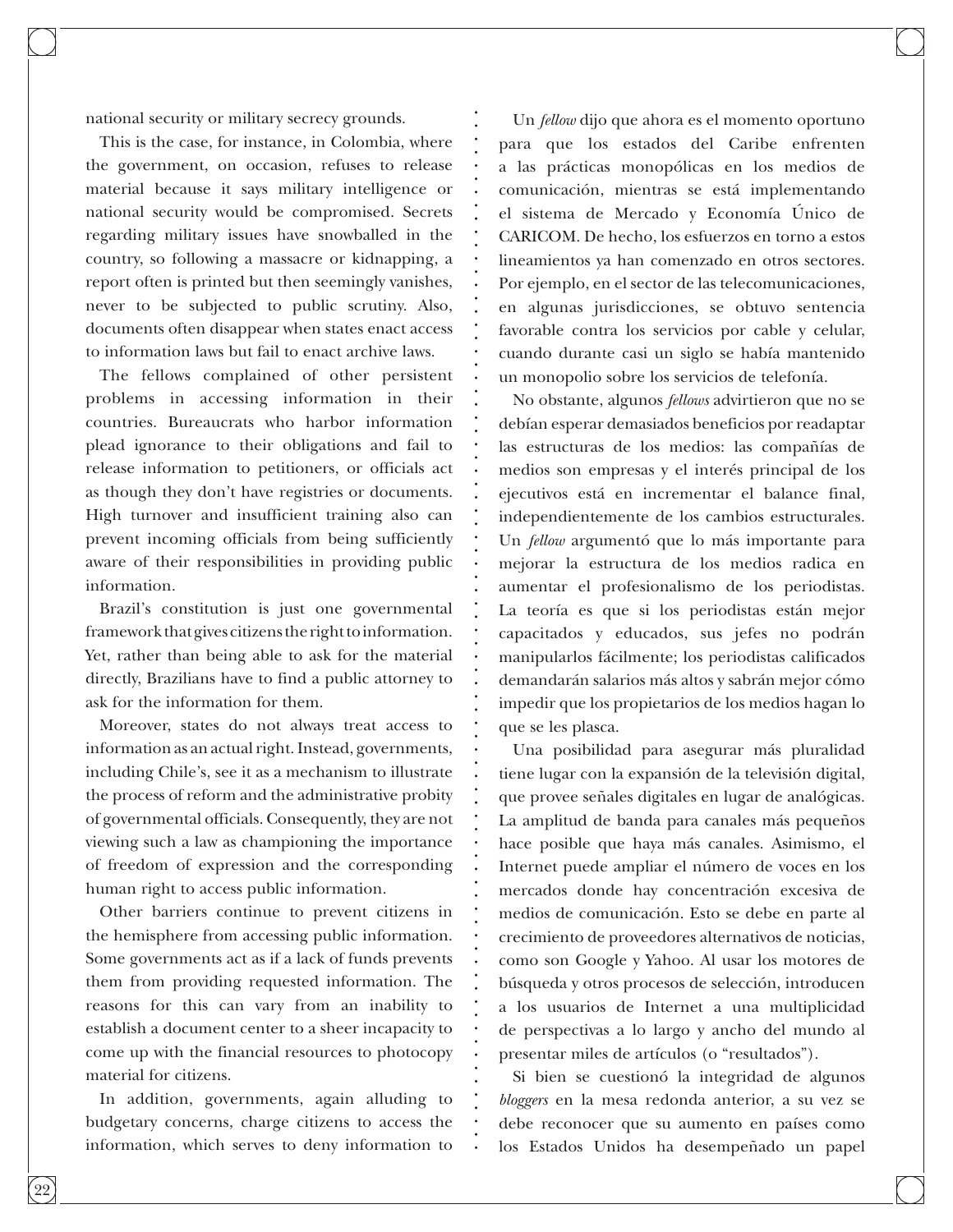those who cannot afford it. For example, in Saint Lucia, the Citizenship Act holds that children who are born to Saint Lucian parents outside of the country are entitled to citizenship. Although Saint Lucia has a writ of mandamus, citizens have never invoked this to compel their government to provide information. Instead, to obtain a certificate, citizens must shell out \$500. Also, the costs of court and registry documents can be prohibitive to many in the country.

The litany of excuses doesn't stop there. Some states point, unconvincingly, to technological mishaps. The fellows could only lament the frequency with which bureaucrats responded to their queries for information with the same refrain: "Unfortunately, the computer just crashed."

Appeals to obtain public information also can be unnecessarily unwieldy. After the government denies information to a civilian, and the civilian appeals, the government's appeals process can be so long and tedious that it works as a delaying tactic, restricting access to information. While an appeals process can take more than half a year in some countries, some states, including Mexico, guarantee a quick turnaround time—just 20 days from an appeal for information asked via the Internet.

Using another tactic, government officials respond to requests for information by burying people with thousands of pages of documents, turning their efforts into the equivalent of a search for a needle in a haystack.

Governments also have learned to use access to information laws as a public relations tool. It is not unusual for a government of the hemisphere to distribute CDs, videos, pamphlets, and the like or to pump up its merits on its website as though it were a corporation launching the latest version of a product. Although a government may accede to its citizens' demands for it to provide access to public information, when the result is merely positive news or spin, it creates a warped picture of the government's work and responsibilities and totally undermines the notion of access to information.

*Technology's Utility*

importante al proporcionar pluralidad de voces y al mismo tiempo distribuir dinero para publicidad incluso de modo más completo. En los Estados Unidos, los *bloggers* que demostraron que mucha gente visita su *blog* están atrayendo a los anunciantes a su sitio, demostrando que los escritores no necesitan ni una oficina ni un empleador para captar dinero de publicidad. Al mismo tiempo, garantizan que el público pueda fácilmente entrar a Internet cuando sienta que está faltando diversidad de ideas entre los medios más tradicionales y las empresas de medios.

#### **Transparencia y Acceso a la Información**

#### *Avances en Leyes y Reglamentaciones*

Que los ciudadanos tengan acceso a la información pública es de vital importancia para forjar una democracia sólida. Es esencial para estimular la responsabilidad y transparencia de las instituciones estatales y de sus funcionarios y lleva a una mejor conducta y desempeño estatal. Además garantiza una mayor participación civil. Un *fellow* mencionó que: "Un estado que no da a conocer aspectos cruciales de su trabajo está negando una de las premisas de la democracia: debate y control por parte del público."

Dada la importancia de asegurar un mayor acceso a la información, los estados en el hemisferio han trabajado en pos de lograr avances en el área. Tales esfuerzos van de la mano con la reputación del país como realmente democrático.

Por ejemplo Argentina, comenzando en 1983 con su transición de la dictadura a la democracia, intentó sacar a la luz información que había permanecido en secreto, incluso aquella relacionada con los militares. Las familias exigieron que se les permitiese averiguar las atrocidades que se habían cometido contra sus familiares.

En Colombia, el Artículo 74 de la Constitución Nacional otorga a cada persona el derecho fundamental de acceder a la información pública (si bien el Congreso Nacional puede crear leyes que impongan algunas restricciones). Asimismo incluye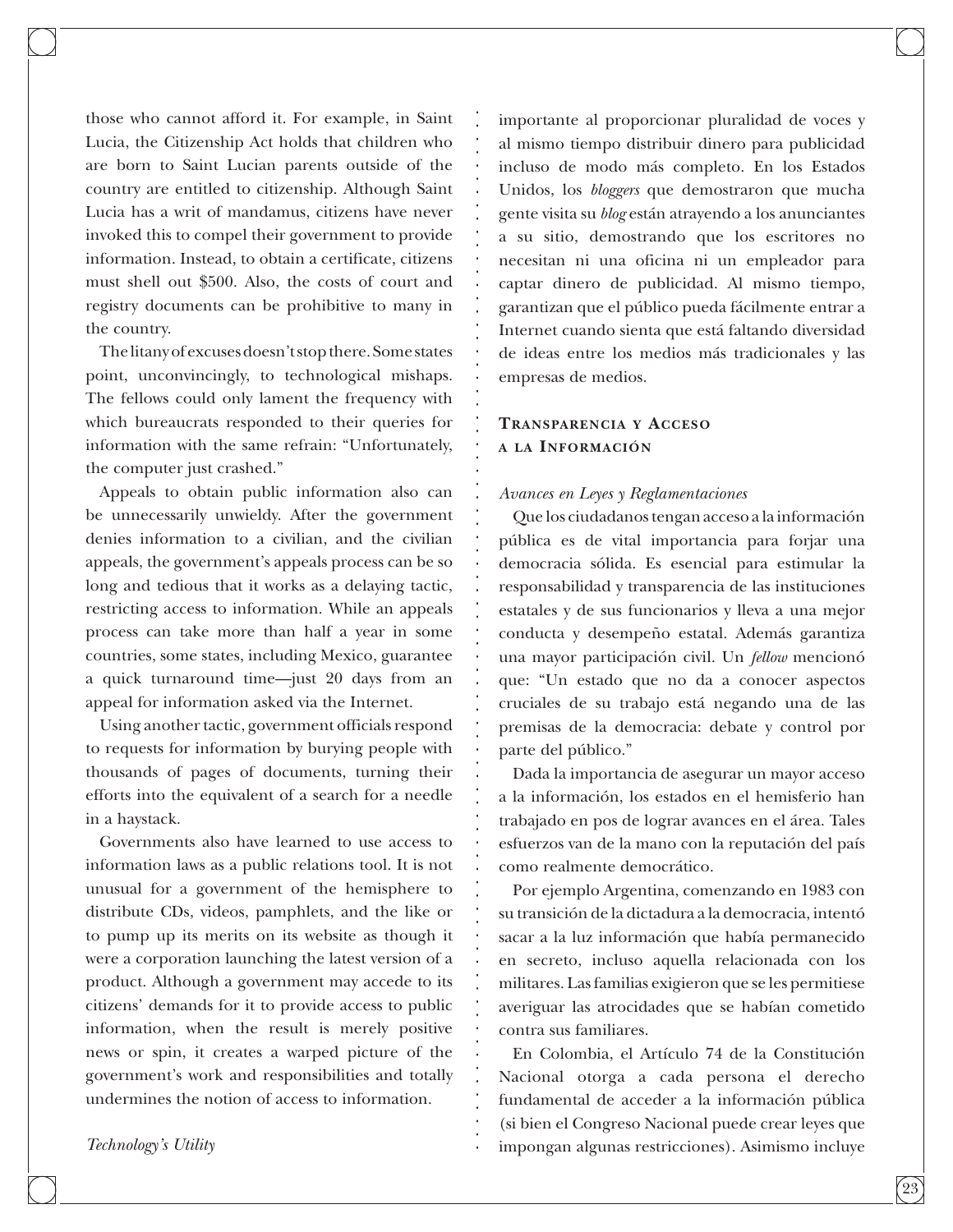There is some optimism about the efforts that governments have made in the region to use technology to facilitate access to information. In Argentina, for instance, the website www. mejordemocracia.gov.ar was created to comply with Decree-Law No. 1172/03, issued by the National Executive Power. The site creates a sole record of the management of interest hearings of all the pertinent officials from various jurisdictions of the National Executive Power. Chile, too, has witnessed a major improvement in electronic publishing by all of its administrative branches. And Mexico has developed a special website for citizens aiming to access information called the System of Information Requests: www.sisi.org.mx.

Uruguay has, in some ways, been exemplary in its use of the Internet. Via the Internet, the government publishes details such as net worth statements, balance sheets, and salaries of public officials. Yet, this work is not due to the adherence to a law but rather to the political will of the administration. The Uruguayan government also has used the Internet to facilitate political investigations of those who were arrested and who disappeared during the dictatorship of 1973–85, although the material published was not always complete or accurate.

However, even though laws may mandate states to provide information on their websites, the actual content produced—or access to the content—can be woefully inadequate. Access to the Internet can be limited, and governments may not update material regularly. Websites also may not be user friendly and may be limited to content from a single segment of government: local, regional, or central.

The fellows also condemned the practice by governments of conveniently characterizing their work with private players as private and, accordingly, out of the purview of journalists and other citizens. In so doing, governments are able to shroud the details about the contracts they sign and concessions they give to private actors, which is an invitation to graft.

una cláusula que exige la acción rápida y equitativa. La ley, que da la posibilidad a cada ciudadano de presentar un requerimiento de acceso a la información, exige el respectivo cumplimiento por partes de las autoridades dentro de los 10 días de presentada la solicitud.

México cuenta con una ley federal y 28 leyes estatales sobre acceso a la información. Una alianza entre la sociedad civil, las universidades y los medios de comunicación ayudaron a promover una ley tal que al gobierno mexicano le resultó difícil oponer resistencia. Sostiene, entre otras cosas, que en principio toda la información es pública; la gente no necesita dar explicaciones de por qué quieren obtener la información en cuestión; y cualquiera puede solicitar información del gobierno mexicano, incluso si son anónimos o no son ciudadanos mexicanos.

Algunos países tienen leyes relativamente nuevas sobre el tema. La Ley de Transparencia y Acceso a la Información Pública de Perú fue aprobada en agosto de 2002 e instituida en enero de 2003. Una nueva norma en Chile establece que los actos y las decisiones de los órganos estatales deben ser públicos. Y hace muy poco, en mayo de este año, el presidente de Costa Rica firmó un decreto ejecutivo que establecía la creación de una plataforma digital para entrecruzar la información de los distintos organismos gubernamentales. Esto obligó a los funcionarios públicos a la publicación de los actos realizados y de las medidas tomadas.

Otros países tienen leyes relativamente vagas. Por ejemplo, las leyes de Santa Lucía otorgan a las personas la "libertad de recibir ideas e información sin interferencia."

#### *Multiplicidad de Excusas*

De hecho, los países como Santa Lucía, las Bahamas y Argentina no han establecido leyes federales que explícitamente otorguen a los ciudadanos el derecho a la información pública, de modo que los gobiernos simplemente suministran información al público a su discreción.

Muchos gobiernos además ignoran sus leyes, o bien no están redactadas las reglamentaciones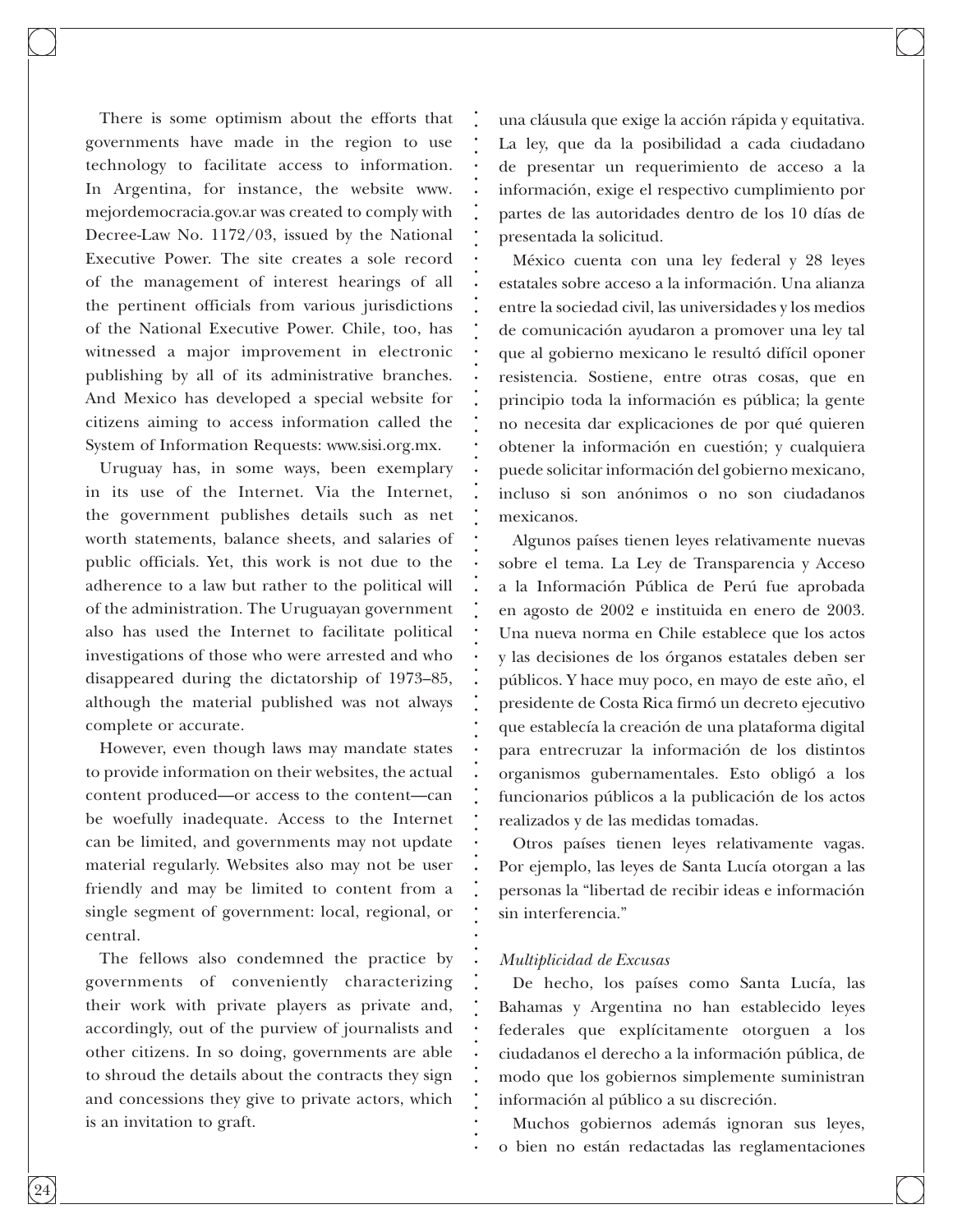#### *Providing Citizens True Access*

The fellows strongly encouraged all countries in the hemisphere that have not yet enacted access to information laws to do so immediately. While this would be both an important symbol and would set down the detailed obligations of the state, the fellows emphasized that, even absent such laws, citizens are entitled to access information. The right to public information is no mere favor afforded by the state but rather is an absolute right that arises from the right to freedom of thought and expression contained in Section 13.1 of the American Convention as well as agreed on by the General Assembly of the OAS.

Hand-in-hand with giving citizens the right to access information is ensuring that those who can provide the information are fully educated about their responsibilities. It is vital to educate officials—not just top government leaders but also lower-level officials—so they understand the importance of universal access to information and of their own responsibilities in delivering information. It needs to be instilled in them that informing the public is a part of their culture.

All citizens must be informed also of the range of their full rights. While some states have access to information laws, lack of dissemination throughout society of these laws has slowed their progress, so states, for example, should distribute leaflets in small towns and put up posters about citizens' rights to information. This would ensure that the material is accessible to those far from major cities and to minorities—such as the sizeable indigenous populations in many cultures.

Technological assistance also can be vital. In Colombia, for instance, the government is trying to provide used computers, Internet access, phones, and other equipment to its citizens to boost access to information. Providing free or subsidized access to computers in small villages is just one way of making public information truly accessible. The Internet also should play an increasing role in facilitating access to information, both by providing another channel of access to information and by

que son necesarias para implementar tales leyes. Aunque al implementar las leyes de acceso a la información, los estados pueden simplemente mejorar sus métodos para retener secretos. En lugar de volverse totalmente abiertos, continúan ocultando información. Algunos gobiernos esgrimen en forma habitual las razones tradicionales para retener información –es decir, utilizando como fundamentos la seguridad nacional o el secreto militar.

Esto sucede, por ejemplo en Colombia, donde el gobierno se rehúsa en ocasiones a divulgar información porque dice que compromete la inteligencia militar o la seguridad nacional. Los secretos en torno a cuestiones militares han aumentado en el país, por eso, después de una matanza o de un secuestro, se publica un informe pero después aparentemente desaparece para evitar que en algún momento sea objeto de análisis público. También desaparecen documentos en otros casos: los estados han sancionado leyes de acceso a la información pero no han sancionado leyes de registro de la información.

Los fellows se quejaron de otros problemas persistentes que surgen cuando se desea acceder a información en sus países. Los burócratas que esconden información aducen la ignorancia de sus obligaciones y no divulgan información a los solicitantes, o los funcionarios actúan como si no tuvieran registros o documentos. La alta rotación y la capacitación insuficiente pueden también impedir que los funcionarios entrantes sean lo suficientemente conscientes de sus responsabilidades al suministrar información pública.

La constitución de Brasil es sólo un marco gubernamental que ofrece a los ciudadanos el derecho a la información. Sin embargo, los brasileños en lugar de solicitar la información directamente, tienen que pedirle a un abogado que la solicite en su nombre.

Además, los estados no siempre consideran el acceso a la información como un verdadero derecho. En cambio, los gobiernos incluso el de Chile lo ven como un mecanismo para ejemplificar el proceso de reforma y la probidad administrativa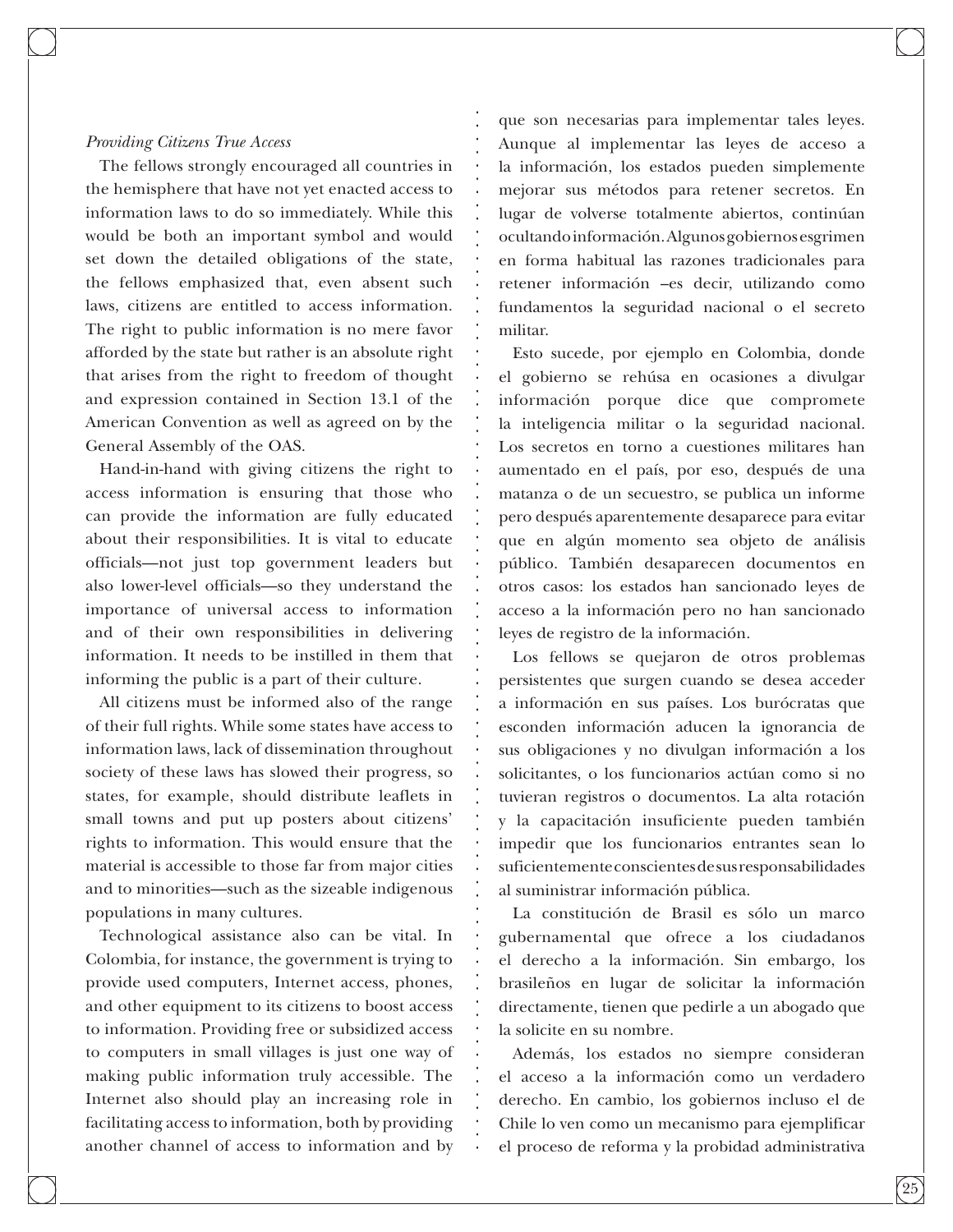making it easier for citizens to avoid long lines and other red tape to quickly get the information they need.

Improving access to information includes better protecting and supporting those who divulge the information. Though the hemisphere is brimming with democracy, journalists continue to be jailed, killed, and persecuted. In 2005, Mexico, Colombia, and Ecuador were all stage to journalist killings.

Journalists also can undergo training on access to information issues. One fellow recommended that journalists who cover national security issues and the military be trained on this specific subject matter so they can intelligently evaluate whether the excuses the military gives for restricting information are legitimate.

States need to create access to information laws that enable all of society to access the information, regardless of age, nationality, ethnicity, and so forth. States also must not require the petitioner to justify why he or she wants to access the information. Nor must they require petitioners to provide official identification, in part because they may have to go back to get their ID, which would mean that the information was not delivered in an opportune fashion. Moreover, the laws for access to information should be explicit. This gives judges little leeway to interpret laws to the benefit of governments—which they may be aligned with and to the detriment of citizens.

States that try to restrict certain information from being released must classify that information as private. This is because, as often happens, state officials declare information that is requested private only at the moment a citizen requests it. This tactic obviously can be very manipulative.

The fellows agreed that states also need to have obligations when information that is requested does not exist. Though access to information laws typically suppose that the information requested exists, a good law should hold that if said information does not exist, then in certain cases, the state will be required to create the information.

The fellows underlined the importance of

de los funcionarios del gobierno. En consecuencia, no ven en dicha ley la intención de defender la importancia de la libertad de expresión y el derecho humano correspondiente para acceder a la información pública.

Otras barreras continúan impidiendo que los ciudadanos de la región accedan a la información pública. Algunos gobiernos actúan como si no tuviesen los fondos, de modo que no pueden suministrar la información solicitada. Las razones de ello pueden variar desde la incapacidad de establecer un centro de documentación hasta la mera incapacidad de obtener los recursos financieros para fotocopiar la información para los ciudadanos.

Asimismo, los gobiernos, nuevamente aludiendo a cuestiones presupuestarias, cobran a los ciudadanos por acceder a la información, con lo cual se está negando la información a aquellos que no pueden afrontar el costo. Por ejemplo, en Santa Lucía, la Ley de Ciudadanía sostiene que los menores que hayan nacido de padres de Santa Lucía fuera del país tienen derecho a la ciudadanía, y aún así, para obtener un certificado deben pagar \$500. (Si bien Santa Lucía tiene una orden judicial de mandamus, los ciudadanos nunca la han invocado para exigir al gobierno que les suministre información.). Asimismo, los documentos asentados en los tribunales y registros pueden no estar al alcance del bolsillo para muchos en el país.

La multiplicidad de excusas no termina allí. Algunos estados señalan, de modo poco convincente, contratiempos tecnológicos. Los fellows solamente podían lamentar la frecuencia con la que los burócratas respondían a las consultas de información con la misma cantinela: "Desafortunadamente, la computadora se acaba de romper."

Las apelaciones para obtener información pública pueden ser también innecesariamente rígidas. Cuando el gobierno niega la información a un civil y el civil apela, el procedimiento de apelaciones del gobierno puede ser tan largo que sirva como una táctica de demora y restrinja así el acceso a la información. Si bien este proceso de apelaciones puede llevar más de medio año en algunos países,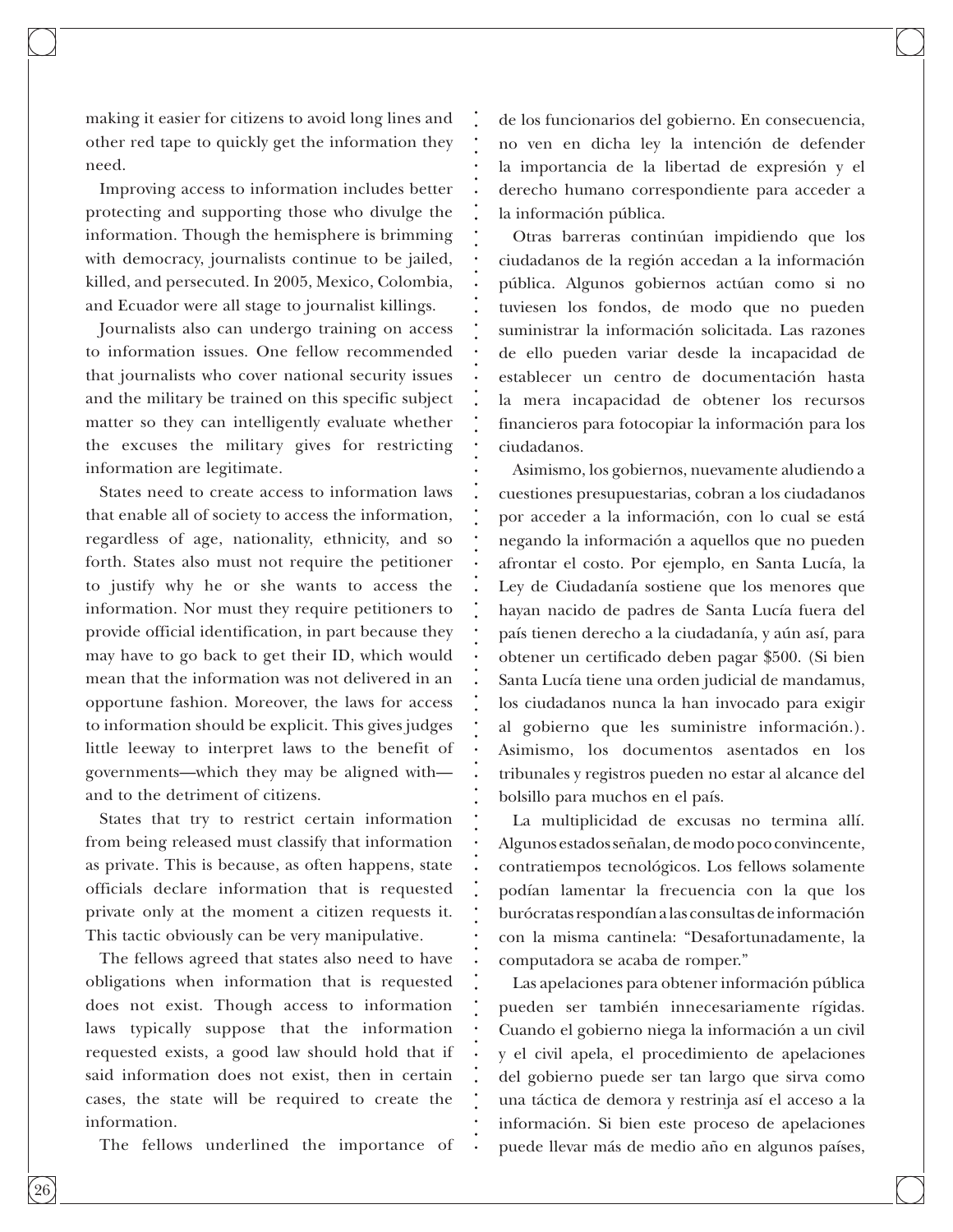ensuring that governments do not hide behind the excuse of military secrets. This is relevant in several countries—including Uruguay, Chile, and Argentina—where officials might like to cover up issues pertaining to *los desaparecidos* (the missing). By requiring states to release all information about atrocities, it can help ensure that they never happen again.

As a corollary, it is vital for citizens to know that, when they ask the government to provide such information, they are assured it is not bogus. That is, numerous fellows expressed their belief that there should be a right to the truth concerning public information. This can be considered a vital right that ensures people have access to justice and know what really happened when someone's human rights are violated.

The fellows also urged governments to open up their books to the citizenry to prove their transparency. Requirements include that public officials publish material on investments, salaries, and major purchases. Chile already has made strides in this area: the government requests that public officers make a sworn declaration (affidavit) of their assets.

One way in which laws on access to information can be reinforced is via the judiciary, which can solidify laws through decisions that make access to information a recognized right throughout society.

Journalists also can be crucial players in encouraging greater access to information. They can set up groups or organizations to observe how well laws are adhered to. Independent organizations also can conduct extensive research and compile statistics on the government and public officials and then publicize their findings, so civil society fills a void by providing vital information about the nation that the government fails to offer.

While the efforts by Mexico's civil society have been documented here, citizen activism has generated fruits elsewhere as well. In Peru, information was extremely difficult to access during the reign of former leader Alberto Fujimori. However, before the fall of the government, a group

algunos estados como México garantizan un tiempo rápido de procesamiento: sólo 20 días a partir de la presentación de la apelación a través de Internet.

A través de otra táctica diferente, los funcionarios del gobierno responden a pedidos de información tapando a la gente con cientos de páginas de documentos, lo que hace que sus esfuerzos equivalgan a buscar una aguja en un pajar.

Los gobiernos también han aprendido a usar las leyes de acceso a la información como una herramienta de relaciones públicas. Es muy frecuente que los gobiernos del hemisferio distribuyan CDs, videos, y folletos entre otras cosas, o que exageren sus méritos en su sitio web como si fuesen una empresa que lanza la última versión de un producto. Si bien un gobierno puede acceder a las demandas de sus ciudadanos que reclaman el acceso a la información pública, cuando el resultado consiste simplemente en noticias positivas o interpretaciones favorables, se crea una imagen distorsionada del trabajo y las responsabilidades del gobierno y se debilita totalmente la noción de acceso a la información.

#### *Utilidad de la Tecnología*

Por otro lado, hay algo de optimismo acerca de los esfuerzos que los gobiernos han realizado en la región para usar la tecnología en pos de facilitar el acceso a la información. Por ejemplo, en Argentina, el sitio web www.mejordemocracia.gov.ar fue creado para cumplir con el Decreto-Ley Nro. 1172/03 (promulgado por el Poder Ejecutivo). El sitio crea un registro único de administración de audiencias relativas a intereses de todos los funcionarios pertinentes de las distintas jurisdicciones del Poder Ejecutivo Nacional. Chile también ha sido testigo de una mejora muy importante en la publicidad electrónica de todas las ramas administrativas. Y México ha desarrollado un sitio web para los ciudadanos que quieran acceder a información denominado Sistema de Solicitudes de Información www.sisi.org.mx.

Uruguay, de alguna manera, ha demostrado un uso ejemplar de Internet. A través de Internet, el gobierno ha publicado detalles como por ejemplo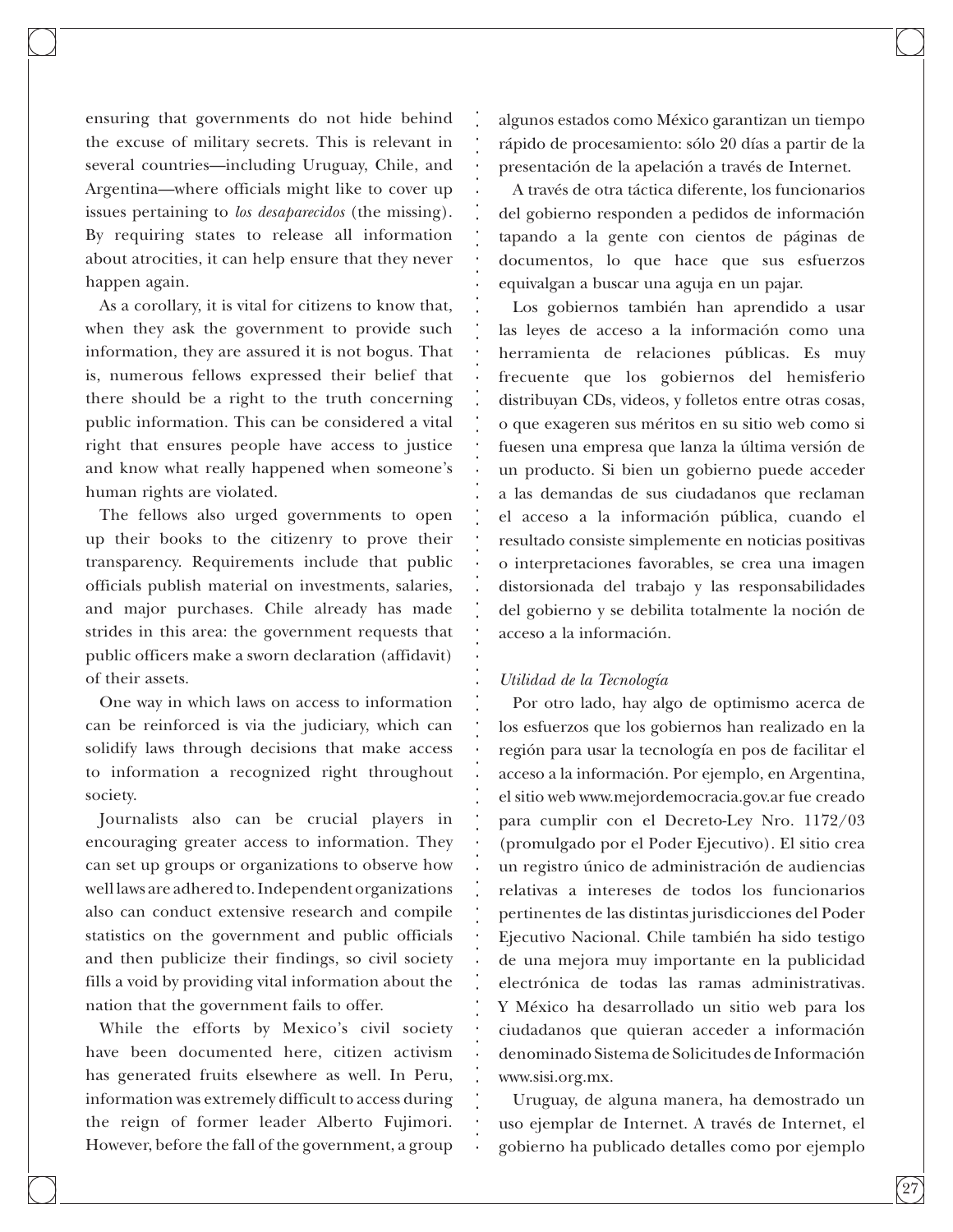of journalists began to work with international players to develop rules and regulations that helped lead to the creation of the country's Law of Transparency and Access to Public Information, which, although flawed, created important freedoms. Peru's constitutional court also has made dozens of important judgments that have helped to solidify greater access to information. Journalist organizations in Peru continue to focus on access to information issues, including receiving petitions on the subject and monitoring governmental compliance.

Governments, in establishing access to information laws, also can include clauses mandating that a budget be created to enable full functioning of the laws. This will ensure that the equipment necessary to fulfill access to information requests can be acquired.

Furthermore, penal records can serve to provide information that should be divulged to the public such as who was imprisoned or murdered—when access to information laws fail to provide the public with what they need.

Additionally, laws should place the burden of proof on the government rather than on public citizens, forcing the former to justify why it would resist calls to provide information rather than obligating individuals to justify why they want the information. This makes the citizen's right to information a preferential right. Such is the case in Peru, where any act or norm that restricts this right to information is presumed to be unconstitutional. The burden of proof is placed on the government to show that there would be an imminent risk or harm if the information were released.

While access to information is a right for all citizens, people need to convince states that it is also an issue of democratic legitimacy. This is not a zero-sum game: governments can reap benefits themselves by implementing policies that satisfy peoples' right to information. The case of Mexico bears this out. Following initial resistance to access to information laws, Mexico's government realized that the law strengthened its hand. For one, it gave the state legitimacy. The government also

estados de patrimonio neto, balances y salarios de funcionarios públicos. El trabajo no se debe a la observancia de la ley sino más bien a la voluntad política de la administración. El gobierno uruguayo también ha usado Internet para facilitar las investigaciones políticas de aquellos que fueron arrestados y de los desaparecidos durante la dictadura de 1973-1985 (aunque el material publicado no siempre resultó ser completo y preciso).

Sin embargo, aunque las leyes pueden exigir que los estados publiquen información en sus sitios web, el verdadero contenido presentado –o el acceso al contenido– puede lamentablemente ser inadecuado. El acceso a Internet puede ser limitado y es posible que los gobiernos no actualicen el material con regularidad. Los sitios web pueden no ser fáciles de usar y pueden limitarse al contenido de los gobiernos regionales, locales o centrales.

Los fellows también condenaron la práctica de los gobiernos de calificar a conveniencia su trabajo con los actores privados como privado y, por consiguiente, fuera del ámbito de los periodistas y de otros ciudadanos. Al hacerlo, los gobiernos pueden ocultar los detalles acerca de los contratos que firman y las concesiones que otorgan a los actores privados, lo cual para los dos resulta una invitación a la corrupción.

#### *Un Auténtico Acceso para los Ciudadanos*

Los fellows alientan fuertemente a todos los países de la región que todavía no han sancionado leyes de acceso a la información a que lo hagan a la brevedad. Si bien esto constituiría un importante símbolo y establecería las obligaciones detalladas del estado, los fellows ponen énfasis en que incluso en ausencia de tales leyes los ciudadanos tienen derecho a acceder a la información. El derecho a la información pública no es un mero favor concedido por el estado sino más bien un derecho absoluto que surge del derecho a la libertad de pensamiento y expresión incluido en el Artículo 13.1 de la Convención Americana y también abordado en la Asamblea General de la OEA.

Que los ciudadanos tengan el derecho de acceso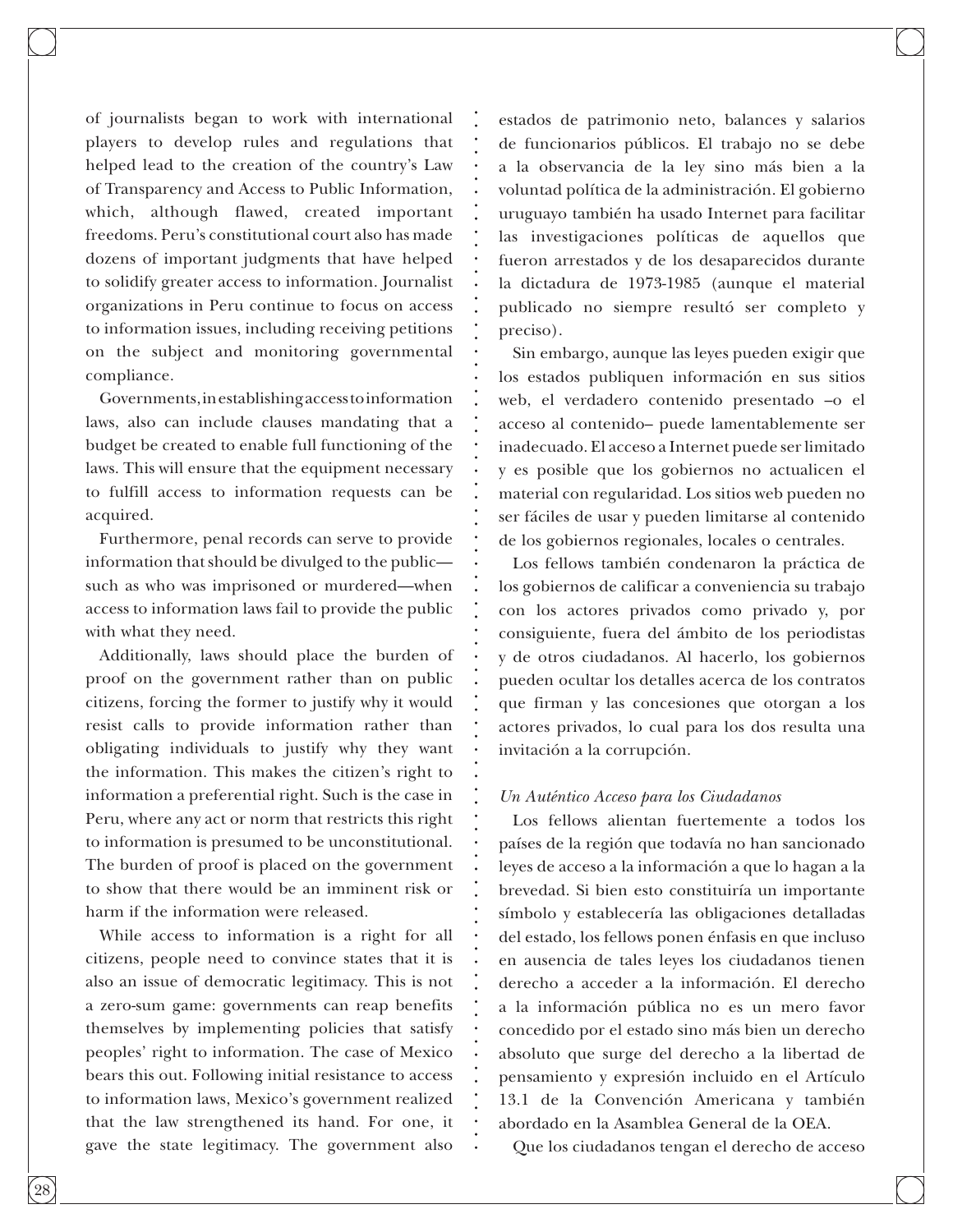won much-needed sympathy from a public prone to dismiss it as corrupt. And the law reassured the government that its citizens would be social vigilantes who could identify problems afflicting the state before they reached the crisis level. The government could in effect say: "Having a comptroller is not as effective as having hundreds of thousands of vigilante eyes."

In the end, the whole state of Mexico has benefited: The citizens help identify problems, and the government reacts to problems more quickly, creating a contagious cycle of goodwill and democratic action.

#### *Restricting Access*

The fellows present at these roundtables were chiefly a collection of journalists and human rights lawyers; governmental officials were underrepresented. For their part, the fellows played devil's advocate and voiced the arguments they have heard or would expect to hear from governments on access to information issues.

Government leaders often state that transparency and public information laws can hinder the effective functioning of the government, in part because officials get bogged down in responding to voluminous requests by citizens. This causes them to both burn more work hours and spend additional money.

Consequently, they argue, if they have to expand their bureaucracy and build the infrastructure necessary to respond to frequent requests—from investing in advanced technology and photocopy machines to training officials and generating sophisticated archives—then these hefty new costs must be passed along to the public. Also, the time frames in which they are asked to respond to requests are too short.

Furthermore, they argue, the limitations on access to information should be far greater than what some in society would like. For instance, officials say there are reasons for them to want to conceal personal information such as their salaries. Given that many countries in the hemisphere have major security issues, the requirement for them a la información debe ir de la mano con el hecho de garantizar que los que pueden suministrar información estén plenamente instruidos acerca de sus responsabilidades. Es de vital importancia que los funcionarios estén bien instruidos –no sólo los que están a la cabeza del gobierno sino también los funcionarios de rango más bajo– de modo que entiendan la importancia del acceso universal a la información y sus propias responsabilidades al suministrar la información. Es necesario inculcarles que para el público la información es parte de su cultura.

Todos los ciudadanos deben además estar informados del alcance de la totalidad de sus derechos. Si bien algunos estados tienen leyes de acceso a la información, la falta de difusión de estas leyes en toda la sociedad ha retrasado su progreso. Debido a esto, por ejemplo, los estados deben distribuir folletos en pequeñas ciudades y colocar carteles acerca de los derechos de los ciudadanos a la información. Esto garantizaría que el material esté al alcance de aquellas personas que residan lejos de las principales ciudades y de las minorías, como por ejemplo las importantes poblaciones indígenas en muchas culturas.

La ayuda tecnológica puede ser también de vital importancia. En Colombia, por ejemplo, el gobierno está intentando suministrar a sus ciudadanos computadoras usadas, acceso a Internet, teléfonos, entre otro equipamiento, con el fin de fomentar el acceso a la información. El otorgar acceso gratuito o subsidiado a computadoras en las pequeñas ciudades es sólo una manera de hacer que la información pública se torne verdaderamente accesible. Internet también debiera jugar un creciente papel en lo que respecta a facilitar el acceso a la información, suministrando otra vía de acceso a la información y también haciendo que los ciudadanos puedan evitar más fácilmente largas colas y otros trámites burocráticos para obtener rápidamente la información que necesitan.

Mejorar el acceso a la información implica una mejor protección y apoyo de los que divulgan la información. Si bien el hemisferio desborda de democracia, los periodistas continúan siendo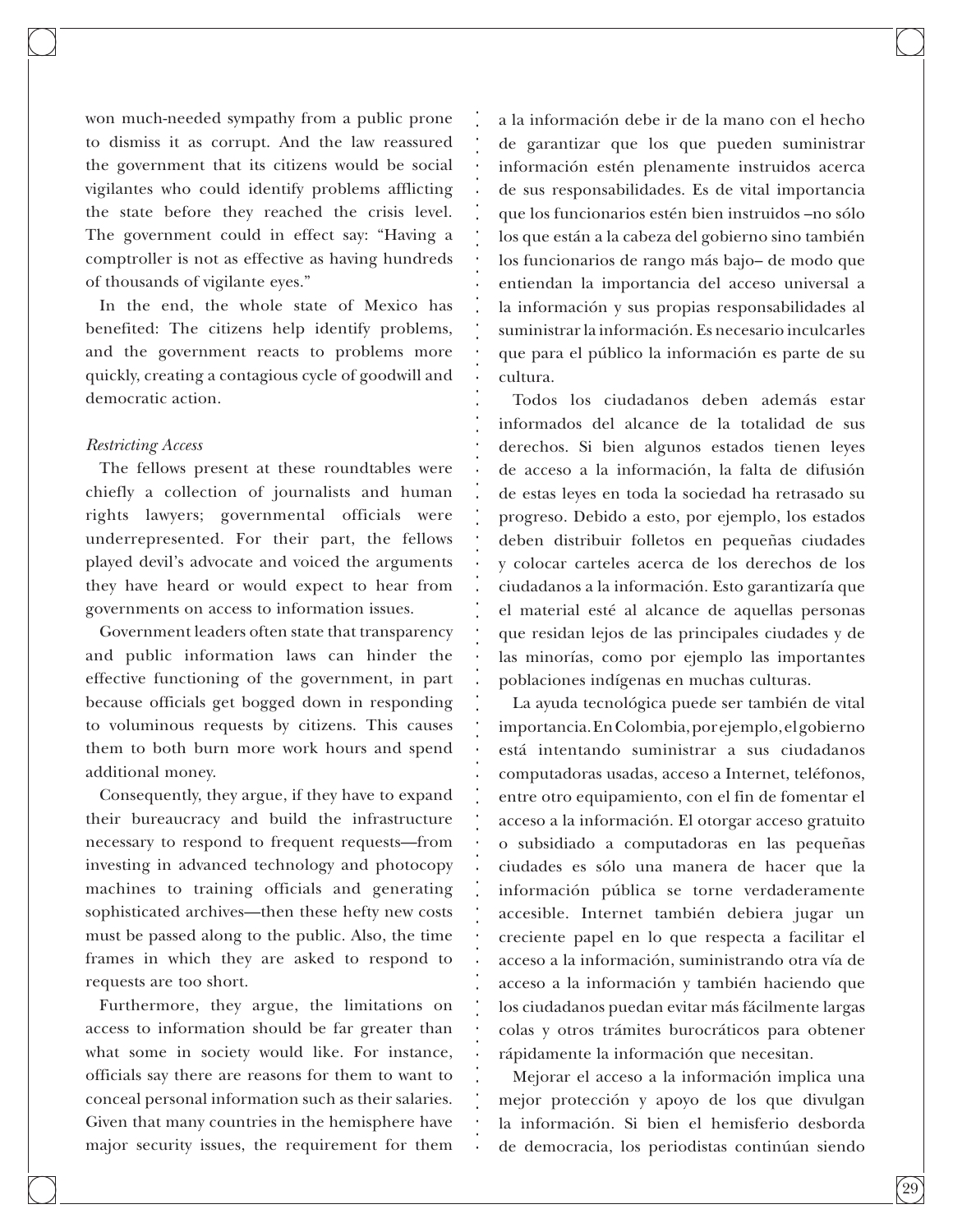to release such information could expose them to serious harm such as kidnapping.

The U.S. government has a particularly strong view for justifying secrecy today. The Bush administration, for instance, did not publicly reveal the fact that it had begun to examine millions of phone records of its citizens. Rather than infringing on the privacy of individuals and trying to pry in citizens' lives, the government argues that it is acting for the public's good in hopes of uncovering suspicious activity. In so doing, officials can identify terrorists and stop an attack that can lead to massive civilian deaths in the United States. The government also defended military secrecy when it invaded Iraq, arguing that generals on the field would lose the element of surprise—and thus a crucial tactical advantage—if they were required to divulge major details to the public.

Though this report is the fruit of conversations among many journalists and human rights lawyers, the benefit of this mix was that the group often was able to present a united front on issues. And experience has shown, in many cases, that governments—in Mexico and Peru, for instance initially have tried to stymie dialogue with civil society and limit rights, but that when civil society presses forward on its own and presents governments with a prepared list of freedoms and restrictions, governments find they have no choice but to embrace the proposal; were they to refuse, it could leave them with a black eye, as the public would see it laid bare that the government was unwilling to accept civil freedoms.

Nor were the fellows without respect for the position of states. The fellows agreed that, in some cases, it is important to condone restrictions on the information the government must divulge to its citizens, although such restrictions should be used sparingly and responsibly.

The fellows agreed in large part that restrictions should be limited to those necessary to guarantee the respect of the rights or reputations of others or the protection of national security, public order, or public health or morals. Such restrictions are set forth in Article 13.2—with details in Articles 30 encarcelados, asesinados y perseguidos. Estados como México, Colombia y Ecuador fueron todos escenarios de asesinatos de periodistas en 2005.

También se les puede ofrecer a los periodistas alguna capacitación sobre temas relativos al acceso a la información. Un *fellow* recomendó que se capacite a los periodistas que cubren temas de seguridad nacional y militares en este tema específico, de modo que puedan evaluar de manera inteligente si las excusas que ponen los militares para restringir la información son legítimas.

Los estados necesitan crear leyes de acceso a la información que permitan a la sociedad entera acceder a la información, independientemente de la edad, la nacionalidad, el origen étnico, etc. Los estados no deben pedir a los solicitantes que justifiquen por qué quieren acceder a la información. Tampoco deben pedirle a los solicitantes que provean identificación oficial, en parte porque pueden necesitar de más tiempo para obtener su documento de identidad, lo que significaría que la información no se entregó de manera "oportuna". Asimismo, las leyes de acceso a la información deberían ser explícitas. Esto otorga a los jueces poca libertad de acción para interpretar las leyes en beneficio de los gobiernos –con los que pueden estar alineados– y en detrimento de los ciudadanos.

Los estados que intentan restringir la divulgación de cierto tipo de información deben clasificar esa información como privada. Esto se debe a que, como con frecuencia sucede, los funcionarios estatales declaran como "privada" la información pedida únicamente cuando un ciudadano la solicita. Esta táctica puede resultar muy manipuladora.

Los fellows están de acuerdo en que los estados también necesitan tener obligaciones cuando la información que se solicita no existe. Si bien las leyes de acceso a la información por lo general suponen que la información solicitada existe, una buena ley debería sostener que si dicha información no existe, en ciertos casos se le requerirá al estado que cree la información.

Los fellows subrayan la importancia de garantizar

30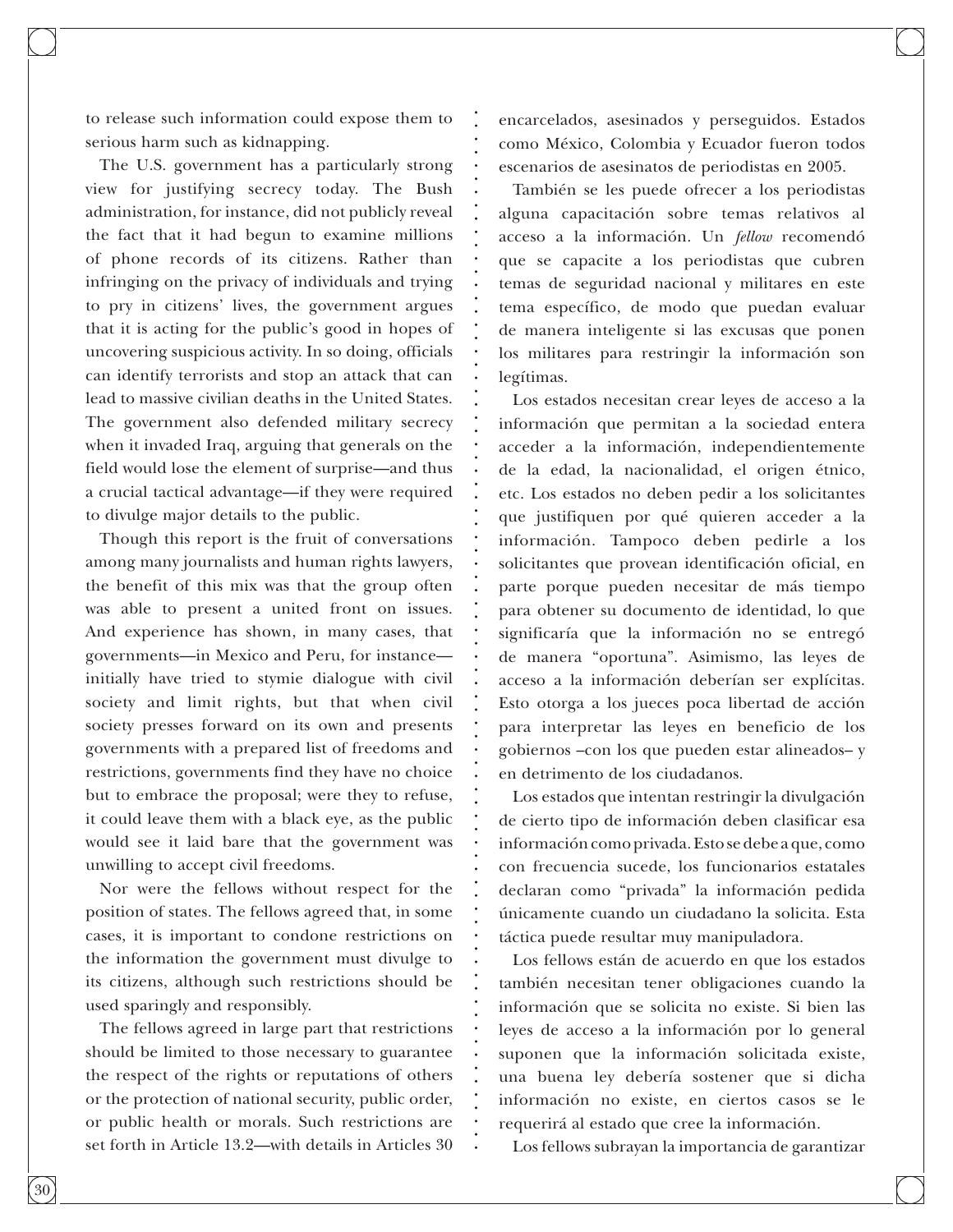and 29—of the American Convention on Human Rights. Such restrictions need to be interpreted in a restricted manner and in a way fully compatible with the demands of an open and democratic society.

The fellows offered several specific areas in which it could be important for the government to limit disclosures. This includes providing information to the public that relates to judicial proceedings or criminal investigations. It also can include information that can endanger children's rights. Information that could cause collective damage if divulged or that could impair the individual's right to a private life also merits confidentiality. This latter point might relate to those persons living with HIV or AIDS, whose biological—and thus identifying—information should be concealed.

States also must respect the privacy of its individuals. Even as they try to figure out limits to accessing public information, some countries increasingly strive to obtain personal information about citizens by monitoring and seizing personal communication. This is particularly the case since the attacks of September 11, 2001, in the United States.

Saint Lucia, following 9/11, introduced two pieces of legislation—the Anti-Terrorism Act No. 36 of 2003 and the Interception of Communications Act No. 31 of 2005—that greatly extended the ability of the state to monitor and seize personal communication. Meanwhile, the U.S. government has been put on the defensive by the aforementioned efforts by its National Security Agency to get telecommunications companies to provide details about the telephone calls made by their clients. This is but one of the undercurrents in the continuing tug-of-war between citizens and governments over issues such as privacy, secrecy, and the right to information that will warrant major exploration in the months and years ahead.

It is crucial for states of the hemisphere to be given protections, but it also is crucial for them to fully shed the secret leanings they embraced so often in the past. Access to information is a fundamental right that permits both the governed que los gobiernos no se escondan tras la excusa de "secretos militares". Esto tiene relevancia en varios países –por ejemplo, en Uruguay, Chile y Argentina– donde los funcionarios podrían querer cubrir temas relacionados con los desaparecidos. El hecho de exigir que los estados divulguen toda la información relacionada con las atrocidades, puede ayudar a que nunca más vuelvan a suceder.

Como corolario, es vital que los ciudadanos sepan que cuando le piden al gobierno que divulgue dicha información, se garantice que no sea falsa. Como se menciono anteriormente, gran cantidad de fellows manifestaron que creen que debería existir un derecho a la verdad en lo concerniente a la información pública. Esto puede considerarse un derecho vital que asegura que las personas tengan acceso a la justicia y sepan lo que realmente sucede cuando se violan los derechos humanos de un individuo.

Los fellows también instaron a los gobiernos a que abran sus libros a la ciudadanía para demostrar su transparencia. Los requisitos incluyen que los funcionarios públicos publiquen material sobre inversiones, salarios y compras importantes. Chile ya ha logrado avances en esta área: el gobierno exige que los funcionarios públicos presenten una declaración jurada de sus activos.

Una manera en la que se pueden reforzar las leyes sobre el acceso a la información es a través del sistema judicial que puede dar solidez a las leyes mediante decisiones que hagan que el acceso a la información se convierta en un derecho reconocido en la sociedad entera.

Los periodistas también pueden ser actores claves en lo que respecta a fomentar un mayor acceso a la información. Ellos pueden crear grupos u organizaciones que observen si las leyes se están cumpliendo como es debido. Asimismo, puede haber organizaciones independientes que lleven a cabo investigaciones importantes y compilen estadísticas sobre el gobierno y los funcionarios públicos y después publiquen sus trabajos finales de investigación, de modo tal que la sociedad civil llene un hueco al divulgar información vital acerca de la nación que el gobierno no revela.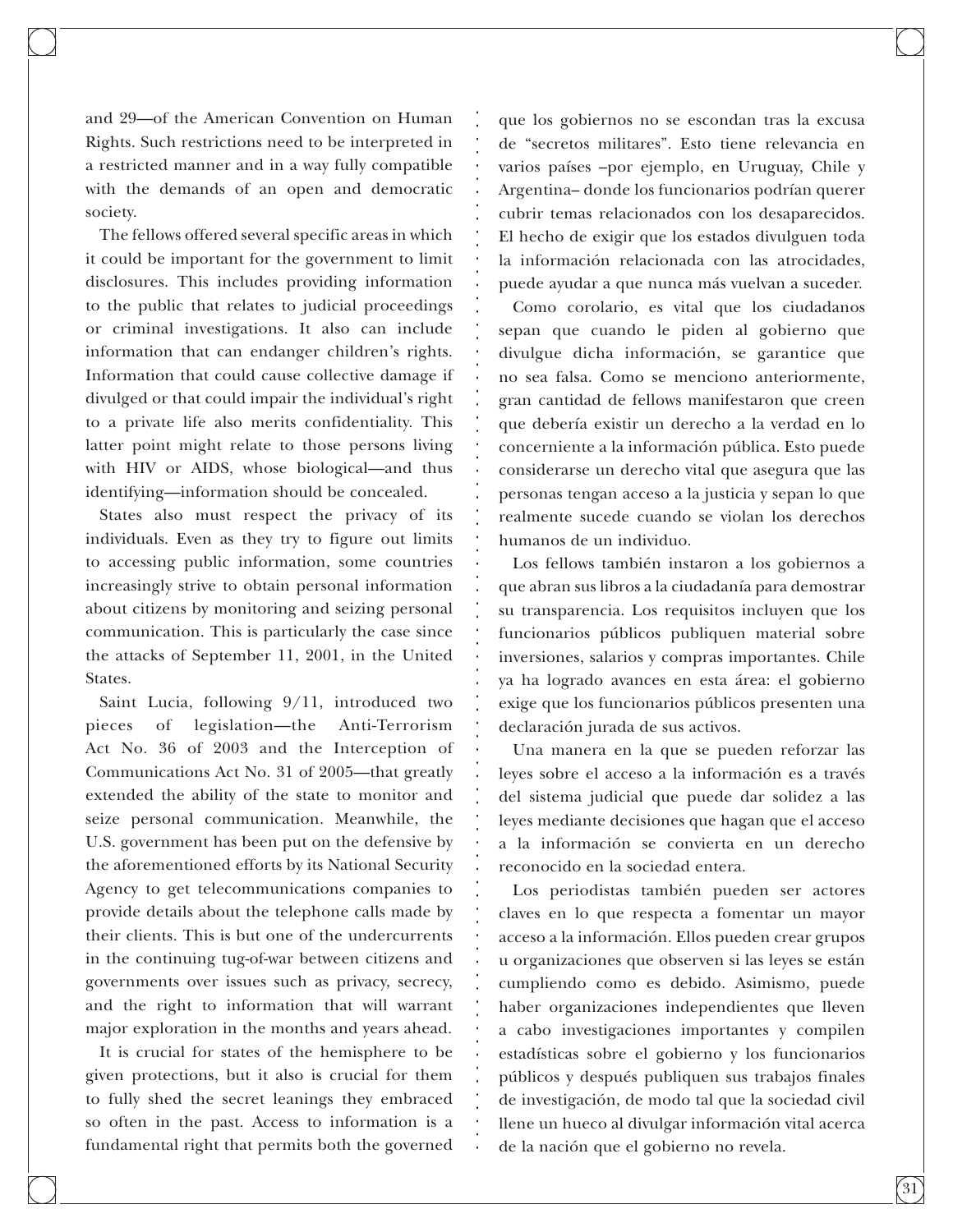and governors to fulfill their obligations. It allows access to justice and education, it enables people to exercise freedom of expression, and it gives them power to make better decisions. And it serves people throughout society, no matter their race, color, class, profession, religion, or other distinguishing characteristics.

States also are scrutinized from afar for their adherence to democratic institutions and practices, such as access to information laws. By adopting such laws, a state can benefit by showing foreign investors, donors, international organizations, and others that it operates with transparency, not impunity. Consequently, donors might be more apt to give the state aid, and corporations might be more inclined to set up subsidiaries and do business there, and the bigger coffers and international standing of the country could benefit both its poor and wealthy alike.

\* \* \* \* \*

The fellows of the Americas Project 2006 were Alejandra Gonza (Argentina), Jerome Sawyer (Bahamas), Joana Zylbersztajn (Brazil), Nicolás Espejo Yaksic (Chile), Carlos Cortés (Colombia), Michelle Mitchell (Costa Rica), Ernesto Villanueva (Mexico), Roberto Pereira (Peru), Veronica S.P. Cenac (Saint Lucia), Rosaleen Daan (Suriname), Nicolás Amor (Uruguay), Daniel Joelson (United States), and Hernán Lugo-Galicia (Venezuela).

For the three roundtables on "Legal and Regulatory Frameworks," "Media Ownership, Financing, and Accounting," and "Transparency and Access to Information," the moderators were, respectively, Ignacio Alvarez, special rapporteur for freedom of expression, Inter-American Commission on Human Rights; Peter Quilter, SLT Group, LLC; and Carlos Zelada, senior staff attorney, Office of the Special Rapporteur for Freedom of Expression, Inter-American Commission on Human Rights.

Daniel Joelson was the author of this report. Erika de la Garza, program director of the Latin American Initiative at the Baker Institute, coordinated the colloquium and edited this report.

En tanto que los esfuerzos realizados por la sociedad civil de México han quedado documentados aquí, el activismo ciudadano ha generado frutos en otros lugares también. En Perú, era extremadamente difícil acceder a la información durante el gobierno del ex presidente Alberto Fujimori. Sin embargo, antes de la caída del gobierno, un grupo de periodistas comenzó a trabajar con importantes actores internacionales para desarrollar normas y reglamentos. Esto ayudó a encaminarse hacia la creación de la Ley de Transparencia y Acceso a la Información Pública, la cual, si bien con imperfecciones, otorgó importantes libertades. (El tribunal constitucional de Perú también ha pronunciado decenas de sentencias importantes que han ayudado a hacer más sólido el creciente acceso a la información). Las organizaciones de periodistas en Perú continúan centralizándose en cuestiones de acceso a la información, entre las que se incluyen recibir solicitudes sobre el tema y monitorear el cumplimiento del gobierno.

Los gobiernos, al establecer leyes de acceso a la información, pueden también incluir cláusulas que ordenen la creación de un presupuesto que permita el pleno funcionamiento de las leyes. Esto exige que se adquiera el equipamiento necesario para satisfacer los pedidos relativos al acceso a la información.

Además, los códigos penales pueden servir para proporcionar información que deba divulgarse al público –como por ejemplo, quién fue encarcelado o asesinado– cuando las leyes de acceso a la información no ofrezcan al público lo que éste necesita.

Asimismo, las leyes deben hacer que la carga de la prueba recaiga en el gobierno y no en los ciudadanos, y forzar a que éste justifique por qué opondría resistencia a los pedidos de información, en lugar de obligar a los individuos a que justifiquen por qué necesitan la información. De esta manera, el derecho de los ciudadanos a la información es un derecho privilegiado. Esto se da en Perú, donde cualquier ley o norma que restrinja este derecho a la información se presume anticonstitucional. La carga de la prueba recae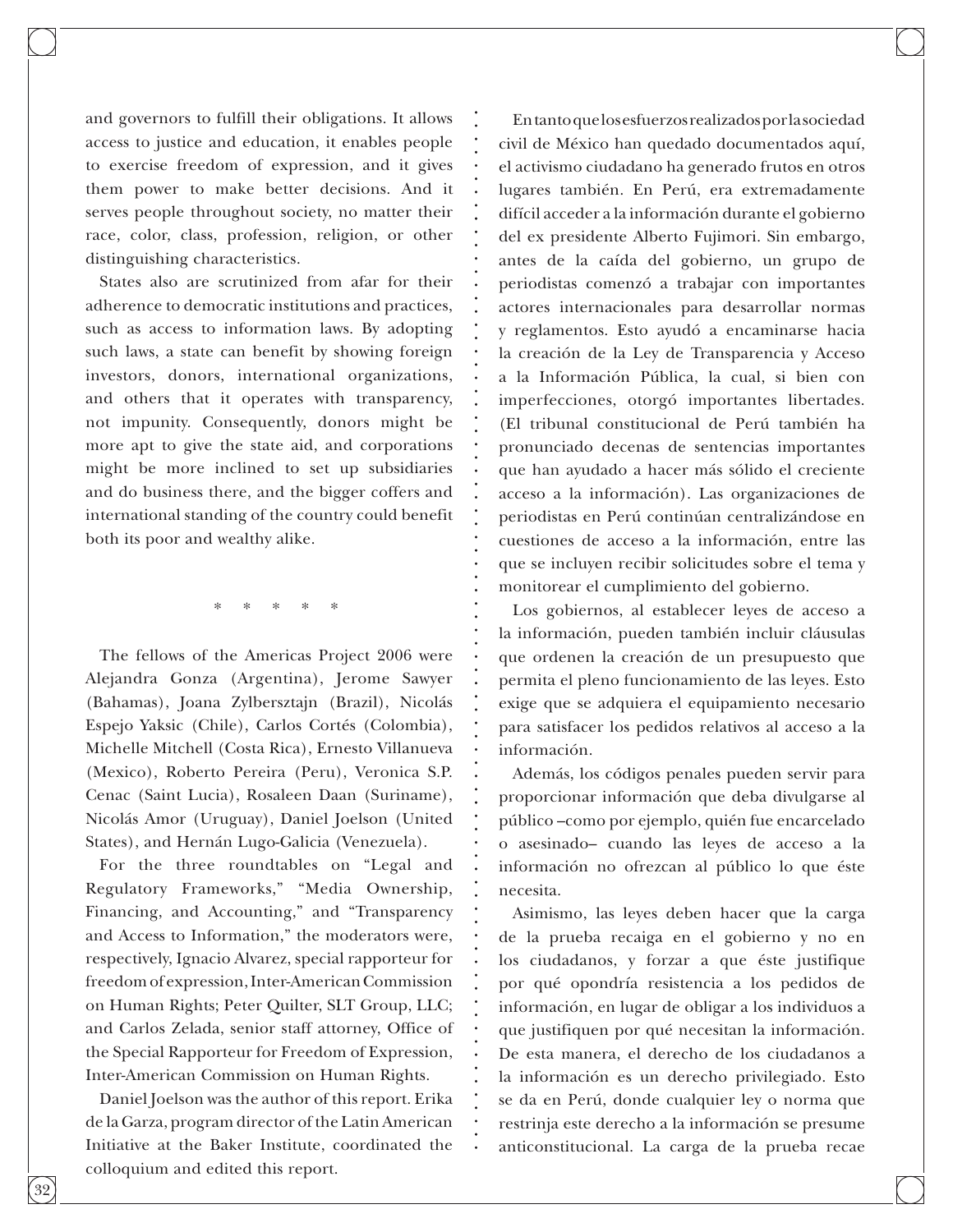en el gobierno, quien tiene que demostrar que se produciría un riesgo o daño inminente si se divulgase la información.

Si bien el acceso a la información es un "derecho" para todos los ciudadanos, la gente necesita convencer a los estados que también es una cuestión de "legitimidad democrática". Esta no es una situación en la cual la ganancia de una de las partes implica la pérdida de la otra parte involucrada: Los gobiernos mismos pueden cosechar los beneficios al implementar políticas que satisfagan el derecho a la información de los pueblos. El caso de México lo confirma. Tras la resistencia inicial a las leyes de acceso a la información, el gobierno de México se dio cuenta que la ley fortaleció su autoridad. Por lo pronto, dio legitimidad al estado. El gobierno también ganó la tan necesitada simpatía de un público proclive a rechazarlo por corrupto. Y la ley le aseguró al gobierno que los ciudadanos se comportarían como vigilantes sociales, quienes podrían identificar los problemas que aquejaban al estado antes de que llegaran al nivel de crisis. El gobierno, de hecho, podía decir: "No es lo mismo tener un interventor que tener cientos de miles de ojos que vigilan."

En última instancia, todo el estado de México se vio beneficiado: los ciudadanos ayudan a identificar problemas y el gobierno reacciona a los problemas más rápidamente, y así se crea un ciclo continuo de buena voluntad y acción democrática.

#### *Restricción de Acceso*

Los fellows que estuvieron presentes en estas mesas redondas fueron principalmente un grupo de periodistas y abogados defensores de derechos humanos; hubo poca representación en el caso de los funcionarios del gobierno. Por su parte, los fellows hicieron de "abogado del diablo" y expresaron los argumentos que escucharon o que esperarían escuchar de los gobiernos en cuanto a temas relativos al acceso a la información.

Los líderes gubernamentales generalmente manifiestan que la transparencia y las leyes de información pública pueden dificultar el funcionamiento efectivo del gobierno, en parte porque los funcionarios están con muchos prolíficos pedidos que efectúan los ciudadanos, a los que deben responder. Esto hace que consuman más horas de trabajo y gasten dinero adicional.

En consecuencia, sostienen, si tienen que ampliar su burocracia y construir la infraestructura necesaria para responder a los pedidos frecuentes –desde invertir en tecnología de avanzada y máquinas fotocopiadoras hasta capacitar a funcionarios y generar sofisticados archivos– deben entonces trasladar estos nuevos y altos costos al público. Los períodos de tiempo en los que deben responder a los pedidos son además muy cortos.

Asimismo, sostienen, que las limitaciones al acceso a la información deberían ser mucho más grandes de lo que sería de agrado para algunos en la sociedad. Por ejemplo, los funcionarios dicen que tienen razones para no querer revelar información personal como por ejemplo sus salarios. Dado que muchos países en la región tienen grandes problemas de seguridad, el requisito de divulgación de tal información los podría exponer a serios daños, como por ejemplo ser secuestrados.

El gobierno de EE.UU. tiene un punto de vista particularmente sólido para justificar que en la actualidad se mantenga información en secreto. Por ejemplo, la administración Bush no reveló públicamente el hecho de que había comenzado a controlar millones de registros telefónicos de sus ciudadanos. Más que infringir la privacidad de los individuos e intentar entrometerse en las vidas de los ciudadanos, el gobierno sostiene que está actuando en beneficios del público con vistas a que cualquier actividad sospechosa quede al descubierto. Así, los funcionarios pueden identificar a terroristas e impedir un ataque que pueda conducir a muertes masivas de civiles en los Estados Unidos. El gobierno también defendió el secreto militar cuando invadió Irak, argumentando que los generales en operaciones perderían el elemento de sorpresa –y de esta manera una ventaja táctica crucial– si tuvieran que divulgar los principales detalles al público.

Si bien este informe es fruto de conversaciones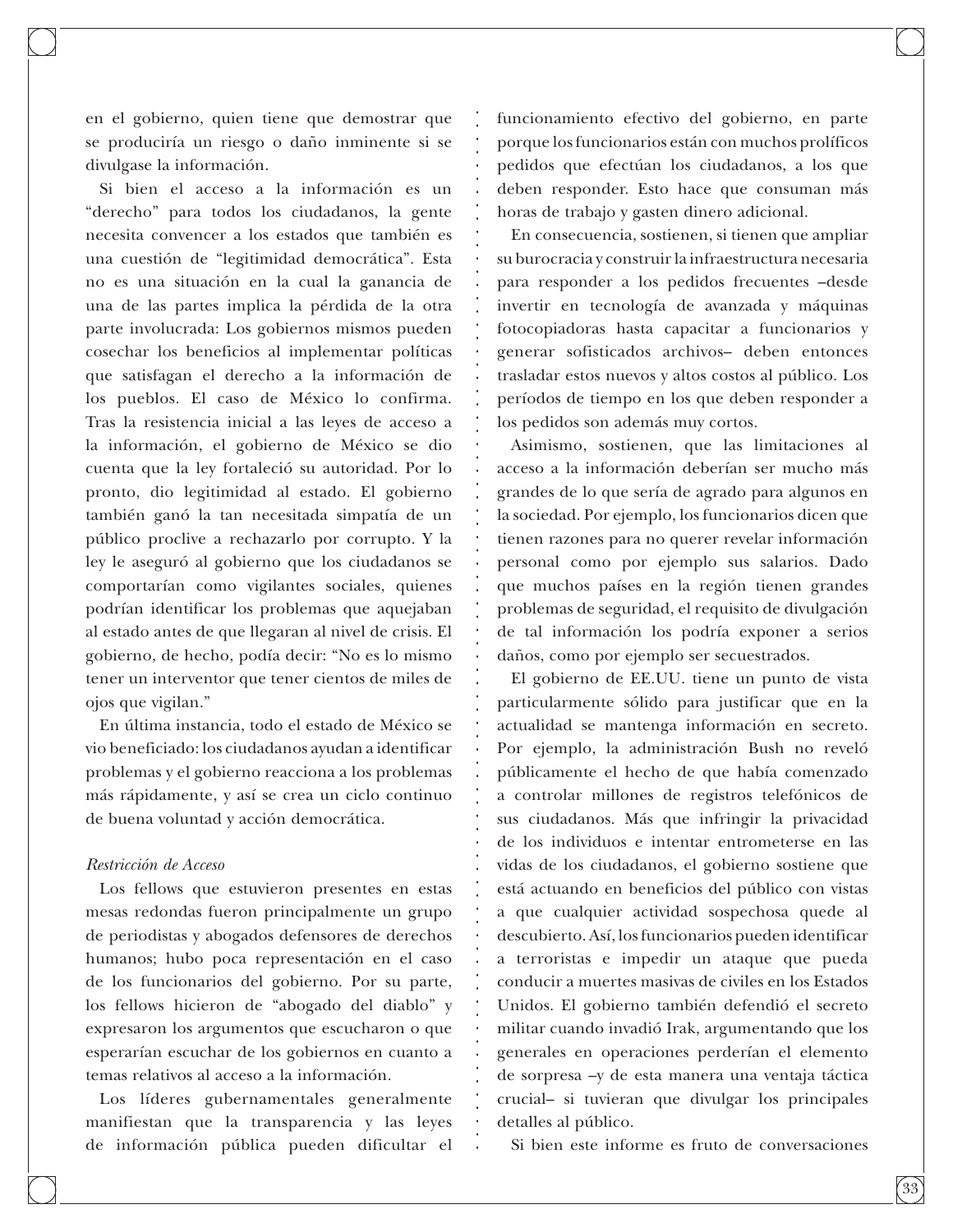entre muchos periodistas y abogados defensores de derechos humanos, el beneficio de esta amalgama de ideas estriba en que el grupo fue con frecuencia capaz de presentar un frente unido sobre las distintas cuestiones. Y la experiencia demostró en muchos casos que los gobiernos (en México y Perú, por ejemplo) han intentado en un principio obstaculizar el diálogo con la sociedad civil y limitar los derechos. Pero que cuando la sociedad civil avanza por sus propios medios y presenta a los gobiernos una lista elaborada de libertades y restricciones, los gobiernos se dan cuenta que no tienen más alternativa que aceptar la propuesta; en caso de rechazarla quedarían con un ojo morado dado que el público percibiría claramente que el gobierno no está dispuesto a aceptar las libertades civiles.

Tampoco los fellows dejaron de atender la posición de los estados. Estuvieron de acuerdo en que en algunos casos es importante aprobar las restricciones a la información que el gobierno debe divulgar a sus ciudadanos; no obstante, tales restricciones se deben utilizar con moderación y responsabilidad.

Los fellows estuvieron de acuerdo en gran medida en que esas restricciones deberían limitarse a aquellas que son necesarias para garantizar "el respeto de los derechos o la reputación de los demás" o "la protección de la seguridad nacional, el orden público o la salud o la moral públicas." Tales restricciones están incluidas en el Artículo 13.2 –con información detallada en los Artículos 30 y 29– de la Convención Americana de Derechos Humanos. Dichas restricciones necesitan interpretarse de una manera limitada y de una forma totalmente compatible con las demandas de una sociedad abierta y democrática.

Los fellows ofrecieron varias áreas específicas en las que podría ser importante que el gobierno limite la divulgación de información. Esto incluye el suministro de información al público que se relacione con procedimientos judiciales o investigaciones penales. Puede también incluir aquella información que pueda poner en peligro los derechos de los niños. La información que podría causar daño colectivo en caso de ser divulgada o que podría afectar el derecho de una persona a la vida privada también merece confidencialidad. Este último punto podría relacionarse con aquellas personas que padecen VIH o SIDA, cuya información biológica (y por ende de identificación) no debería darse a conocer.

Los estados deben además respetar la privacidad de los individuos. Algunos países, al mismo tiempo que tratan de establecer los límites para acceder a la información pública, luchan cada vez más por obtener la información personal de los ciudadanos, por medio del monitoreo y la captura de comunicaciones personales. Esto sucede particularmente a partir de los ataques del 11 de septiembre de 2001 en los Estados Unidos.

Santa Lucía, después del 11 de septiembre, introdujo dos leyes, la Ley Antiterrorista Nro. 36 de 2003 y la Ley sobre Interceptación de Comunicaciones Nro 31 de 2005, que amplió en gran medida la capacidad del estado para monitorear y capturar comunicaciones personales. Mientras tanto, el gobierno de EE.UU ha sido puesto a la defensiva por los respectivos esfuerzos de su Agencia de Seguridad Nacional para hacer que las compañías de telecomunicaciones suministren información detallada acerca de las llamadas de teléfono que hacen sus clientes. Este es tan sólo uno de los temas subyacentes del continuo juego de tira y afloja entre los ciudadanos y los gobiernos sobre cuestiones tales como la privacidad, los secretos de estado y el derecho a la información que justificarán un estudio más importante en los meses y años por venir.

Es crucial que se otorguen protecciones a los estados de la región, pero también es crucial que éstos se despojen totalmente de las tendencias al secreto que abrazaban con tanta frecuencia en el pasado. El acceso a la información es un derecho fundamental que permite que tanto gobernados como gobernadores cumplan con sus obligaciones. Permite el acceso a la justicia y a la educación, hace posible que el pueblo ejerza la libertad de expresión y le da el poder para tomar mejores decisiones. Y ha de estar al servicio de todas las personas que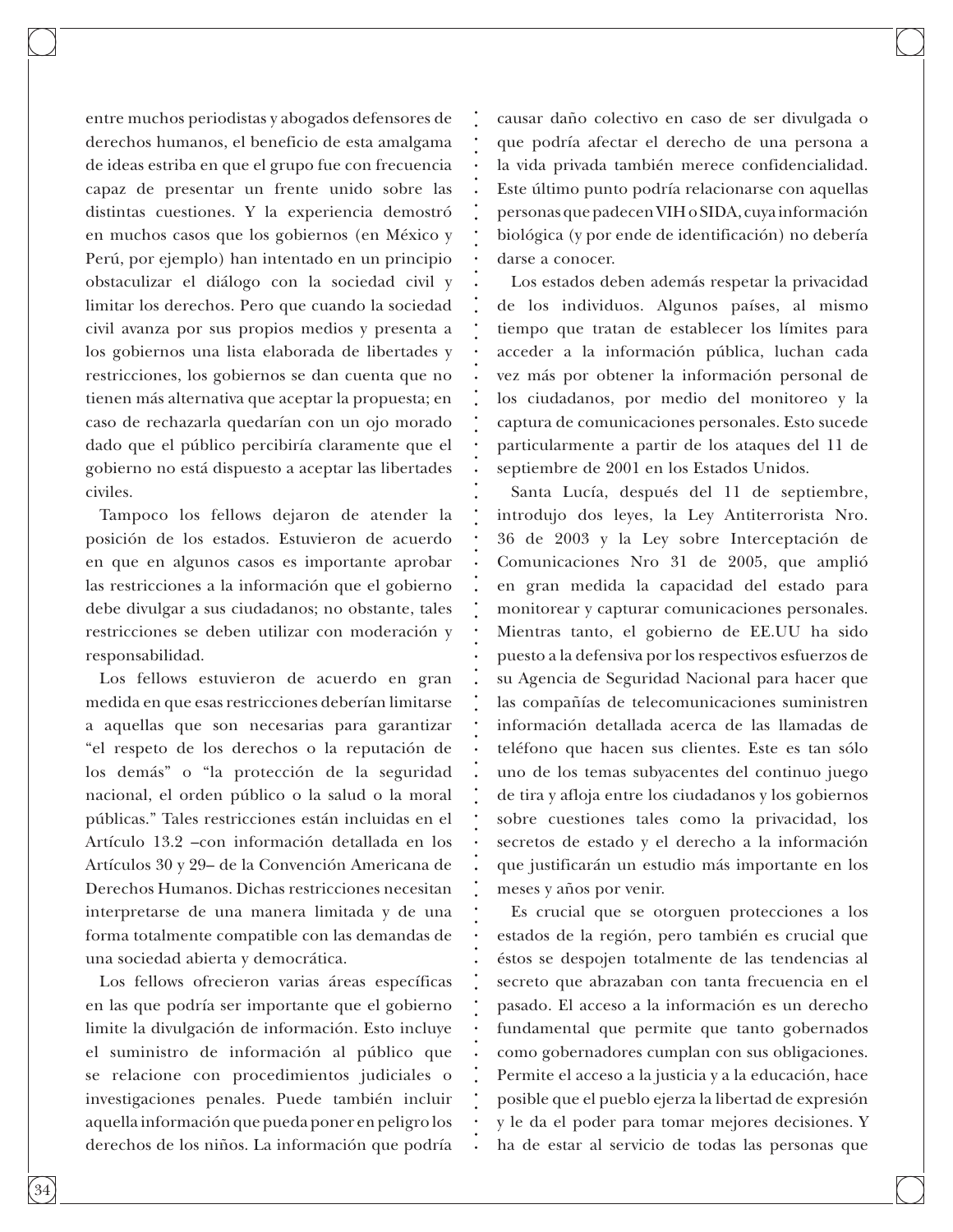integran la sociedad, independientemente de su raza, color, clase, profesión, religión, etc.

Los estados también son investigados desde lejos para averiguar si tienen instituciones y prácticas democráticas, como por ejemplo leyes de acceso a la información. Un estado, al adoptar tales leyes, se puede beneficiar mostrando ante los inversores extranjeros, agencias de ayuda, organizaciones internacionales y otras instituciones, que opera con transparencia y sin impunidad. En consecuencia, las agencias de ayuda podrían estar más proclives a suministrar asistencia a esos estados, las compañías más predispuestas a establecer subsidiarias y hacer negocios allí; y el país, al contar con arcas más abultadas y un mayor prestigio internacional, podría beneficiar tanto a los pobres como a los ricos por igual.

\* \* \* \* \*

Los fellows del Proyecto Américas 2006 fueron Alejandra Gonza (Argentina), Jerome Sawyer (Bahamas), Joana Zylbersztajn (Brasil), Nicolás Espejo Yaksic (Chile), Carlos Cortés (Colombia), Michelle Mitchell (Costa Rica), Ernesto Villanueva (México), Roberto Pereira (Perú), Verónica S.P. Cenac (Santa Lucía), Rosaleen Daan (Surinam), Nicolás Amor (Uruguay), Daniel Joelson (Estados Unidos), y Hernán Lugo-Galicia (Venezuela).

En el caso de las tres mesas redondas sobre "Marcos legal y Regulatorio", "Propiedad, Financiamiento y Responsabilidad de los Medios", y "Transparencia y Acceso a la Información", los moderadores fueron, respectivamente: Ignacio Alvarez, relator especial de libertad de expresión, Comisión Interamericana de Derechos Humanos; Peter Quilter, SLT Group, LLC; y Carlos Zelada, abogado senior, Oficina del Relator Especial de Libertad de Expresión, Comisión Interamericana de Derechos Humanos.

Daniel Joelson fue el autor de este informe. Erika de la Garza, Directora del programa Iniciativa Latinoamericana en el Instituto Baker, cordinó el coloquio y editó este reporte.

Our website at http://www.bakerinstitute.org provides further information about the Baker Institute. For other inquiries and address changes, we may be reached at 713-348-4683, by fax at 713-348-5993, or by e-mail at bipp@rice.edu.